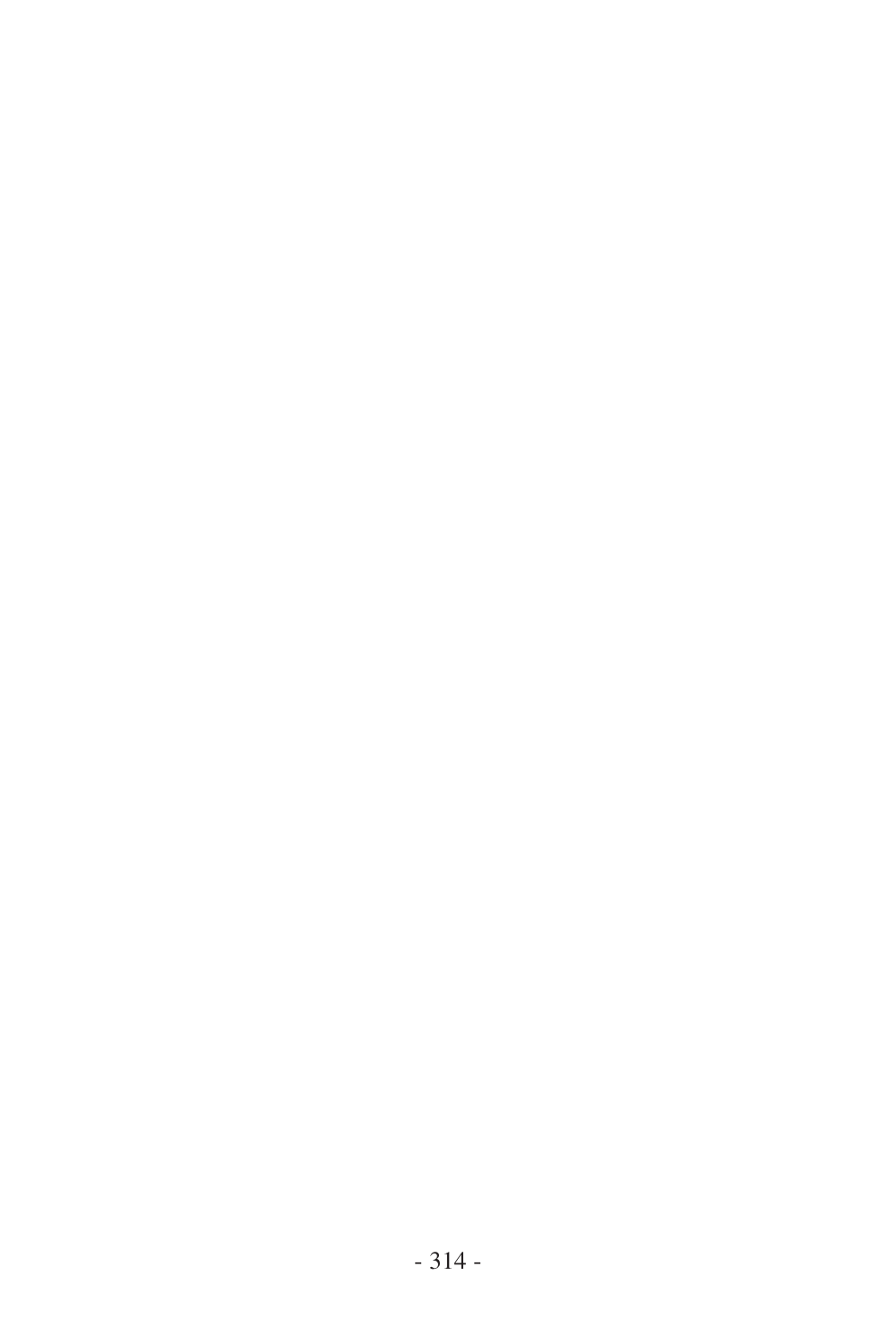## **TABLE OF CONTENTS**

#### **SECTION # TITLE PAGE #**

| 1              |                                        |  |
|----------------|----------------------------------------|--|
| $\overline{2}$ | Employment And Discharge 318           |  |
| 3              | Settlement Of Controversies 321        |  |
| $\overline{4}$ |                                        |  |
| 5              |                                        |  |
| 6              |                                        |  |
| 7              |                                        |  |
| 8              |                                        |  |
| 9              |                                        |  |
| 10             |                                        |  |
| 11             |                                        |  |
| 12.            | Holidays And Personal Days 325         |  |
| 13             | Maternity/Paternity/Fmla Leave 328     |  |
| 14             | Disability And Sick Leave 330          |  |
| 15             |                                        |  |
| 16             | Health Insurance Coverage333           |  |
| 17             |                                        |  |
| 18             |                                        |  |
| 19             | Trust Fund Acceptance342               |  |
| 20             |                                        |  |
| 21             |                                        |  |
| 22             |                                        |  |
| 23             |                                        |  |
| 24             |                                        |  |
| 25             |                                        |  |
| 26             |                                        |  |
| 27             |                                        |  |
| 28             |                                        |  |
| 29             | Peak Season Driver Helpers350          |  |
| 30             |                                        |  |
| 31             |                                        |  |
|                | Addendum No. 1/ Local Union No. 104357 |  |
|                | Addendum No. 2/Local Union No. 396364  |  |
|                | Addendum No. 3/Local Union No. 492367  |  |
|                | Addendum No. 4/Local Union No. 631370  |  |
|                |                                        |  |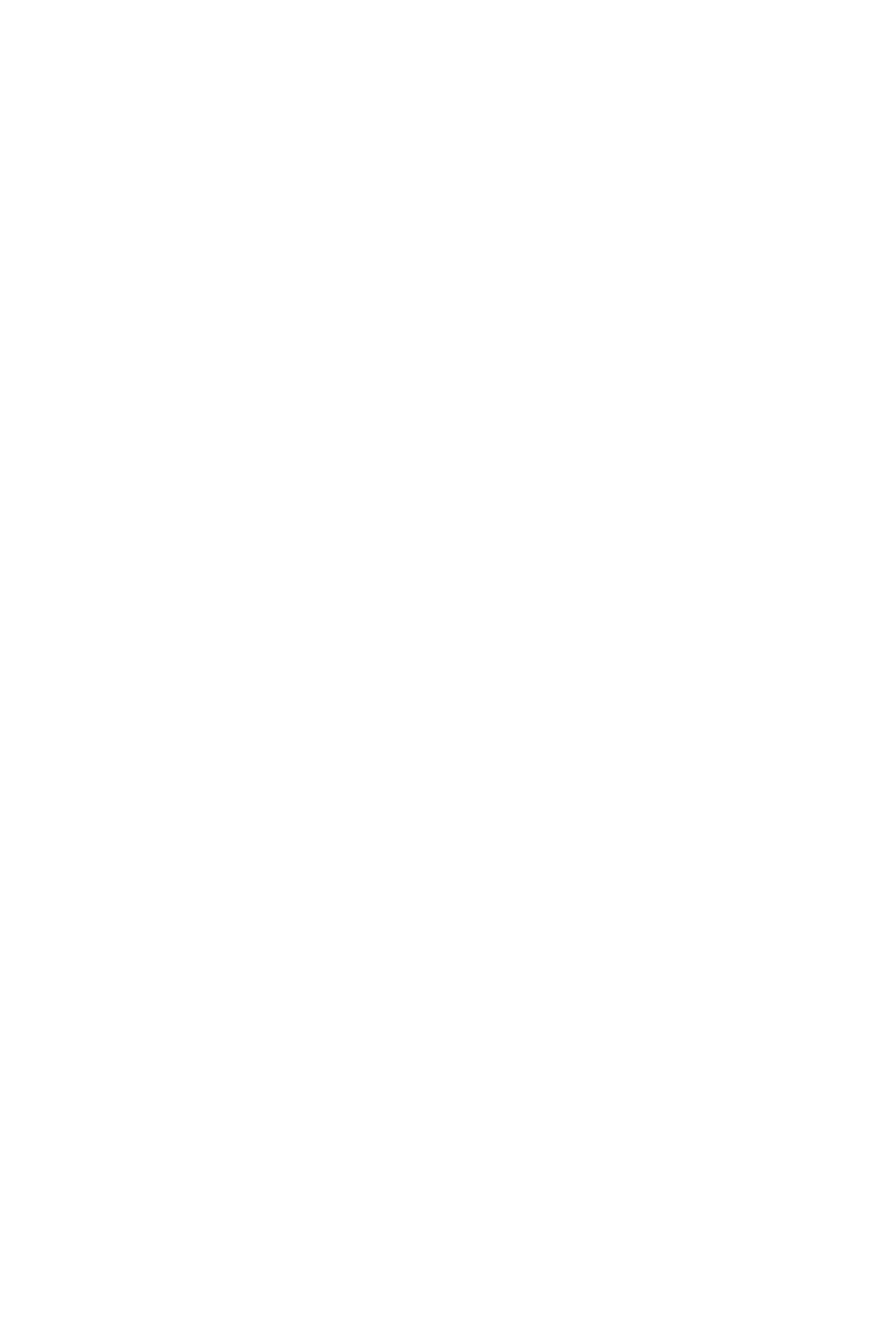## **SOUTHWEST SORT RIDER**

<span id="page-4-0"></span>THIS AGREEMENT made and entered into this 1<sup>st</sup> day of August, 2013, by and between UNITED PARCEL SERVICE; CENTRAL CALIFORNIA, SOUTH CALIFORNIA, and DESERT MOUN-TAIN (New Mexico and Arizona) DISTRICTS, hereinafter referred to as the "COMPANY" or the "EMPLOYER", and LOCAL UNION NOS. 63, 104, 186, 396, 492, 542, 572, 631, 952 AND 986 affiliates of the INTERNATIONAL BROTHERHOOD OF TEAM-STERS, hereinafter referred to as the "UNION".

#### **WITNESSETH**

That in consideration of the premises and of the respective promises of the parties hereto, they do hereby mutually agree as follows:

## **SECTION 1 - RECOGNITION**

The Company recognizes the Union as the sole collective bargaining agent for all employees described as follows: drivers, sheet writer loaders, pickup unloaders and feeder loaders, checkers, cashiers, report clerks, center clerks, and all other package production employees, excluding those in supervisory capacity with authority to hire and discharge.

The Employer recognizes that the principles of seniority shall be given prime consideration in the everyday operation of the business.

Seniority is defined as the length of an employee's continuous service within his classification in the center he is domiciled, from the date of hire or his requested transfer.

#### **Probationary Period - Part-Time**

A new part-time employee shall attain seniority when he/she has worked seventy (70) days within a six (6) consecutive month period. Prior to attaining seniority, as defined in this Section, the employee shall be considered a probationary employee and may be discharged without such discharge being subject to the grievance procedure. However, the Employer shall not discharge or otherwise discipline a probationary employee for purposes of evading the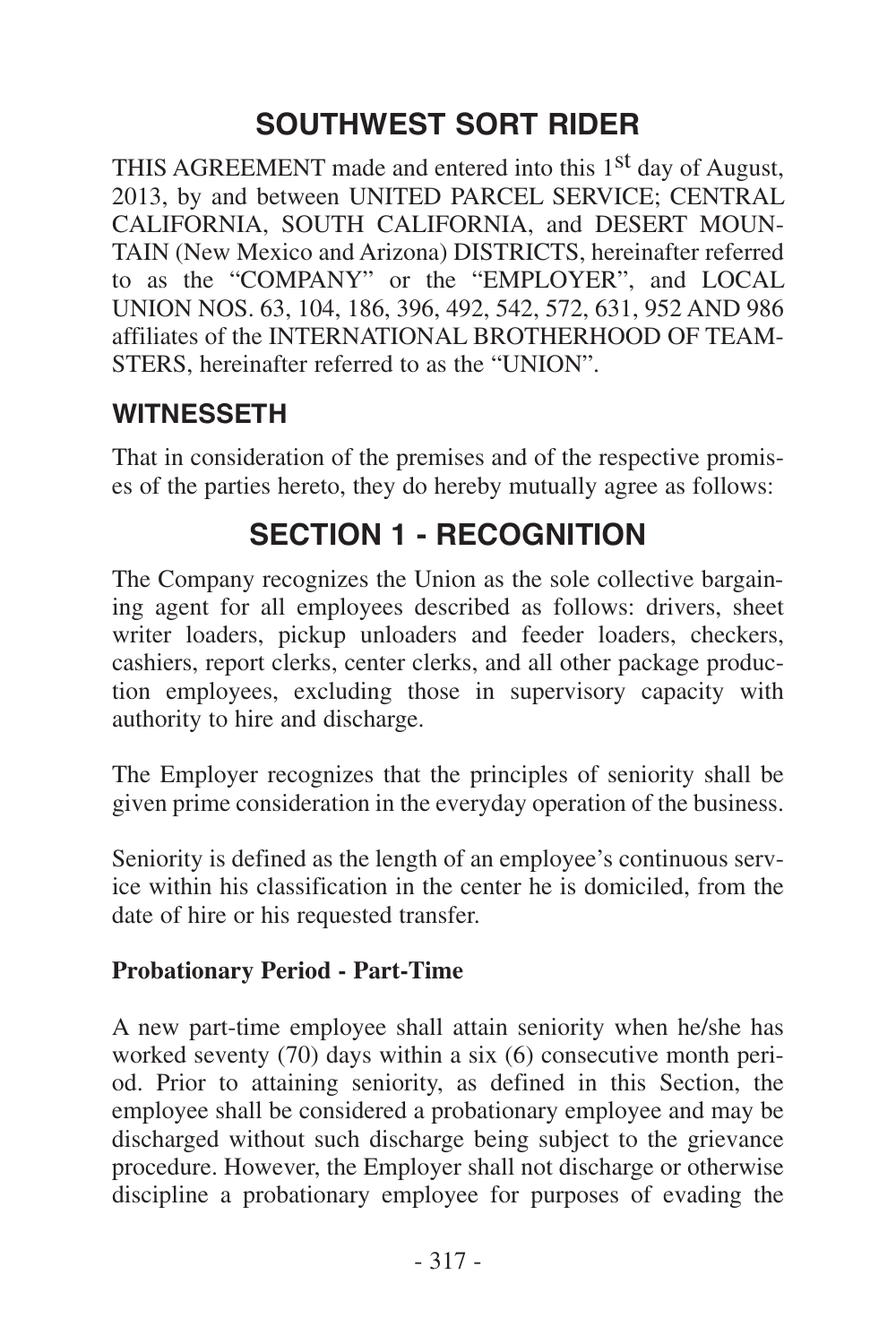<span id="page-5-0"></span>terms of this provision or to discriminate against Union members. Upon completion of the probationary period, the employee shall be given a seniority date as of his/her first day worked within such six (6) month period.

Notification will be made to all Local Unions within seven (7) days of employment of all new hires. Information will include name, address, social security number, last employer, classification hired into, and date of hire.

#### **Trial Period - Package Car Driver**

Employees transferring from part-time to full-time who are attempting to qualify as a package car driver shall have a thirty  $(30)$ working day trial period to qualify and may have up to an additional ten (10) working days at the beginning of his/her trial period, which may result in a total trial period of up to forty (40) working days, provided that all such additional time is spent in classroom training.

The work of supervisors will not include assignments of work that is performed by Union members except for the purpose of training and demonstration. Supervisors will not perform Union members work until after all reasonable efforts have been exhausted to have the work covered.

A working supervisor is an employee whose duties require him to handle merchandise and also supervise the work of other employees.

#### **SECTION 2 - EMPLOYMENT AND DISCHARGE**

The Union agrees that the Company's business is of a specialized character which requires different and varied experience from that of other members of the Union. The Company shall have the right to hire any person who is over eighteen (18) years of age and who is a citizen of the United States or who has legally declared his intention of becoming a citizen. All such new employees, as well as present employees covered by this Agreement, if not already members of the Union, shall become members of the Union on the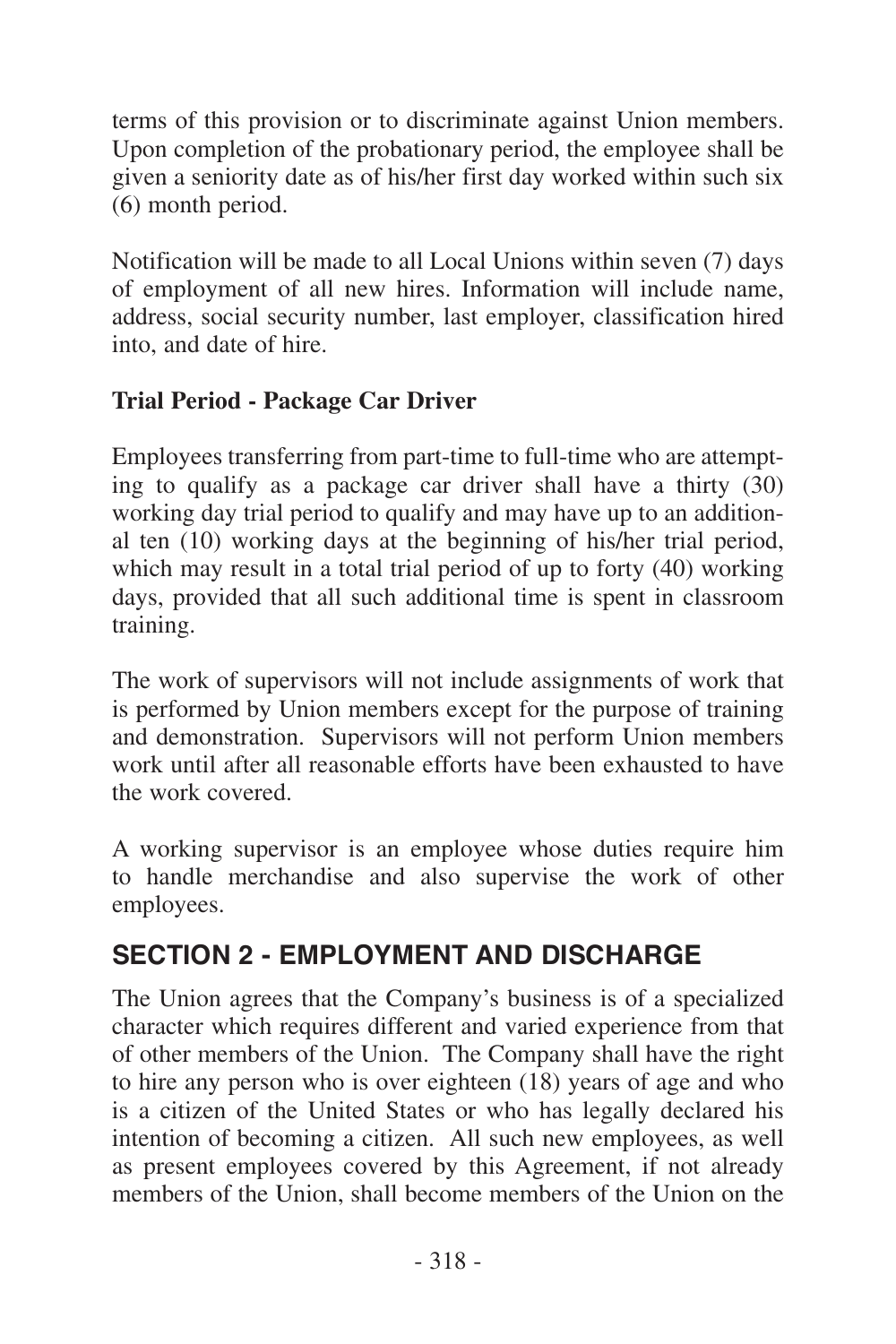thirty-first  $(31<sup>st</sup>)$  day of continuous employment or thirty-one  $(31)$ days following the execution of this Agreement, whichever is later, and shall become and remain a member in good standing of the Union as a condition of continued employment.

The Employer shall not and the Union shall not discriminate against any individual with respect to compensation, terms, conditions or privileges of employment because of race, religion, color, sex, sexual orientation, disability, veteran status, national origin and/or age, as otherwise provided by law. Where the pronouns "he" or "she" or any other pronoun designating sex are used in this Agreement, it shall be deemed to refer to either/and both sexes.

The Company shall be the sole judge of the competency and qualifications of its employees, and reserves the right to discharge any person in its employ not deemed by it to be satisfactory. However, before the Company discharges a seniority employee, it agrees to notify the Union of its intention and will discuss the grievance with the Union and the employee.

The exception to the above rule will be cases of:

(1) Proven dishonesty; (2) Drinking of alcoholic beverages while on duty; (3) Recklessness resulting in a serious accident while on duty;  $(4)$  The carrying of unauthorized passengers;  $(5)$ Unprovoked assault on an employee or a supervisory employee while on duty; (6) Selling, transporting or use of illegal narcotics while in the employment of the Employer; (7) Willful, wanton or malicious damage to the Employer's property, shall be dischargeable offenses without the necessity of a warning letter being in effect.

The first offense of signing for a package where dishonesty is not proven, will not result in discharge or suspension. The second such offense shall be cause for immediate discharge.

An employee who fails to report to work and is a "No Call-No Show" for three (3) consecutive working days, who has been given a warning notice for "No Call-No Show" within the nine (9) month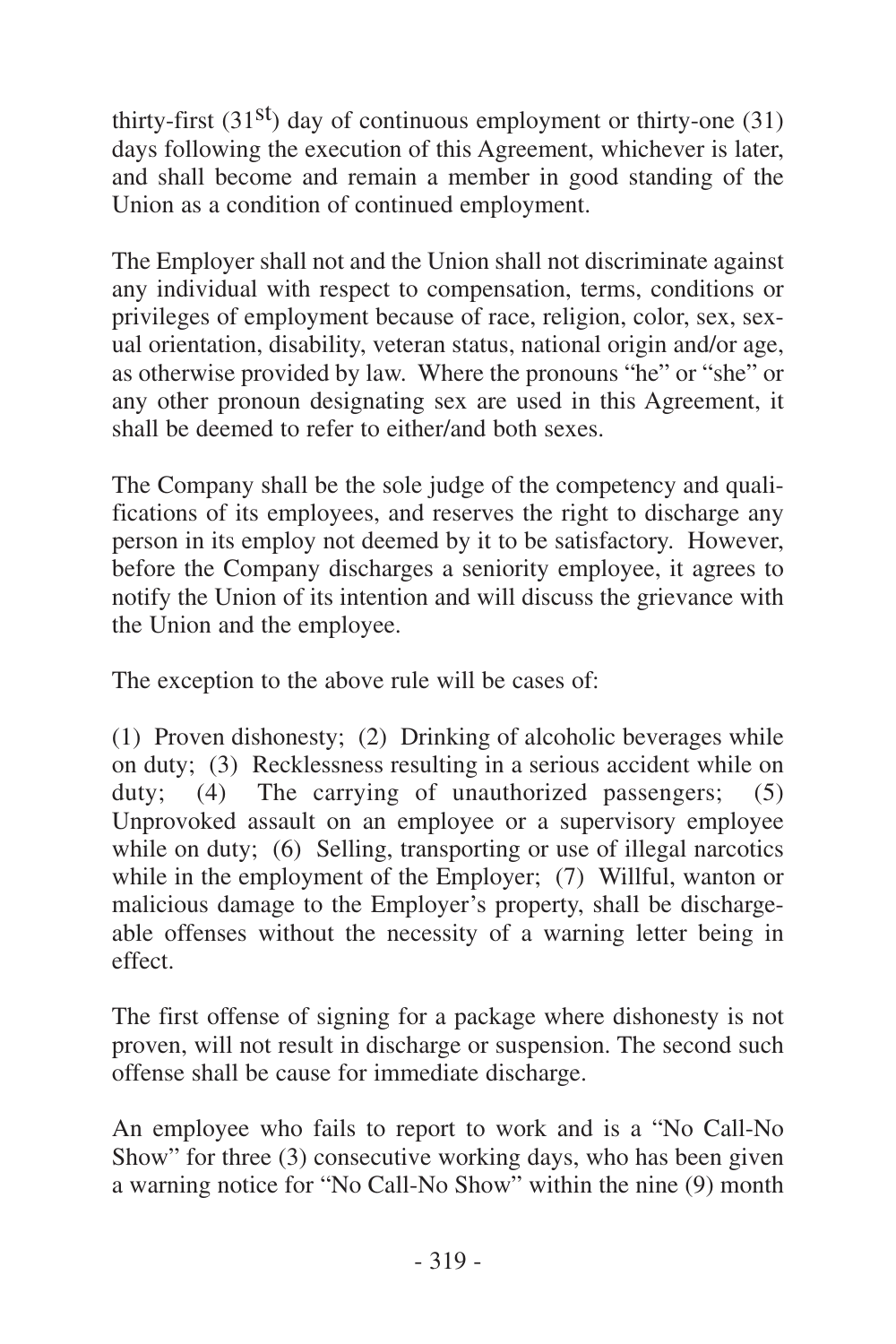period immediately preceding the three (3) consecutive working day "No Call-No Show, shall be subject to immediate discharge and loss of seniority. In instances of proven emergencies or extraordinary circumstances this language shall not apply.

Upon request of the Union, the Company shall provide copies of SPARC's reports.

Upon request of the employee, steward or Local Union, the Company shall provide copies of ODS messages. When such request is made on the same day the transmission(s) took place the operating center shall provide the printed copy of the transmission(s), When such request is made after the day the transmission(s) took place the printed copy of the transmission(s) shall be provided, for a period of thirty (30) calendar days from the date of transmission, by the Company entity that maintains such information database and as such database is implemented.

The Union agrees that the Company will be notified not less than seventy-two (72) hours before any employee of the Company, a member of the Union, be taken off the job because of his failure to maintain good standing in the Union.

The Employer recognizes the employee's right to be given requested representation by a steward, or designated alternate, at such time as the "employee" reasonably contemplates disciplinary action, unless specifically waived by the employee, in writing, with a copy to the Union.

The Employer recognizes the right of the Local Union to designate job stewards and alternates from the Employer's seniority list.

Employees covered by this Collective Bargaining Agreement who are not subject to DOT mandated drug testing are only subject to reasonable cause testing. Reasonable cause is defined as an employee's observable action, appearance, or conduct that clearly indicate**s** the need for a fitness-for-duty medical evaluation. Refusal to submit to a reasonable cause drug test is a dischargeable offense.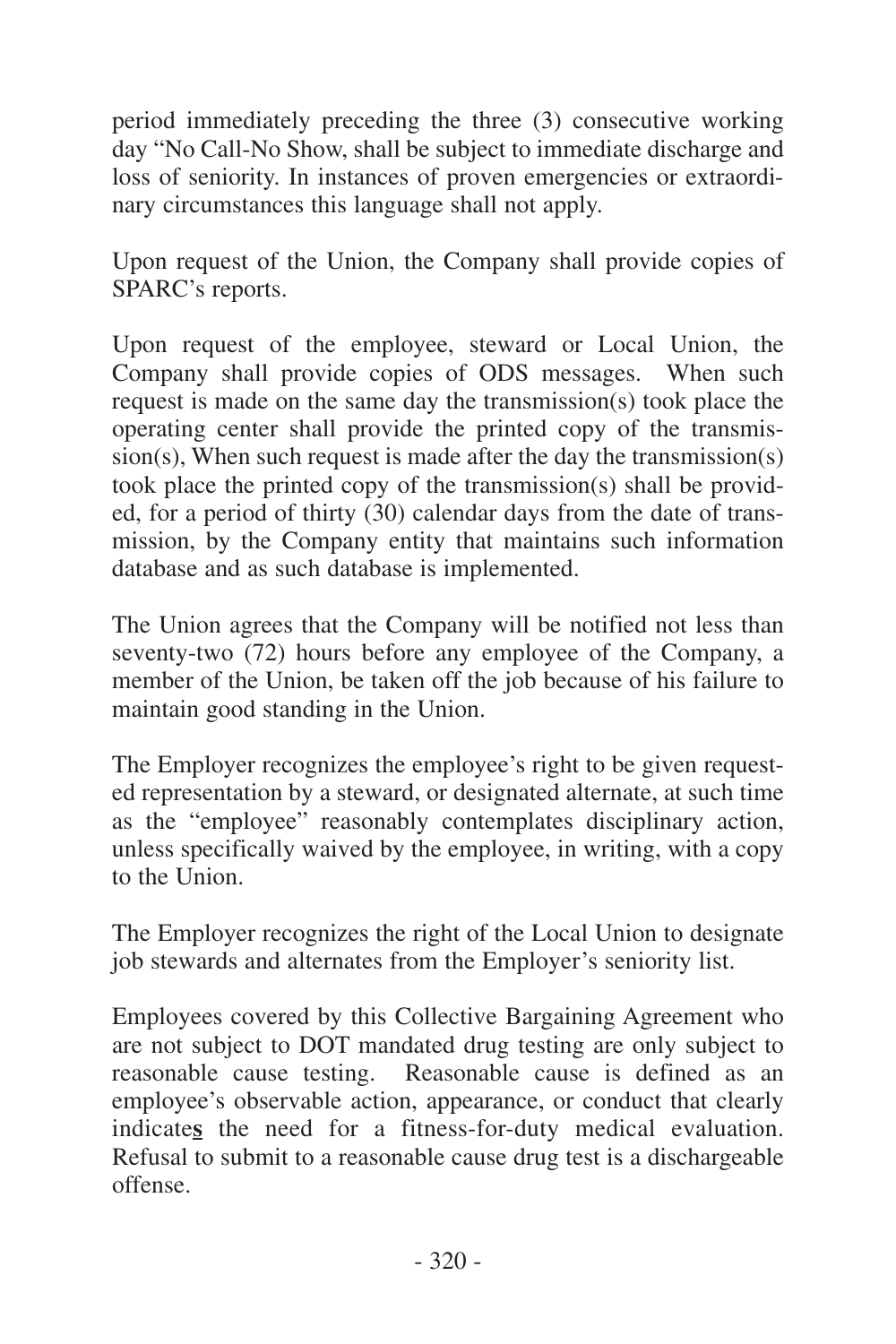## <span id="page-8-0"></span>**SECTION 3 - SETTLEMENT OF CONTROVERSIES**

See Western Region of Teamsters-United Parcel Service Supplemental Agreement (Articles 25, 26, 27 and 28).

(In conjunction with Article 25 of the WRT/UPS Supplemental Agreement, Teamsters Local Union No. 396 shall utilize the Letter of Agreement for Settlement of Controversies contained in Addendum No. 2 to the Teamsters/United Parcel Service Southwest Sort Rider.)

## **SECTION 4 - SAFETY**

Drivers involved in their third  $(3<sup>rd</sup>)$  avoidable, or runaway accident in a nine (9) month period may request to be interviewed by the District Committee concerning the circumstances of the third accident prior to the final decision with respect to discipline. Upon request of the employee, a Shop Steward may attend the review.

## **SECTION 5 - UNION BULLETIN BOARD**

The Employer agrees to supply a glass enclosed bulletin board to provide suitable display space for the Union in each center, hub or place of work. Keys to the Union bulletin boards will be in the custody of the Local Business Agent and the Company. Postings by the Union on such boards are to be confined to official business on Union letterhead and/or Titan messages of the Union.

## **SECTION 6 - METHOD OF OPERATION**

The Company's rules, regulations, practices and methods of operation now in effect shall continue in full force and effect, at the option of the Company. However, with regard to the Company's bonus plan, the Company agrees to notify the Union prior to changes being made and, at the request of the Union, to discuss and explain its reasons or basis for having made such changes.

Effective May 1, 1979, the preloaders who are eligible for average hours, sick and holiday pay, shall have such determined by the aver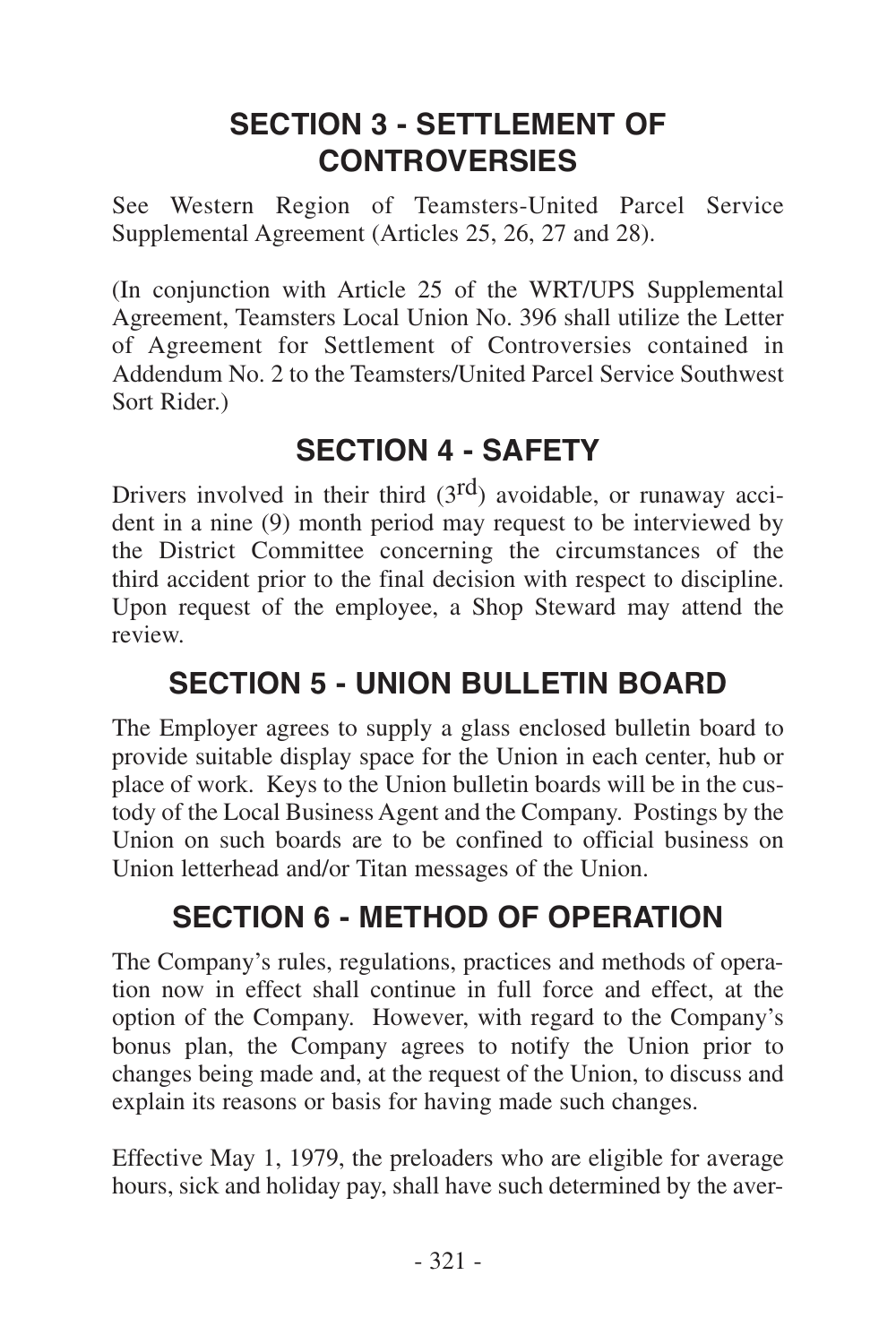<span id="page-9-0"></span>age number of hours worked in each calendar year preceding May  $1^{\text{st}}$ .

## **SECTION 7 - SECURITY**

No cash deposit of any amount shall be furnished by any member of the Union to the Employer as security. If the Employer desires security from employees, it may place them under proper bond at the Employer's expense.

#### **SECTION 8 - UNIFORMS**

The Employer agrees that if any employee is required to wear any kind of uniform as a condition of continued employment, such uniform shall be furnished and maintained by the Employer, free of charge, at the standard required by the Employer. Such uniforms shall be adequate to protect against climatic conditions. The Employer will provide shirts and shorts to those affected employees. Such shirts will be maintained by the employee.

Rain gear will be available for those employees assigned to moving vehicles on the Employer's premises.

The Employer has the right to establish and maintain reasonable standards concerning personal grooming and appearance and wearing of uniforms and accessories.

It is agreed that each employee shall put on the uniform before reporting for duty and shall remove the uniform after being relieved from duty each day. It is agreed that time spent in putting on and taking off the uniform shall not be paid for by the Employer.

Wearing of caps or jackets is optional with the employee, but if any headpiece or jacket is worn on the job, it shall be the Company's regulation uniform cap or jacket.

## **SECTION 9 - OVERTIME RATES OF PAY**

All hours worked in excess of eight (8) hours per day and forty (40) hours per week shall be overtime hours and paid for at one and onehalf (1<sup>1</sup>/<sub>2</sub>) times the regular rate of pay. All work performed on the sixth  $(6<sup>th</sup>)$  day shall be paid for at one and one-half  $(1\frac{1}{2})$  times the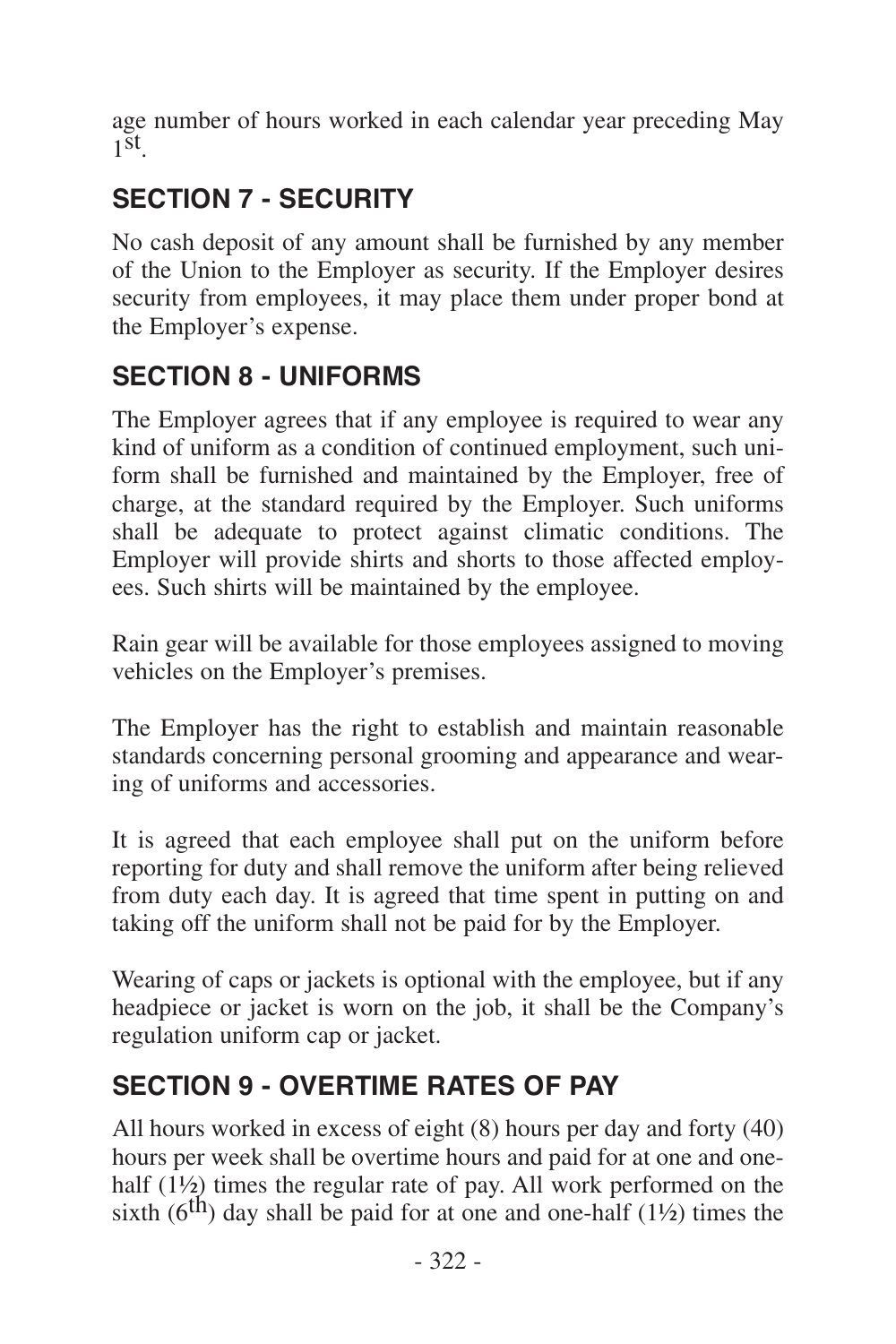regular straight time hourly rate of pay providing the employee has either worked or received paid for time for the previous five (5) consecutive days prior to the sixth  $(6<sup>th</sup>)$  day. Saturday shall be considered a straight-time workday for those employees whose regular scheduled workweek includes Saturday and for those employees performing Saturday work in accordance with Section 26 - Air Operation of this Agreement. Double time  $(2x)$  the regular rate of pay for any employee required to work on the seventh  $(7<sup>th</sup>)$  day.

Any employee who performs work in more than one classification, as set forth herein, shall be compensated for the full-time worked in each classification at the rate stated herein for such classification of work; provided, however, that regular Sorters who work a portion of the day in that classification shall receive the rate for that classification for the entire day. Employees who operate a UPS on-road vehicle, non-feeder, requiring a Class B license or with a trailer in tow, shall receive thirty-five cents (\$.35) per hour in addition to their regular hourly rate for all hours worked.

Any employee reporting for work on any day, as directed, shall be guaranteed full pay for his regular hours, unless excused at the employee's request.

(A) Part-time Employees

All part-time employees who have attained seniority as of August 1, 2013, will receive the following general wage increases for each contract year. In the first three  $(3)$  years of the contract, the increase will be effective on August 1<sup>st</sup>. In 2016 and 2017 the increase shall be paid in two (2) equal installments. The first-half of the increase shall become effective on August 1 of the specified year. The second half of the increase shall become effective on February 1 of the following calendar year. The total wage increase for each year will be as follows:

 seventy cents (\$0.70) seventy cents (\$0.70) seventy cents (\$0.70) eighty cents (\$0.80) one dollar (\$1.00)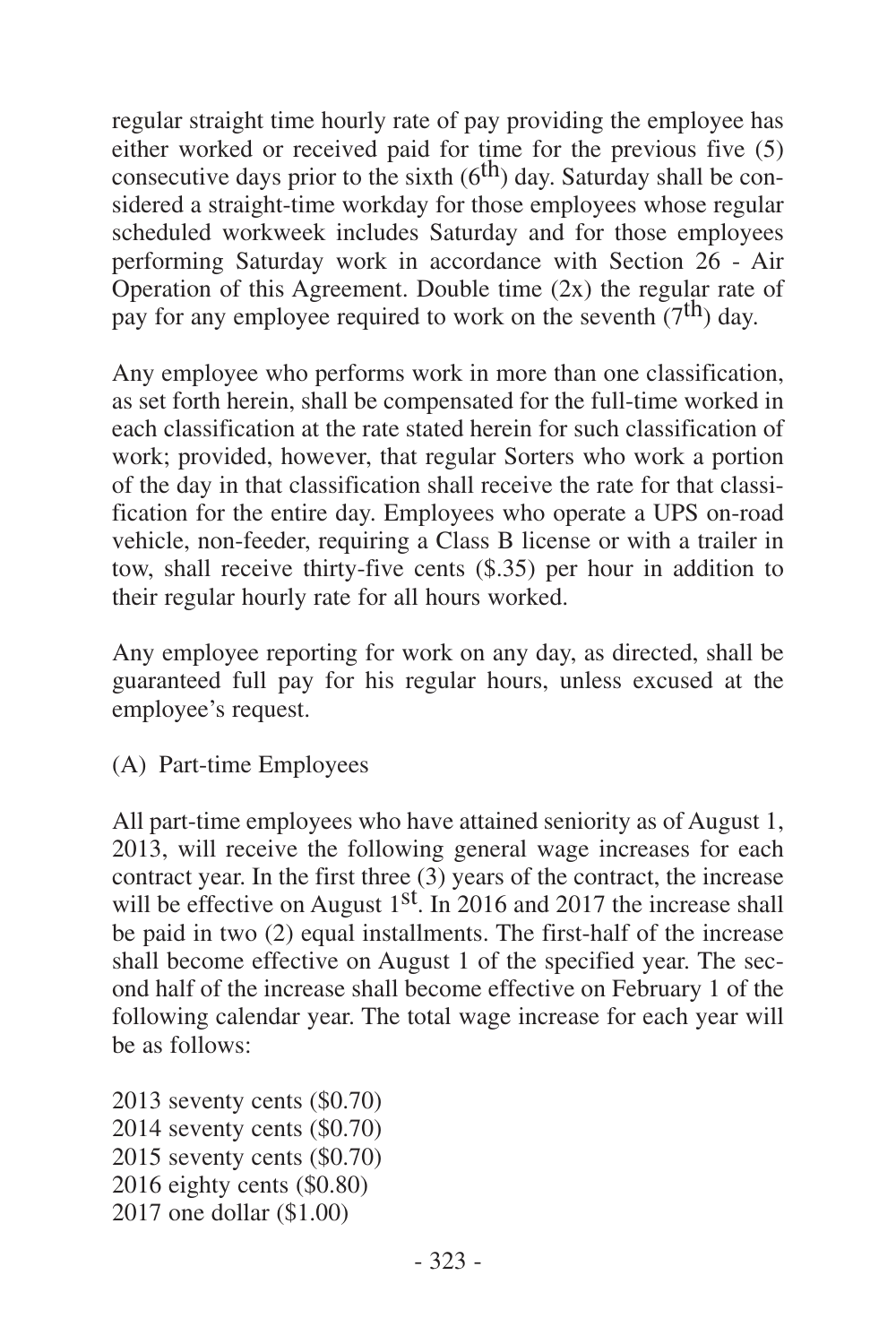In accordance with National Master United Parcel Service Agreement Article 22, Section 5, (Part-Time Employees – Wages) part-time employees still in progression on August 1, 2013 shall receive the above contractual increase and will be paid no less than what they are entitled to in accordance with the wage schedules in Section  $9(B)$  below. The progression set forth in  $(B)$  below shall be applied effective August 1, 2013.

(B) Newly Hired Part-time Employees

All part-time employees, who are hired or reach seniority after August 1, 2013 will be paid according to the following wage schedules:

|                                | <b>Hourly Rate</b> |         |  |
|--------------------------------|--------------------|---------|--|
|                                | Preloader/         | All     |  |
|                                | Sorter             | Others  |  |
| <b>Start</b>                   | \$11.00            | \$10.00 |  |
| Seniority plus one (1) year    | \$11.50            | \$10.50 |  |
| Seniority plus two (2) years   | \$12.00            | \$11.00 |  |
| Seniority plus three (3) years | \$13.00            | \$12.00 |  |
| Seniority plus four (4) years  | \$13.50            | \$12.50 |  |

Employees working high volume direct or low volume direct shall receive the preload/sorter rates. Upon completion of training and certification, hazardous material responders (hired after July 2, 1982) shall receive the preload/sorter rates of pay. Hazardous material responders who are disqualified or who resign their position (in accordance with National Master United Parcel Service Agreement, Article 18, Section 21) shall no longer receive the preload/sorter rates of pay.

(C) The wage rates and increases provided in (A) and (B) shall be a minimum.

(D) All part-time employees governed by this Article shall be provided a minimum daily three and one-half (3 ½) hour guarantee.

Part-time employees hired prior to July 2, 1982, shall be red-circled at their current rates of pay and shall receive the contractual wage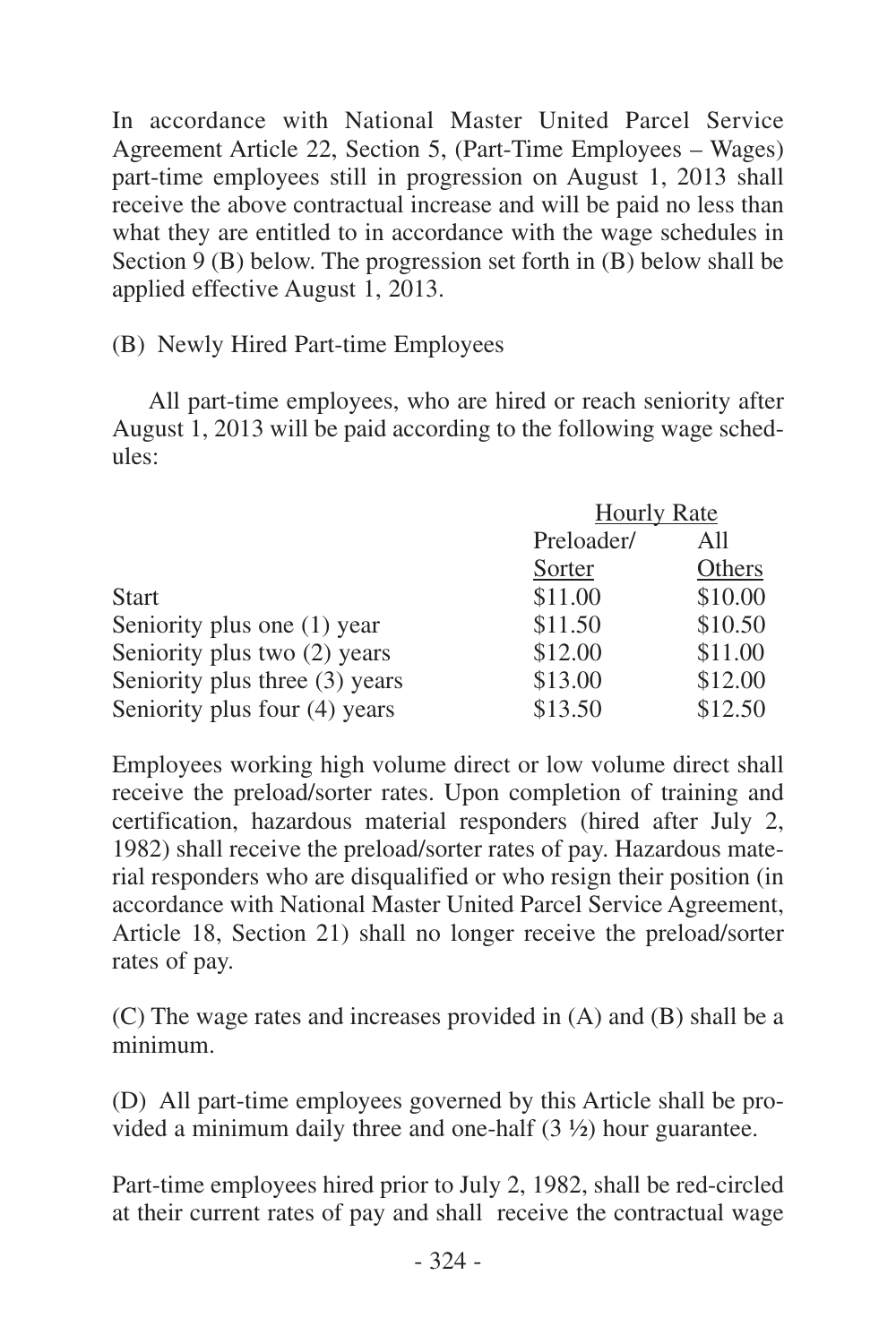<span id="page-12-0"></span>increases on August 1, 2013, August 1, 2014, August 1, 2015, August 1, 2016, February 1, 2017, August 1, 2017 and February 1, 2018.

## **SECTION 10 - TIME CLOCKS**

A daily time record shall be maintained by the Employer at its place of business for an employee's review, upon request. The Employer who employs five (5) or more drivers at any hub/center shall have time clocks at such hub/center when requested by the union, in writing.

## **SECTION 11 - REST BREAKS**

Part-time employees working in three and one-half (3½) hour locations shall be entitled to a ten (10) minute rest break. Commencing after the fourth  $(4<sup>th</sup>)$  hour and each hour thereafter, the employee shall be entitled to a five (5) minute rest break not to exceed that time agreed to under the Labor Agreement for full-time employees. The Company shall have the option to;

1. Delay the hourly breaks in order to combine them.

2. Stop the entire operation for break purposes, or give as individual breaks.

3. Pay for those breaks earned after guaranteed hours.

## **SECTION 12 - HOLIDAYS AND PERSONAL DAYS**

The following holidays shall be granted to Seniority employees without reduction in pay:

| New Year's Day       | Memorial Day              |
|----------------------|---------------------------|
| July 4 <sup>th</sup> | Labor Day                 |
| Thanksgiving Day     | Day after Thanksgiving    |
| Christmas Day        | December 31 <sup>st</sup> |

Every January each seniority employee shall be granted floating holidays to be taken each calendar year. Local Union Nos. 63, 186,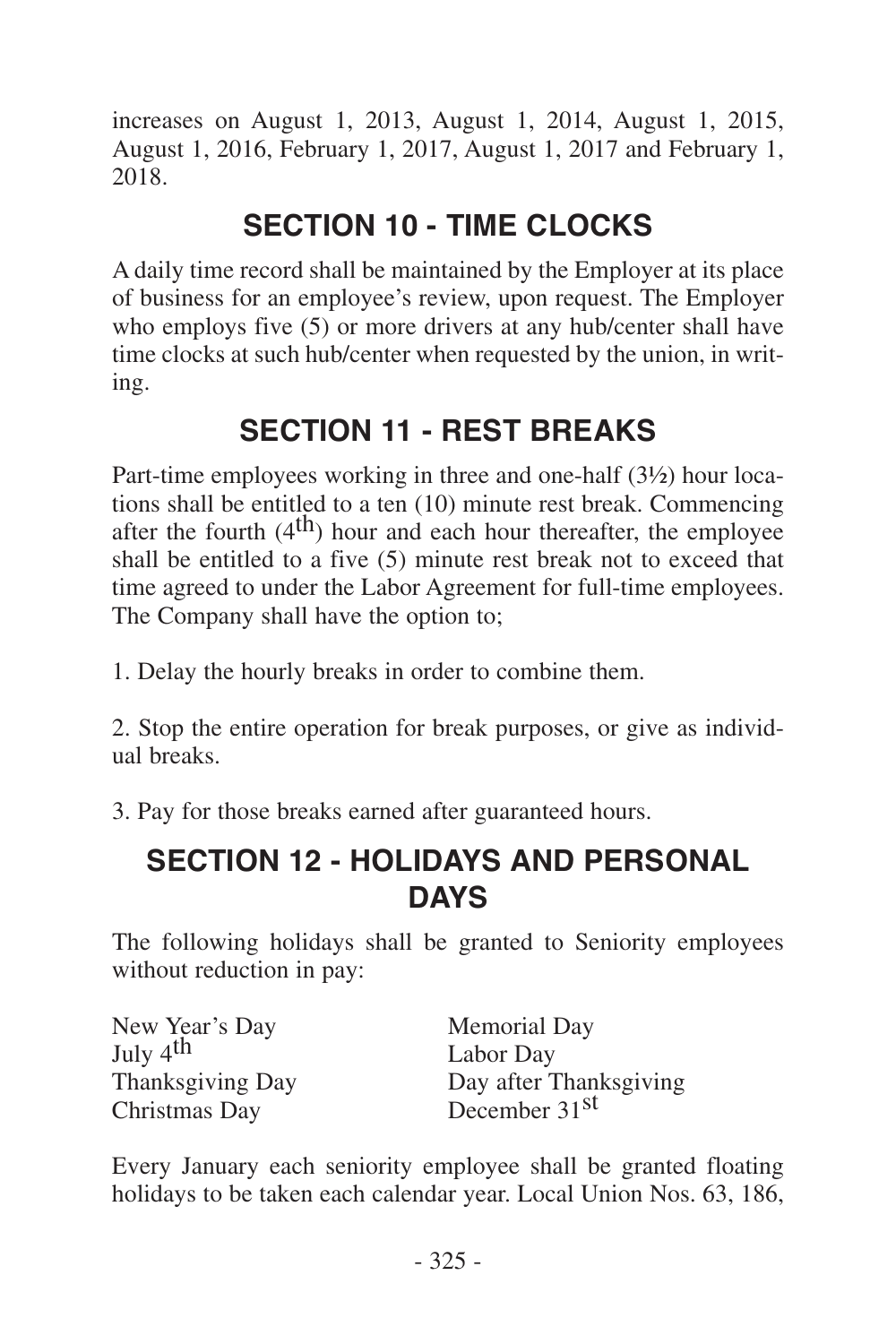396, 492, 542, 572, 952 and 986 eligible seniority employees shall be entitled five (5) personal days to be taken each anniversary year and every January 1<sup>st</sup> each seniority employee shall be granted four (4) floating holidays to be taken each calendar year. Local Union Nos. 104 and 631 eligible seniority employees shall be entitled five (5) personal days to be taken each anniversary year and every January 1<sup>st</sup> each seniority employee shall be granted five (5) floating holidays to be taken each calendar year. Employees hired on or after October 1, 1993, shall be eligible for the floating holidays upon completion of one (1) year seniority.

Employees hired prior to August 1, 2008, shall be eligible for holiday time off for the named holidays above, but shall not be eligible for pay for the above-named holidays until they have  $s$ ix (6) months seniority with the Company. (This provision does not apply to Local 104 in the state of Arizona where employees are eligible for time off and pay effective with their date of hire.)

In accordance with National Master United Parcel Service Agreement Article 22, Section 7, (Part-Time Employees – Benefit Entitlements) employees hired on or after August 1, 2008, shall be eligible for holiday time off for the named holidays above in accordance with the previous paragraph but shall not be eligible for pay for the above named holidays until they have one (1) year seniority with the Company.

The employee shall designate on a form provided by the Company which of the selected days off are to be paid as floating holidays and which of the selected days off are to be paid as personal days. The employee shall be given a copy of this form once it is filled out and these days shall be paid from the appropriate entitlement bank.

Floating holidays and personal days shall be selected in the following manner. Floating holidays and personal days which are available for selection in accordance with the procedures and formulas contained in this section and are scheduled during the vacation selection process shall be guaranteed time off for the employee requesting such days. Those employees not selecting during the vacation selection period may request their floating holidays or per-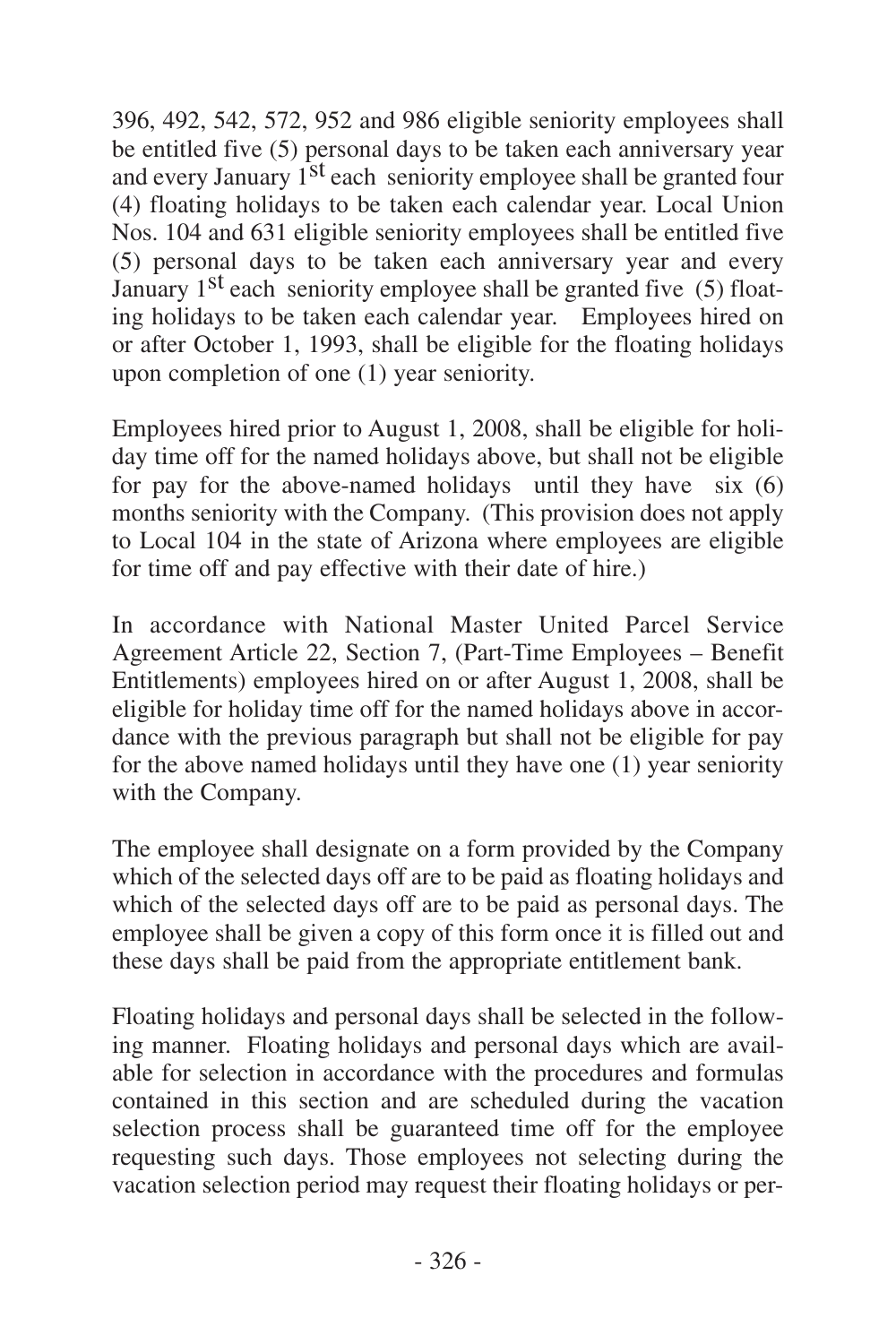sonal days at any time during the calendar year. Seniority shall prevail when the floating holidays and personal days which are available for selection in accordance with the procedures and formulas contained in this section and have been selected at least ten (10) working days prior to the selected dates, and time off shall be guaranteed ten (10) working days prior to the dates the floating holidays or personal holidays occur. Floating holidays and personal days may be selected as individual days, blocks of days (two, three or four days) or combined in blocks of five (5) days and selected as full weeks.

Seniority shall prevail when an excessive number of employees have chosen the same day.

The Company shall make available for selection floating holidays in each center according to the following schedule regardless of the ten percent (10%) allowed off per week in each operation/sort for earned vacations;

In all operations/sorts a minimum of one (1) floating holidays/personal days per day shall be granted.

In all operations/sorts of thirty-one (31) or more employees, a minimum of two (2) floating holidays/personal days per day shall be granted.

The granting of floating and personal holidays may be limited from December 1<sup>st</sup> through December 25<sup>th</sup>.

If the Company decides to shut down its operation in the Southern California Area on another day, a floating holiday will be assigned to that day.

When a holiday falls on a Sunday, the following Monday will be observed as the same.

Employees absent for more than thirty (30) days due to non-industrial illness or injury will not be eligible for holiday pay. In the case of industrial injury, employees absent for more than ninety (90) days will not be eligible for holiday pay.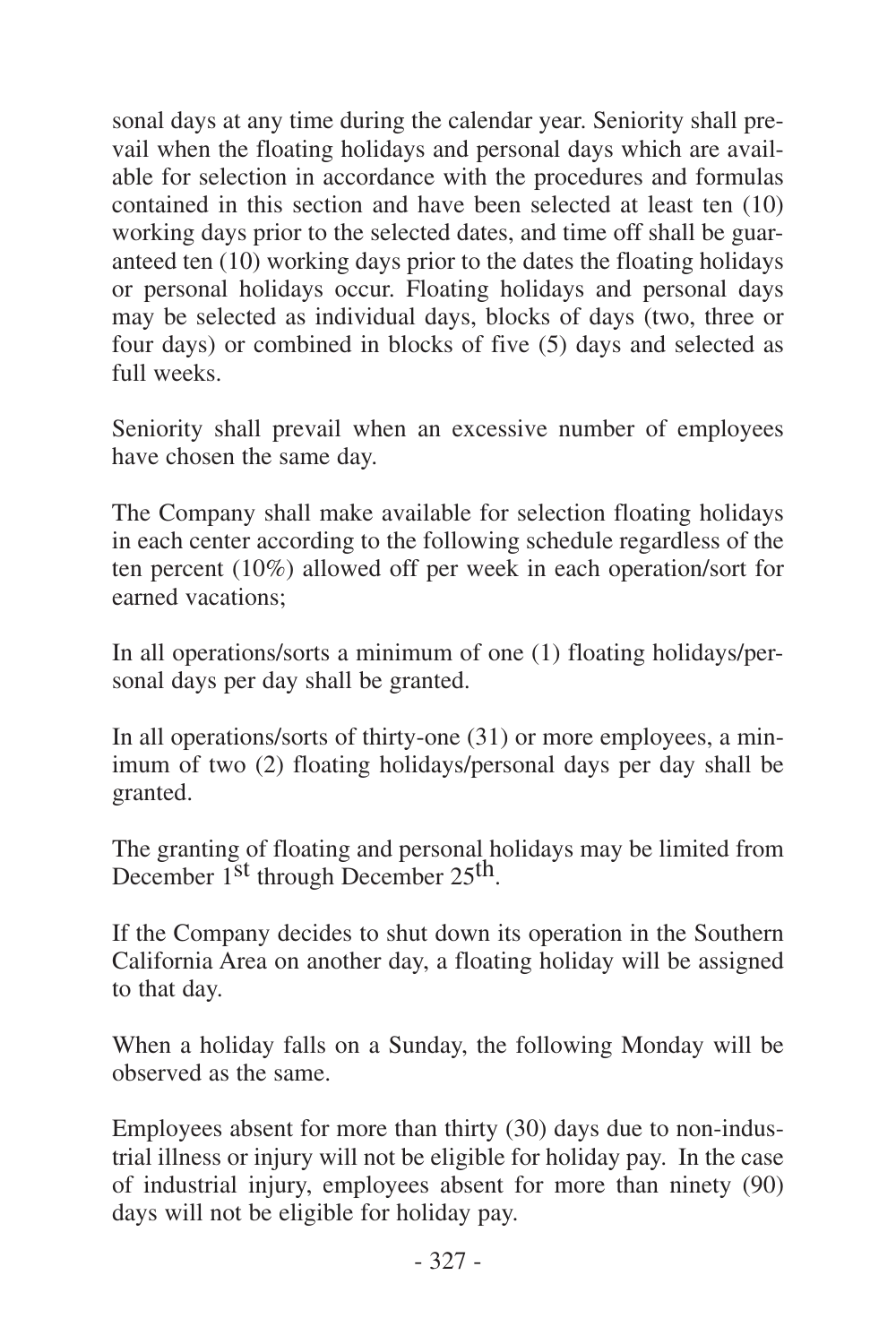<span id="page-15-0"></span>Except as described above, an employee, to be eligible for holiday pay, must have monies earned during the week in which the holiday falls.

The above holidays will be paid regardless of what day in the week they may fall.

The holiday pay for all eligible part-time employees shall be four (4) hours maximum.

Employees may elect, on their anniversary date, to receive five (5) personal days off (guaranteed hours) or pay in lieu thereof. These five (5) days may be selected, under seniority procedures, by the employee as part of the employee's vacation selection procedure.

Holidays worked: Pay shall be one and one-half  $(1 \frac{1}{2})$  times the hourly rate, plus the holiday pay.

## **SECTION 13 - MATERNITY/PATERNITY/FMLA LEAVE**

A. It is understood that maternity leave for female employees shall be granted with no loss of seniority for such period of time as her doctor shall determine that she is physically unable to return to her normal duties, and maternity leave must comply with applicable State and Federal laws. It is further understood that, pursuant to Section 13B-Family and Medical Leave Act, paternity leave for a male employee whose spouse is pregnant shall be granted with no loss of seniority, for each pregnancy, for a period not to exceed twelve (12) / six (6) weeks, with the exception of employees not able to meet the qualifications set out in Section 13B, who shall be granted leave not to exceed one (1) week, this week shall commence on the date of birth or the day the spouse is released from the hospital subject to the employee's choice.

B. All employees who have worked for the Company for a minimum of twelve (12) months and worked at least 1250 hours during the past twelve  $(12)$  months are eligible for unpaid leave as set forth in the Family and Medical Leave Act of 1993.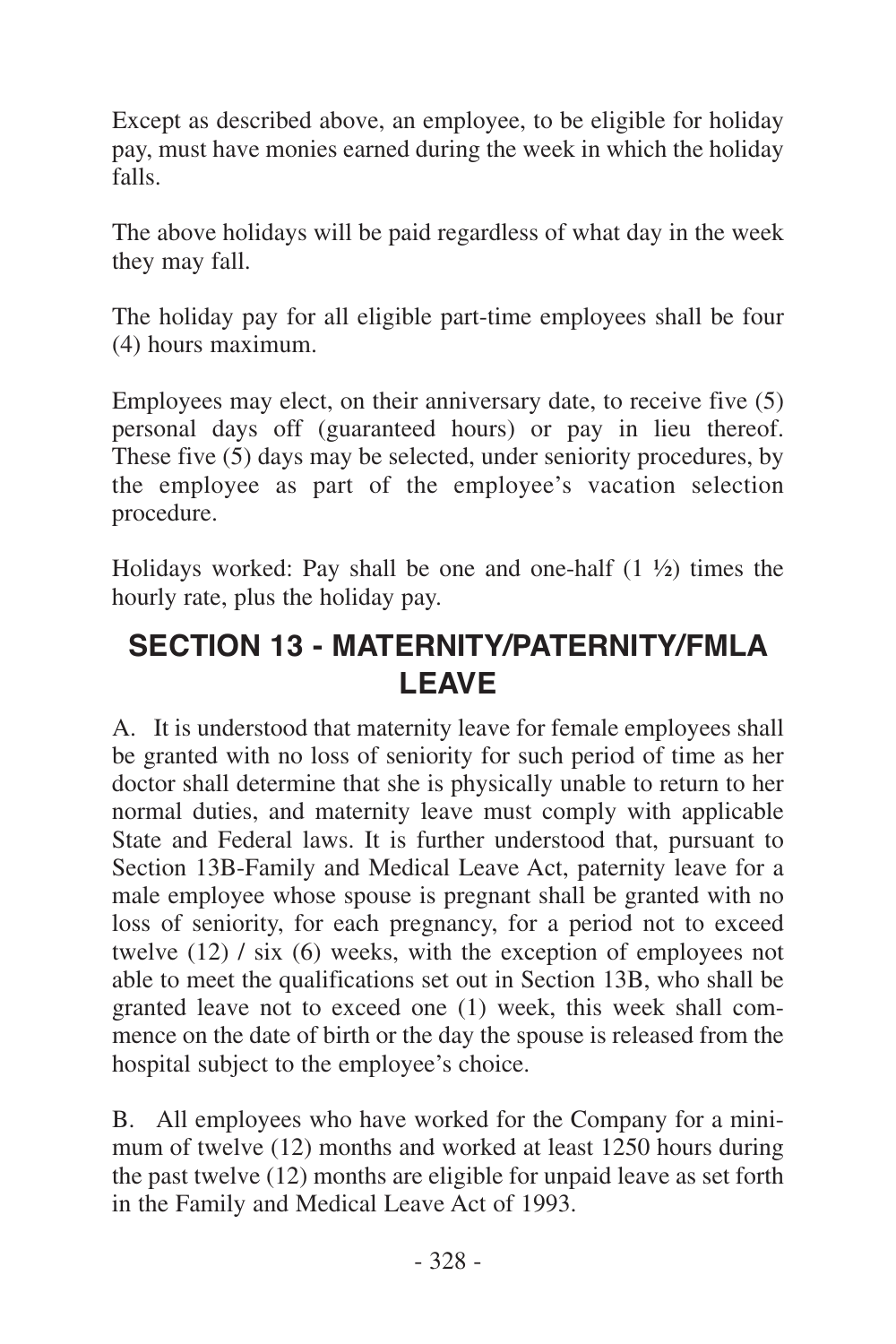Additionally, any employee not covered above, that has worked for the Company for a minimum of thirty-six (36) months and accrued at least 625 paid hours during the past twelve (12) months is eligible for unpaid leave as set forth below, except that the amount of leave allowed will be computed at one half (½) of the time provided by the FMLA.

Eligible employees are entitled up to a total of 12/6 weeks of unpaid leave during any twelve (12) month period for the following reasons:

- 1. Birth of a child;
- 2. Adoption, or placement for foster care;

3. To care for a spouse, child or parent of the employee due to serious health condition;

4. A serious health condition of the employee.

The employee's seniority rights shall continue as if the employee had not taken leave under this section, and the Employer will maintain health insurance coverage during the period of the leave.

The Employer may require the employee to substitute accrued vacation or other paid for leave for part of the 12/6 week leave peri od.

The employee is required to provide the Employer with at least thirty (30) days advance notice before FMLA leave begins if the need for the leave is foreseeable. If the leave is not foreseeable, the employee is required to give notice as soon as practicable. The Employer has the right to require medical certification of the need for the leave under the Act. In addition, the Employer has the right to require a second  $(2<sup>nd</sup>)$  opinion at the Employers expense.

The provisions of this section are in response to the Federal Act and shall not supersede any state or local law which provides for greater employee rights.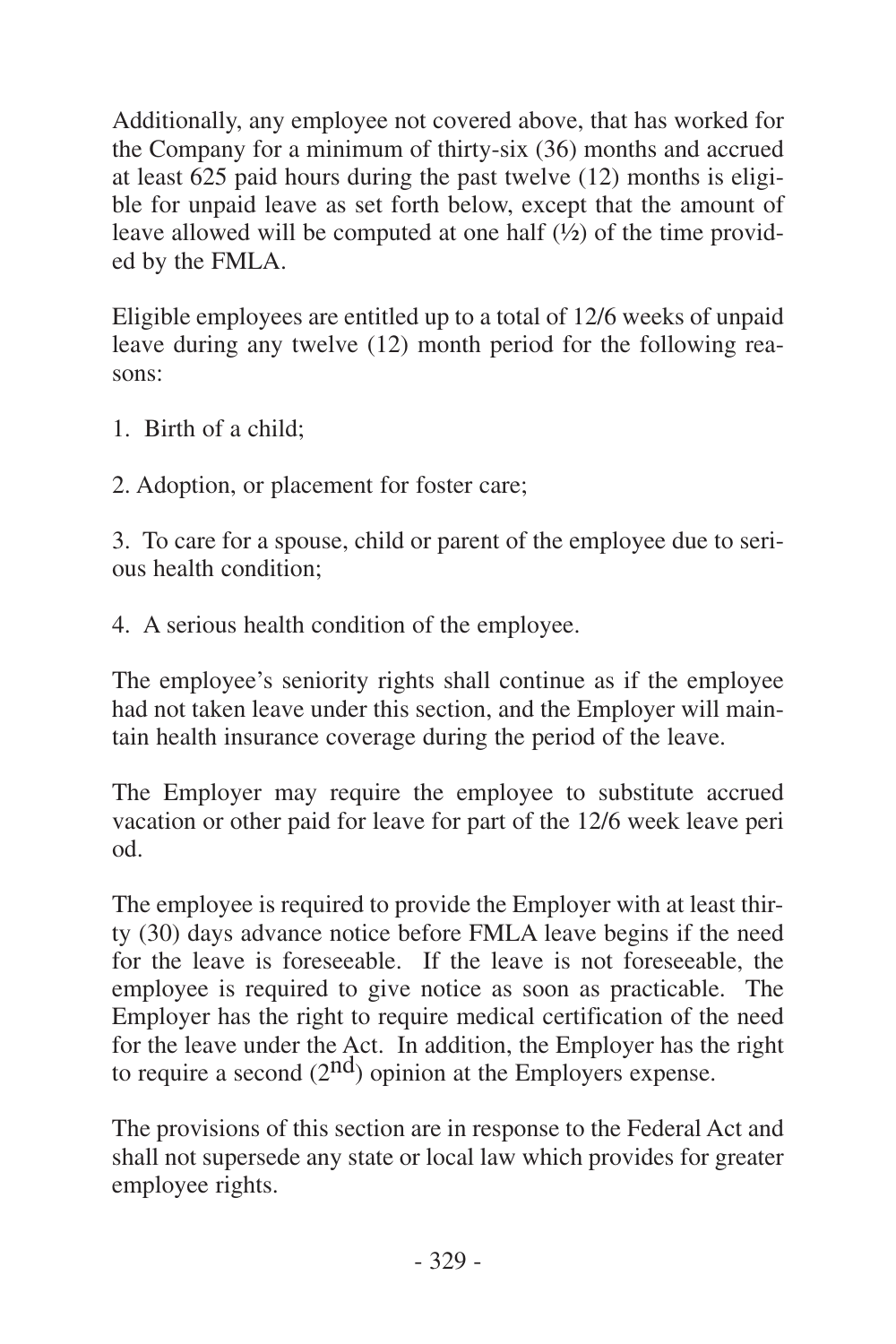## <span id="page-17-0"></span>**SECTION 14 - DISABILITY AND SICK LEAVE**

Each part-time employee will be allowed seven (7) days sick leave (four (4) hours daily guarantee of straight time pay) upon attaining one (1) year seniority with the Company.

Each part-time employee will be allowed seven (7) days sick leave (four (4) hours daily guarantee at straight time pay) on each succeeding sick leave anniversary date.

On the employee's anniversary date, he/she shall have the option to:

A. Accumulate any/all unused sick leave days, to a maximum of sixty (60) days.

B. Receive pay for any/all accumulated unused sick leave.

C. Use in conjunction with vacation time earned, as described below:

At the end of each succeeding twelve (12) months, any unused sick pay may be accumulated, paid, or used in five (5) day segments in conjunction with vacation time off at the option of the employee. These blocks of five (5) days, twenty (20) straight time hours, may be selected under the same procedure by the employee as part of the employees next vacation selection period. When accumulated unused sick leave is paid, it shall be paid at the employee's current rate of pay.

Sick pay contribution shall be allocated under the following conditions:

1. Sick pay to be allowed for the first day of any period of absence from work due to a bona fide sickness or disability, and shall start when an employee leaves the job because of injury on the job.

2. An employee unable to work because of sickness or disability must notify the Company one (1) hour or more before the employee is scheduled to report for work, unless conditions make it impossible to give such notification, and sickness shall be deemed to have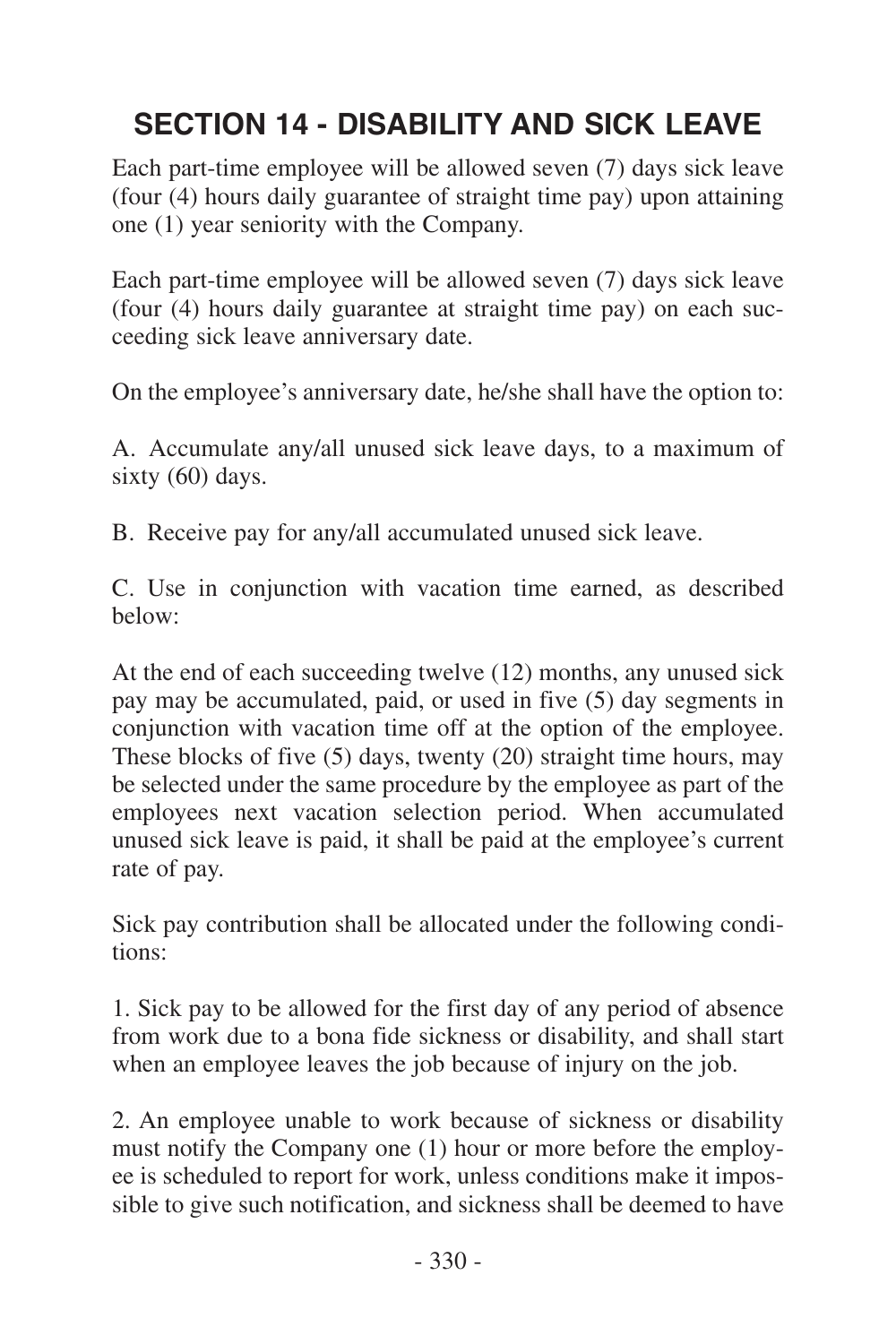<span id="page-18-0"></span>commenced at the time the Company is so notified, unless notification is impossible.

3. No employee shall be entitled to disability leave pay when the sickness or injury is due to intoxication or the use of narcotics, nor shall it apply in case of injury while working for another employer or while self-employed for profit or compensation.

4. No employee shall be requested to have a medical release, from their physician, unless the employee has been on sick leave five (5) consecutive days or more, or in the event of any personal injury.

5. Prorated unused sick leave pay will be paid in cases of separation from the Company after one (1) year of employment. An employee who retires from the Company, and is entitled to receive payment for prorated unused sick leave pay, shall also be paid a separate additional cash payment equal to the total pension contributions which the Company would have been required to make on behalf of the employee had the employee utilized all accumulated unused sick leave pay prior to retiring (i.e. the number of prorated unused sick leave pay hours multiplied by the hourly pension contribution rate in effect at the time of payment as illustrated in the following example - 40 hours x  $$6.60$  per hour = \$264.00).

6. A lapse of more than thirty (30) days per year shall break continuity of employment for the purpose of sick pay eligibility. Sick pay days will be pro-rated.

7. Earned sick pay may be integrated with Worker's Compensation or Unemployment Compensation Disability Benefits when requested. An employee who is receiving such benefits shall be paid the difference between such benefit payments and his straight-time weekly earnings for each week such benefit payments are made until such sick pay benefits that the employee would be eligible for are exhausted.

## **SECTION 15 - VACATIONS**

All employees covered by this agreement shall be entitled to one (1) week of vacation with pay after one (1) year seniority with the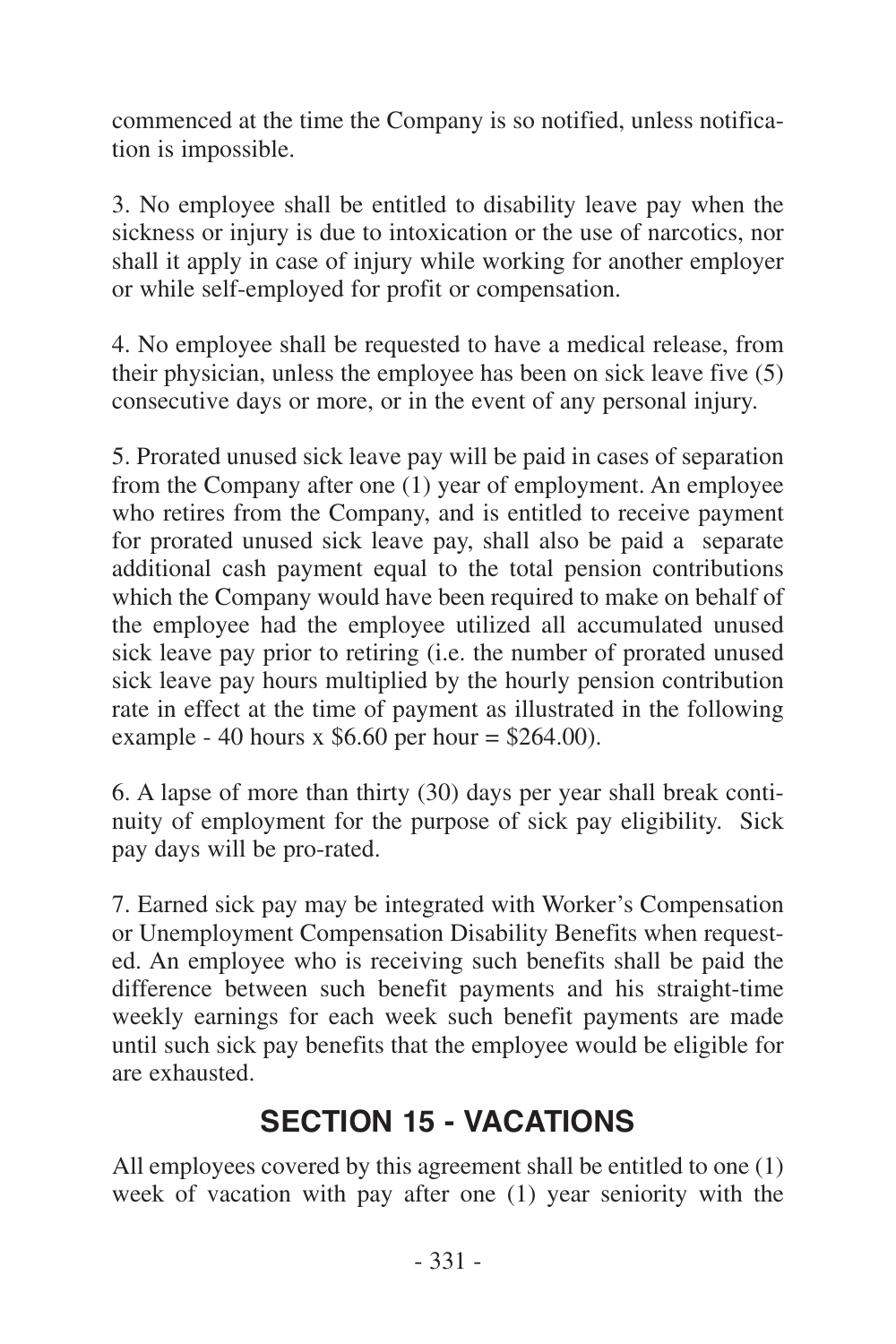Company; two (2) weeks vacation with pay after three (3) years seniority with the Company; three (3) weeks vacation with pay after five (5) years seniority with the Company; four (4) weeks of vacation with pay after ten (10) years seniority with the Company; and five (5) weeks of vacation with pay after twenty (20) years seniority with the Company; and six (6) weeks vacation with pay after twenty-five (25) years seniority with the Company.

Vacation pay for each week of vacation shall be one-fifty second (1/52) of the gross annual earnings of the employee during the twelve (12) month period immediately prior to the employee's employment anniversary date. One-fifty-second (1/52) shall be defined as all monies paid to an employee for an anniversary year, excluding unused sick pay, pay in lieu of unused vacations or personal days. National negotiated monetary bonus shall be governed by the National Negotiating Committee.

Center seniority, by classification, to prevail for selection of vacation period, which may be taken all at one time, or may be split, provided it is earned at that time. All vacation dates are to be determined by mutual agreement between the manager and the employee.

A lapse of more than thirty (30) days per year shall break continuity of employment for the purpose of vacation eligibility. Vacation days will be pro-rated.

**VACATION SELECTION PROCEDURE:** For choice of vacation, once a vacation list is posted, the first full week of January is allowed for the top 25% to select in seniority order; the second week of January for the second 25% to select in seniority order; the third week of January for the third 25% to select in seniority order; and the fourth week of January for the forth 25% to select in seniority order. Those not signing up in their scheduled week shall lose their choice of vacation and must take what is left. Vacation period shall be defined as February 1<sup>st</sup> through the week of Thanksgiving and December  $26^{th}$  through January  $31^{st}$  of the following year.

By seniority and classification, a minimum of ten percent (10%) of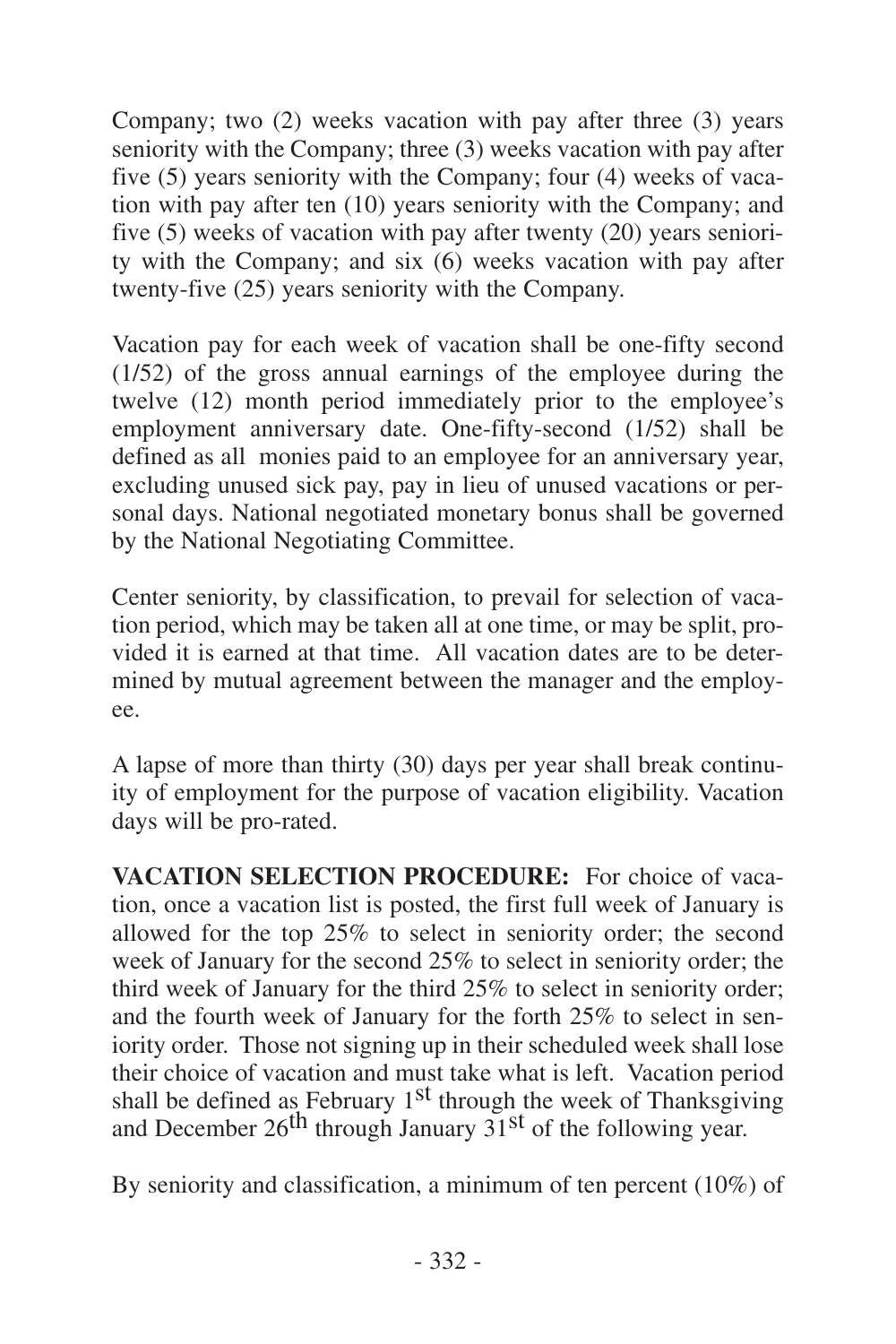<span id="page-20-0"></span>the eligible members in each operation/sort shall be allowed time off for earned vacation per week during the vacation period described above.

Earned vacations, for the vacation period scheduled, shall be paid for during the week prior to the date the vacation is taken. Employees who have earned vacation weeks not selected during the vacation selection period, may select at a later date, by mutual agreement for the available time not selected or may elect to sell back those unscheduled weeks at any time. The maximum number of weeks for sell back shall be limited to two (2) weeks. Vacation pay shall be paid on a separate check.

Vacation weeks earned during the current vacation period, declared for sellback, shall be paid two (2) weeks after the employee's anniversary date of hire. Vacation pay shall be paid on a separate check.

After one (1) year of seniority, vacation allowances will be prorated on a monthly basis and paid in the event of separation from the Company.

An employee who retires from the Company, and is entitled to receive payment for prorated unused vacation, shall also be paid a separate additional cash payment equal to the total pension contributions which the Company would have been required to make on behalf of the employee had the employee utilized all accumulated unused vacation prior to retiring (i.e. the number of prorated unused vacation hours multiplied by the hourly pension contribution rate in effect at the time of payment as illustrated in the following example  $- 40$  hours x \$6.60 per hour = \$264.00).

## **SECTION 16 - HEALTH INSURANCE COVERAGE**

(a) For those full-time or part-time employees who have received health and welfare benefits from the Company Health & Welfare Plan, benefits on and after January 1, 2014 will be provided by Teamsters Western Region and Local 177 Health Care Plan in accordance with the Letter of Agreement on the Teamsters Western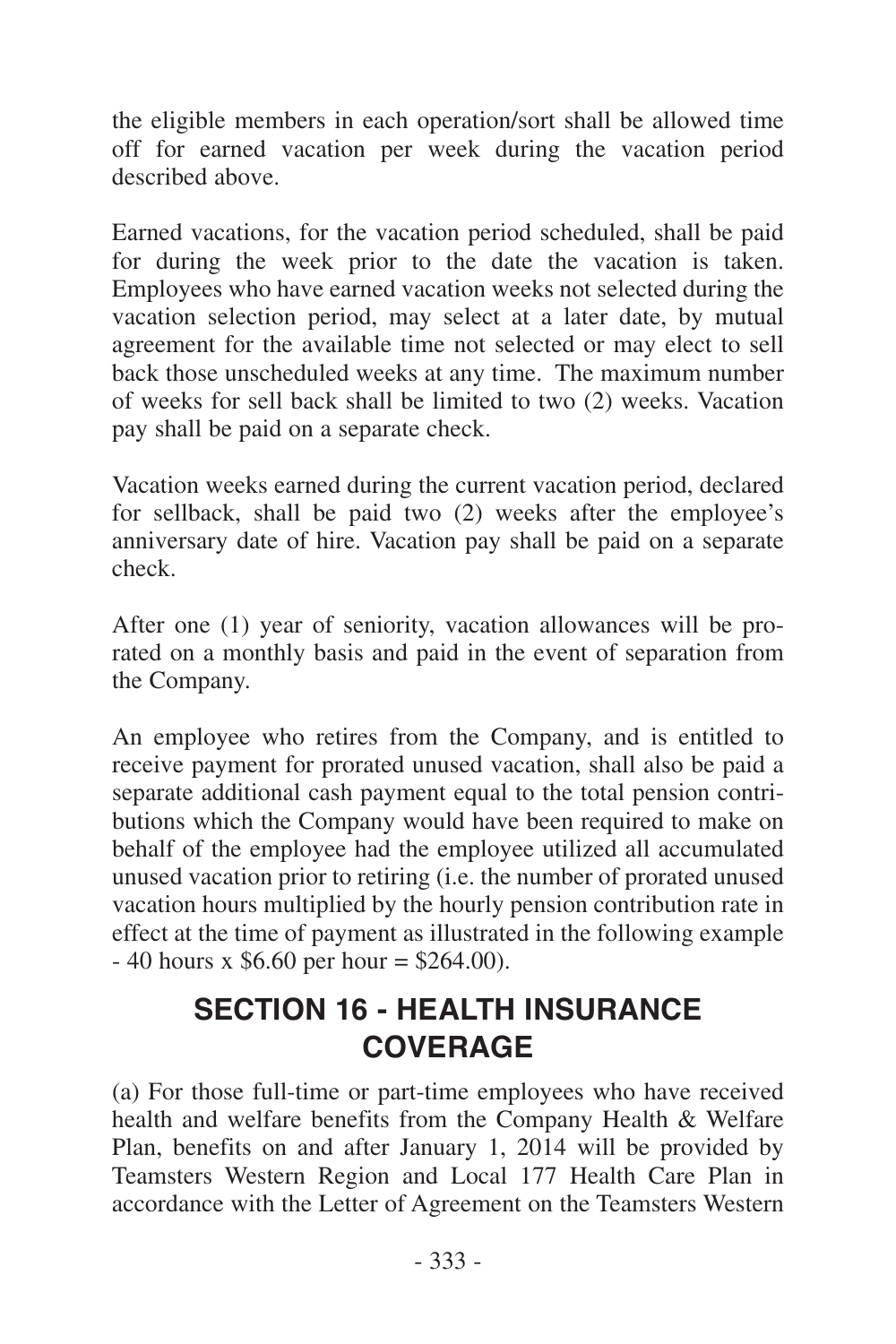<span id="page-21-0"></span>Region and Local 177 Health Care Plan dated September 6, 2013. The Company will continue to provide health  $\&$  welfare benefit coverage under the existing plan through December 31, 2013.

(b) Any eligible employee covered by this Section who retires effective January 1, 2014 or thereafter shall be provided retiree medical benefits through the Teamsters Western Region and Local 177 Health Care Plan.

(c) Current retirees who are receiving benefits through a UPS sponsored plan shall receive coverage on and after January 1, 2014 under the terms of the Memorandum Concerning UPS Sponsored Plans, attached to the National Master Agreement.

Employees hired prior to August 1, 2008, and their eligible dependents, shall become eligible for this coverage six (6) months after their seniority date.

In accordance with National Master United Parcel Service Agreement Article 34, Section 2(b), (Health & Welfare and Pension - Part-Time Medical Coverage) employees hired on or after August 1, 2008, shall become eligible for this coverage after twelve (12) months of active employment and spousal or dependant coverage will be made available to these part-time employees twelve  $(12)$ months after their initial date of employment.

## **SECTION 17 - PENSION BENEFITS**

**For Local Union Nos. 63, 186, 542, 572, 952 and 986 The Company shall pay into the Western Conference of Teamsters Pension Trust Fund, for the account of each employee working under this Agreement, a monthly sum computed as follows:**

Pension contributions payable into the Western Conference of Teamsters Pension Trust Fund on account of each part-time employee of the bargaining unit shall be paid for each hour for which compensation was paid (all compensable hours) up to a maximum of 2080 hours per calendar year.

For probationary employees hired on or after August 1<sup>st</sup>, 2002, the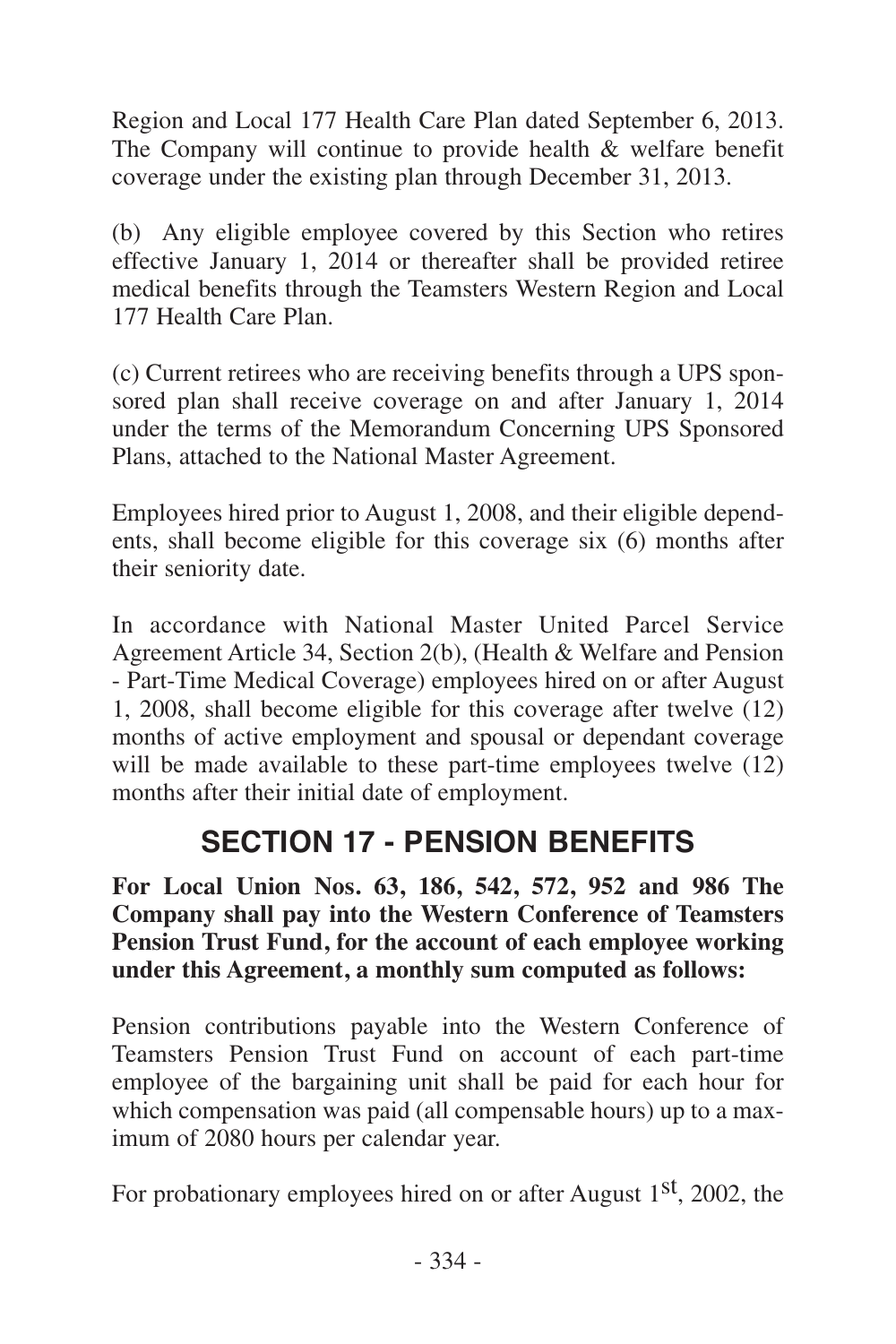Employer shall pay an hourly contribution rate of ten cents (\$0.10) (including \$0.01 for PEER/84 for part-time employees) during the probationary period as defined in Section 1 of this Agreement, but in no case for a period longer than the first ninety (90) calendar days from an employees first date of hire. If and when this period is completed, the full standard contribution rate shall apply. Contributions shall be calculated on the same basis as described in this Section.

Effective August 1, 2013, the Company shall pay into the Western Conference of Teamsters Pension Trust Fund, on account of each employee working under this Agreement an hourly contribution rate of \$7.95 per hour for each hour for which compensation was paid (all compensable hours) up to a maximum of 2080 hours per calendar year.

Effective August 1, 2014, the Company shall pay into the Western Conference of Teamsters Pension Trust Fund, on account of each employee working under this Agreement an hourly contribution rate for each hour for which compensation was paid (all compensable hours) up to a maximum of 2080 hours per calendar year. The amount of the hourly pension contribution increase will be determined in accordance with Article 34 of the National Master Agreement and will be added to the 7/31/2014 contribution rate of \$7.95 per hour.

Effective August 1, 2015, the Company shall pay into the Western Conference of Teamsters Pension Trust Fund, on account of each employee working under this Agreement an hourly contribution rate for each hour for which compensation was paid (all compensable hours) up to a maximum of 2080 hours per calendar year. The amount of the hourly pension contribution increase will be determined in accordance with Article 34 of the National Master Agreement and will be added to the 7/31/2015 contribution rate.

Effective August 1, 2016, the Company shall pay into the Western Conference of Teamsters Pension Trust Fund, on account of each employee working under this Agreement an hourly contribution rate for each hour for which compensation was paid (all compensable hours) up to a maximum of 2080 hours per calendar year. The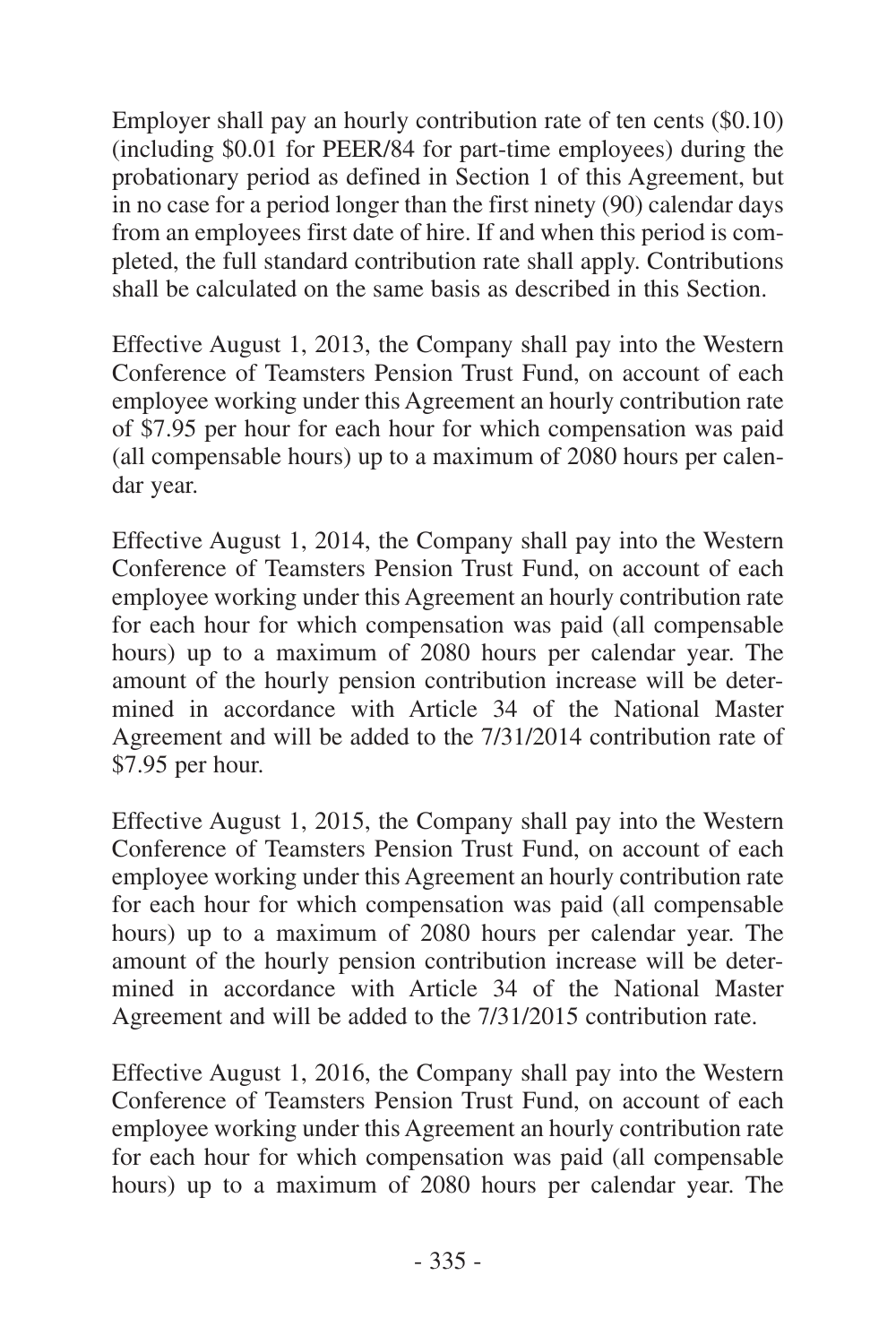amount of the hourly pension contribution increase will be determined in accordance with Article 34 of the National Master Agreement and will be added to the 7/31/2016 contribution rate.

Effective August 1, 2017, the Company shall pay into the Western Conference of Teamsters Pension Trust Fund, on account of each employee working under this Agreement an hourly contribution rate for each hour for which compensation was paid (all compensable hours) up to a maximum of 2080 hours per calendar year. The amount of the hourly pension contribution increase will be determined in accordance with Article 34 of the National Master Agreement and will be added to the 7/31/2017 contribution rate.

#### **For Local Union Nos. 104 and 631 The Company shall pay into the Western Conference of Teamsters Pension Trust Fund, for the account of each employee working under this Agreement, a monthly sum computed as follows:**

Pension contributions payable into the Western Conference of Teamsters Pension Trust Fund on account of each part-time employee of the bargaining unit shall be paid for each hour for which compensation was paid (all compensable hours) up to a maximum of 2080 hours per calendar year.

For probationary employees hired on or after August 1<sup>st</sup>, 2002, the Employer shall pay an hourly contribution rate of ten cents (\$0.10) (including \$0.01 for PEER/84 for part-time employees) during the probationary period as defined in Section 1 of this Agreement, but in no case for a period longer than the first ninety (90) calendar days from an employees first date of hire. If and when this period is completed, the full standard contribution rate shall apply. Contributions shall be calculated on the same basis as described in this Section.

Effective August 1, 2013, the Company shall pay into the Western Conference of Teamsters Pension Trust Fund, on account of each employee working under this Agreement an hourly contribution rate of \$7.85 per hour for each hour for which compensation was paid (all compensable hours) up to a maximum of 2080 hours per calendar year.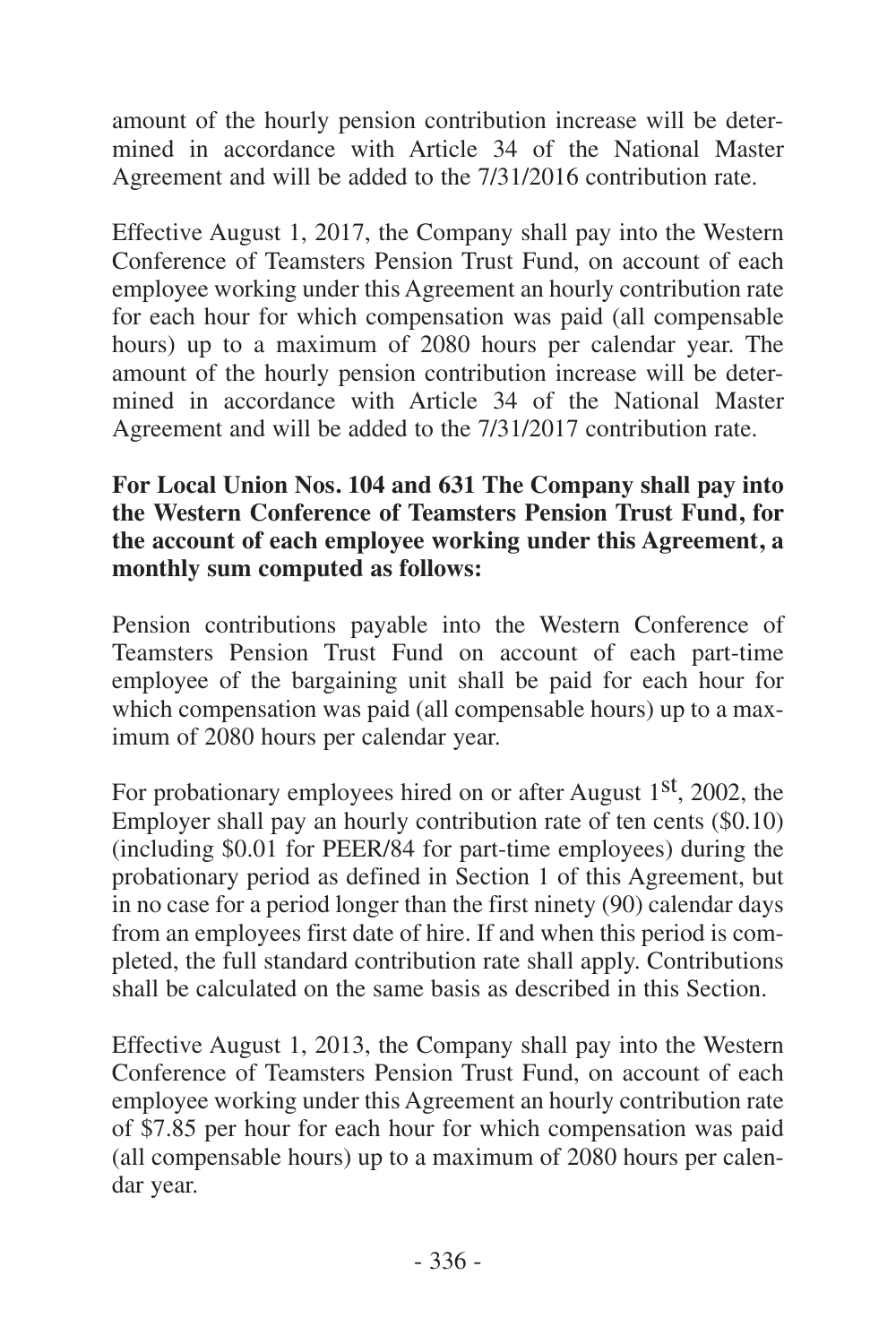Effective August 1, 2014, the Company shall pay into the Western Conference of Teamsters Pension Trust Fund, on account of each employee working under this Agreement an hourly contribution rate for each hour for which compensation was paid (all compensable hours) up to a maximum of 2080 hours per calendar year. The amount of the hourly pension contribution increase will be determined in accordance with Article 34 of the National Master Agreement and will be added to the 7/31/2014 contribution rate of \$7.85 per hour.

Effective August 1, 2015, the Company shall pay into the Western Conference of Teamsters Pension Trust Fund, on account of each employee working under this Agreement an hourly contribution rate for each hour for which compensation was paid (all compensable hours) up to a maximum of 2080 hours per calendar year. The amount of the hourly pension contribution increase will be determined in accordance with Article 34 of the National Master Agreement and will be added to the 7/31/2015 contribution rate.

Effective August 1, 2016, the Company shall pay into the Western Conference of Teamsters Pension Trust Fund, on account of each employee working under this Agreement an hourly contribution rate for each hour for which compensation was paid (all compensable hours) up to a maximum of 2080 hours per calendar year. The amount of the hourly pension contribution increase will be determined in accordance with Article 34 of the National Master Agreement and will be added to the 7/31/2016 contribution rate.

Effective August 1, 2017, the Company shall pay into the Western Conference of Teamsters Pension Trust Fund, on account of each employee working under this Agreement an hourly contribution rate for each hour for which compensation was paid (all compensable hours) up to a maximum of 2080 hours per calendar year. The amount of the hourly pension contribution increase will be determined in accordance with Article 34 of the National Master Agreement and will be added to the 7/31/2017 contribution rate.

#### **For Local Union No. 492 The Company shall pay into the Western Conference of Teamsters Pension Trust Fund, for the**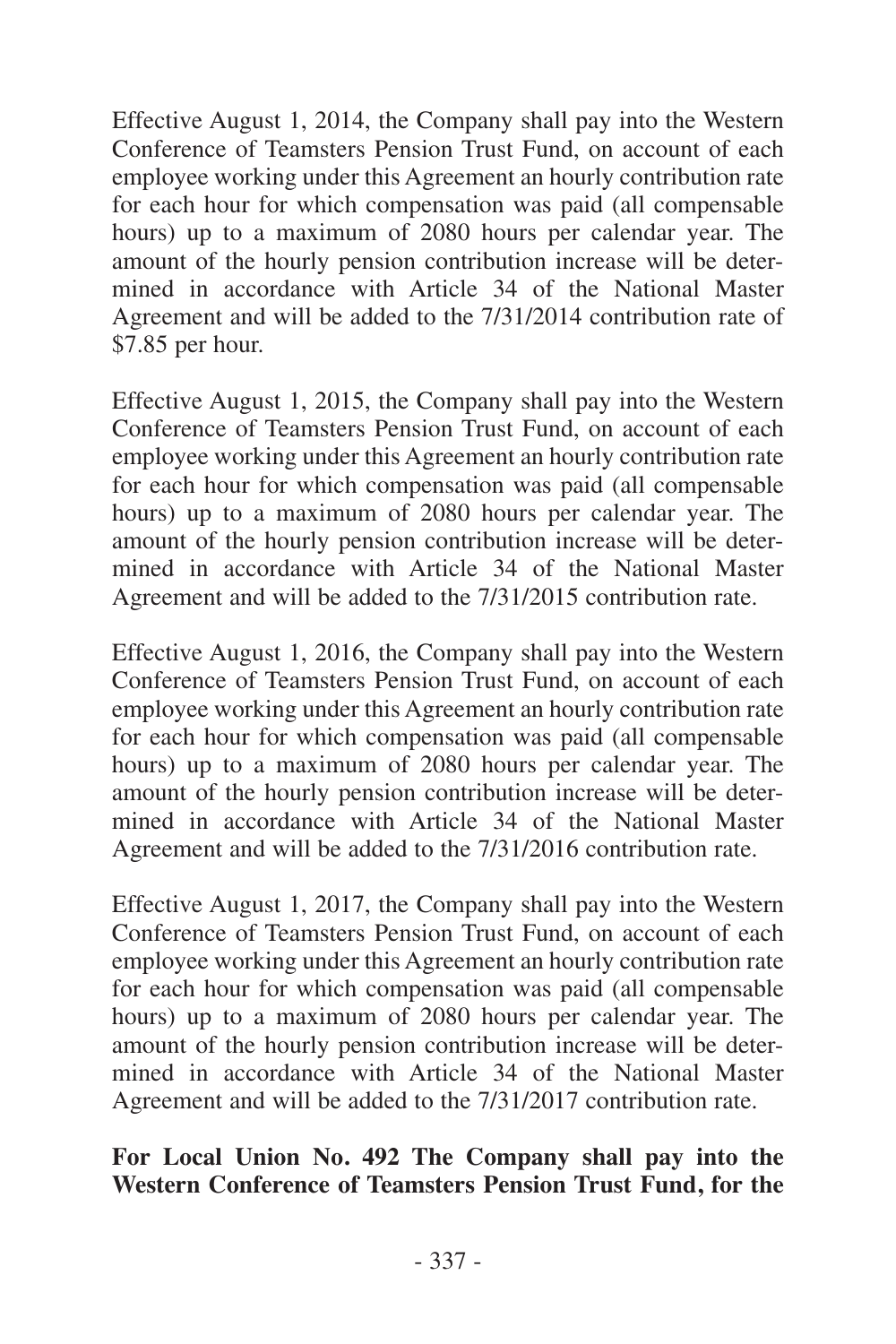#### **account of each employee working under this Agreement, a monthly sum computed as follows:**

Pension contributions payable into the Western Conference of Teamsters Pension Trust Fund on account of each part-time employee of the bargaining unit shall be paid for each hour for which compensation was paid (all compensable hours) up to a maximum of 2080 hours per calendar year.

For probationary employees hired on or after August 1<sup>st</sup>, 2002, the Employer shall pay an hourly contribution rate of ten cents (\$0.10) (including \$0.01 for PEER/84 for part-time employees) during the probationary period as defined in Section 1 of this Agreement, but in no case for a period longer than the first ninety (90) calendar days from an employees first date of hire. If and when this period is completed, the full standard contribution rate shall apply. Contributions shall be calculated on the same basis as described in this Section.

Effective August 1, 2013, the Company shall pay into the Western Conference of Teamsters Pension Trust Fund, on account of each employee working under this Agreement an hourly contribution rate of \$8.17 per hour for each hour for which compensation was paid (all compensable hours) up to a maximum of 2080 hours per calendar year.

Effective August 1, 2014, the Company shall pay into the Western Conference of Teamsters Pension Trust Fund, on account of each employee working under this Agreement an hourly contribution rate for each hour for which compensation was paid (all compensable hours) up to a maximum of 2080 hours per calendar year. The amount of the hourly pension contribution increase will be determined in accordance with Article 34 of the National Master Agreement and will be added to the 7/31/2014 contribution rate of \$8.17 per hour.

Effective August 1, 2015, the Company shall pay into the Western Conference of Teamsters Pension Trust Fund, on account of each employee working under this Agreement an hourly contribution rate for each hour for which compensation was paid (all compensable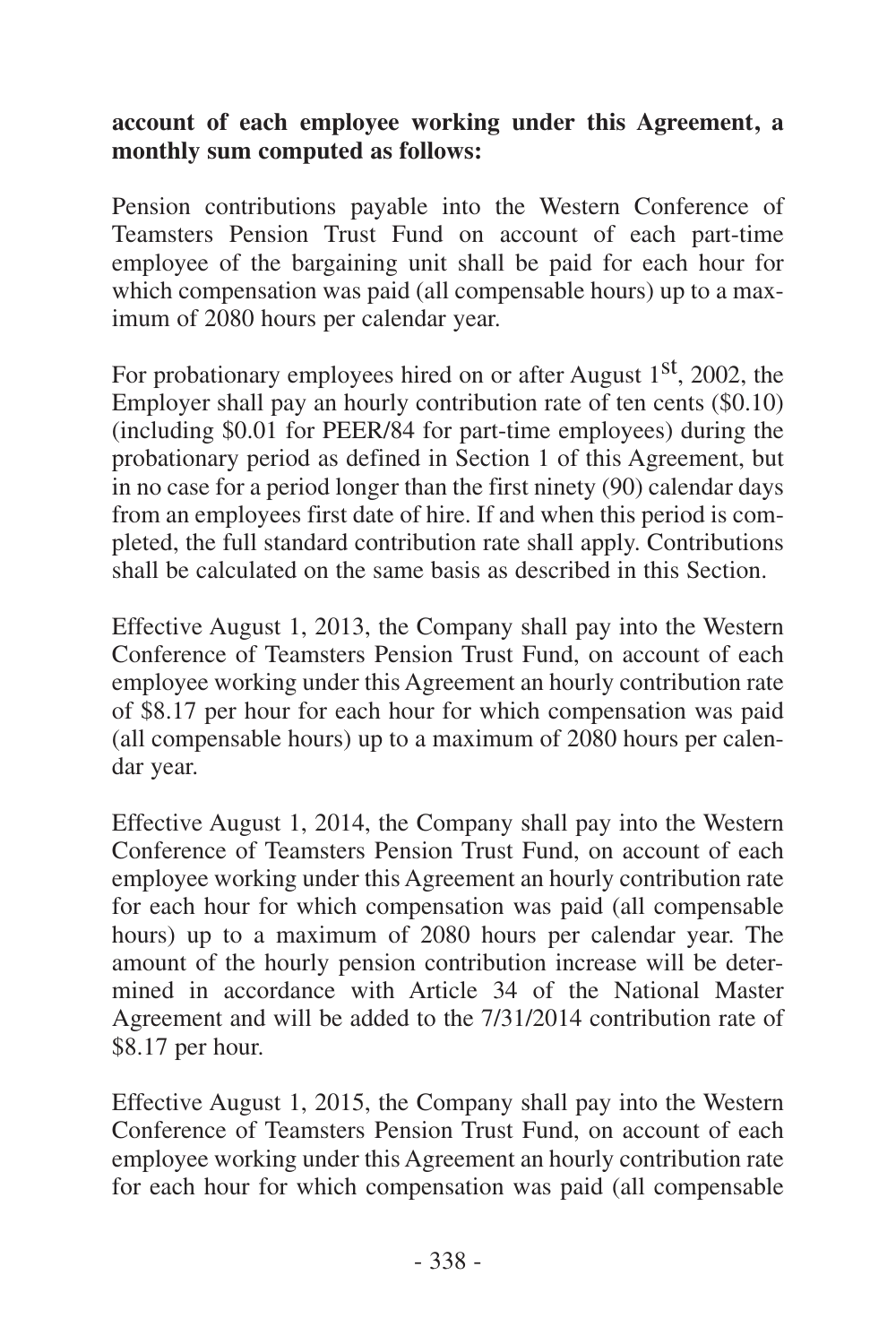hours) up to a maximum of 2080 hours per calendar year. The amount of the hourly pension contribution increase will be determined in accordance with Article 34 of the National Master Agreement and will be added to the 7/31/2015 contribution rate.

Effective August 1, 2016, the Company shall pay into the Western Conference of Teamsters Pension Trust Fund, on account of each employee working under this Agreement an hourly contribution rate for each hour for which compensation was paid (all compensable hours) up to a maximum of 2080 hours per calendar year. The amount of the hourly pension contribution increase will be determined in accordance with Article 34 of the National Master Agreement and will be added to the 7/31/2016 contribution rate.

Effective August 1, 2017, the Company shall pay into the Western Conference of Teamsters Pension Trust Fund, on account of each employee working under this Agreement an hourly contribution rate for each hour for which compensation was paid (all compensable hours) up to a maximum of 2080 hours per calendar year. The amount of the hourly pension contribution increase will be determined in accordance with Article 34 of the National Master Agreement and will be added to the 7/31/2017 contribution rate.

#### **For Local Union No. 396 The Company shall pay into the Western Conference of Teamsters Pension Trust Fund, for the account of each employee working under this Agreement, a monthly sum computed as follows:**

Pension contributions payable into the Western Conference of Teamsters Pension Trust Fund on account of each part-time employee of the bargaining unit shall be paid for each hour for which compensation was paid (all compensable hours) up to a maximum of 2080 hours per calendar year.

For probationary employees hired on or after August 1<sup>st</sup>, 2002, the Employer shall pay an hourly contribution rate of ten cents (\$0.10) (including \$0.01 for PEER/84 for part-time employees) during the probationary period as defined in Section 1 of this Agreement, but in no case for a period longer than the first ninety (90) calendar days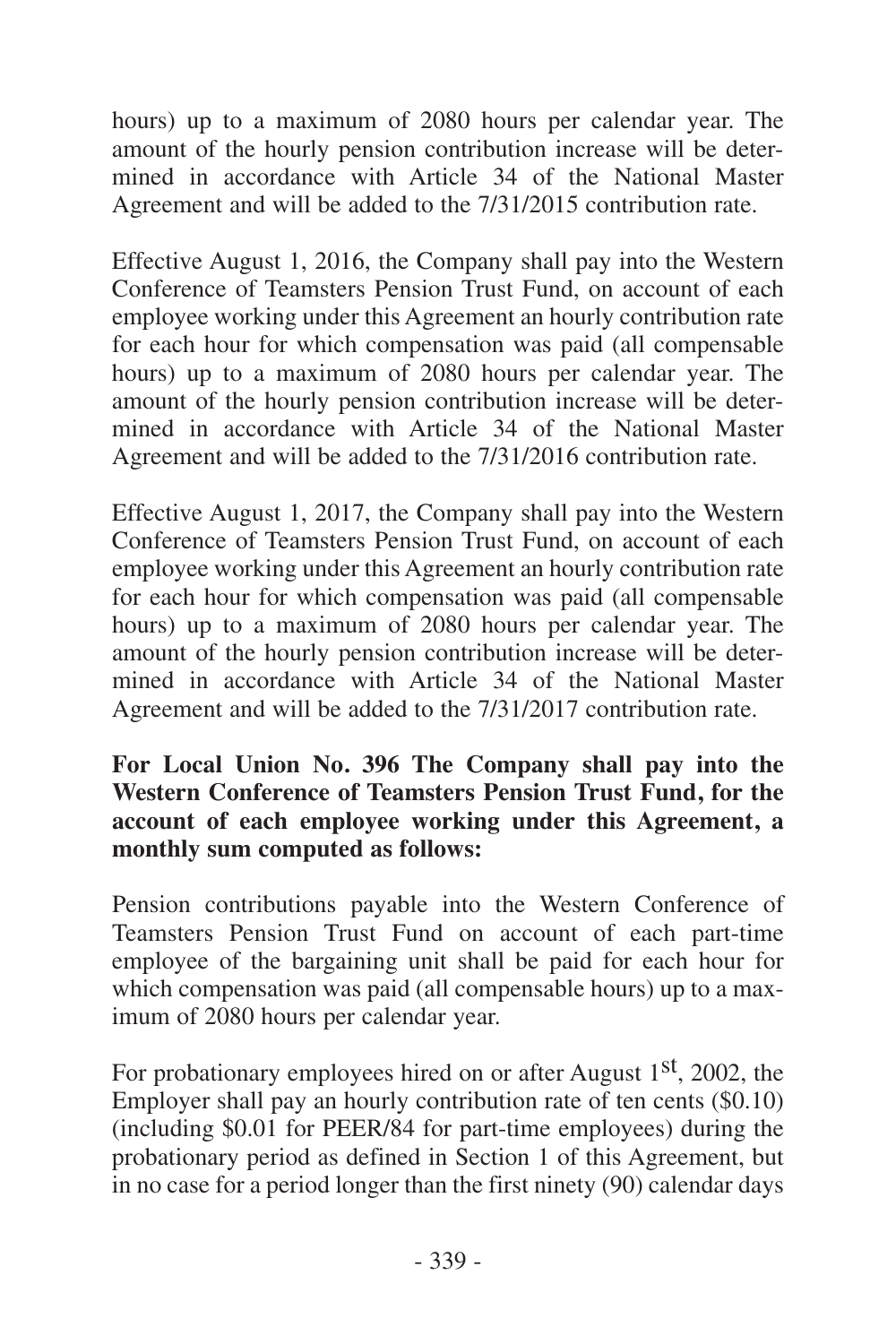from an employees first date of hire. If and when this period is completed, the full standard contribution rate shall apply. Contributions shall be calculated on the same basis as described in this Section.

Effective August 1, 2013, the Company shall pay into the Western Conference of Teamsters Pension Trust Fund, on account of each employee working under this Agreement an hourly contribution rate of \$7.95 per hour for each hour for which compensation was paid (all compensable hours) up to a maximum of 2080 hours per calendar year.

Effective August 1, 2014, the Company shall pay into the Western Conference of Teamsters Pension Trust Fund, on account of each employee working under this Agreement an hourly contribution rate for each hour for which compensation was paid (all compensable hours) up to a maximum of 2080 hours per calendar year. The amount of the hourly pension contribution increase will be determined in accordance with Article 34 of the National Master Agreement and will be added to the 7/31/2014 contribution rate of \$7.95 per hour.

Effective August 1, 2015, the Company shall pay into the Western Conference of Teamsters Pension Trust Fund, on account of each employee working under this Agreement an hourly contribution rate for each hour for which compensation was paid (all compensable hours) up to a maximum of 2080 hours per calendar year. The amount of the hourly pension contribution increase will be determined in accordance with Article 34 of the National Master Agreement and will be added to the 7/31/2015 contribution rate.

Effective August 1, 2016, the Company shall pay into the Western Conference of Teamsters Pension Trust Fund, on account of each employee working under this Agreement an hourly contribution rate for each hour for which compensation was paid (all compensable hours) up to a maximum of 2080 hours per calendar year. The amount of the hourly pension contribution increase will be determined in accordance with Article 34 of the National Master Agreement and will be added to the 7/31/2016 contribution rate.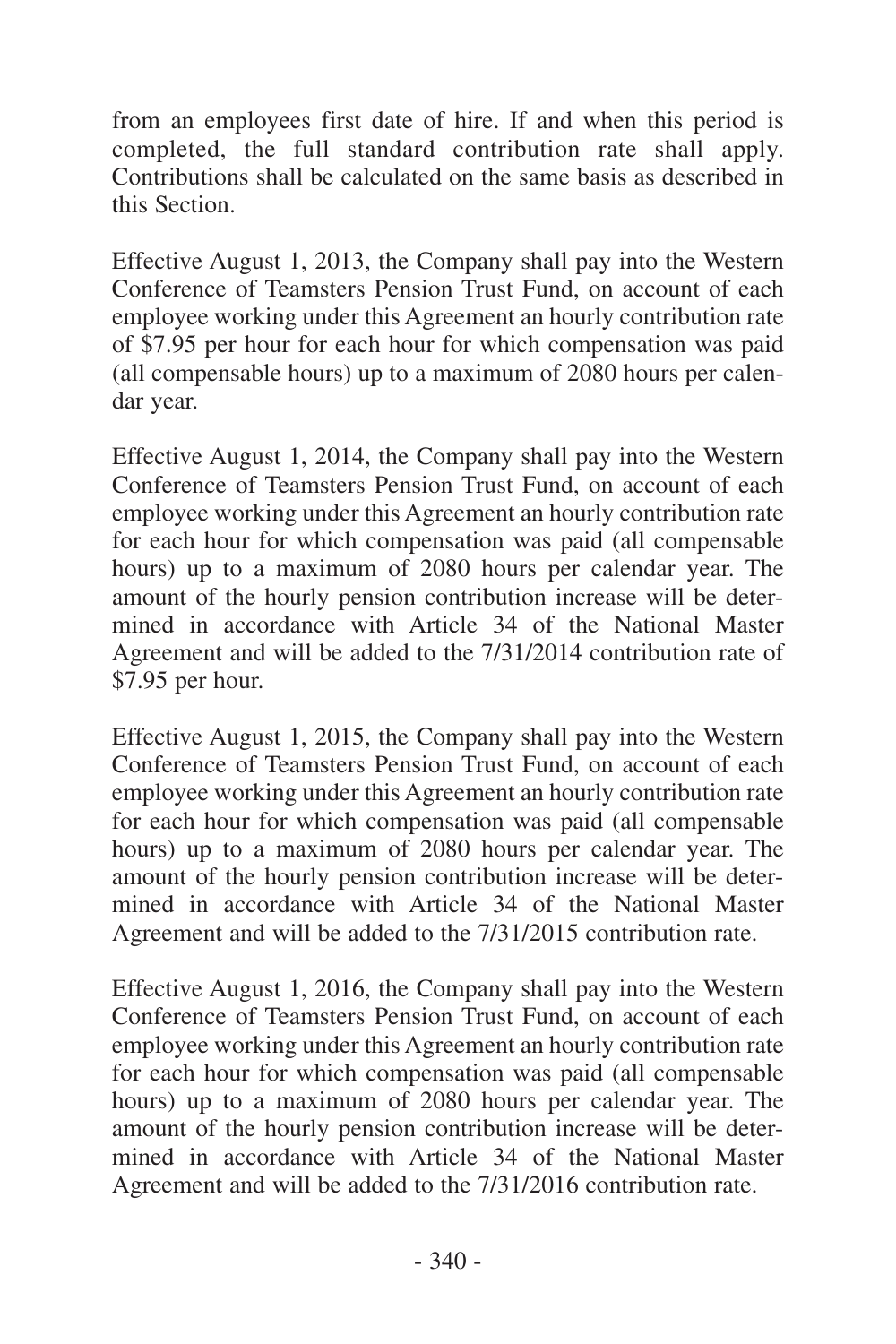<span id="page-28-0"></span>Effective August 1, 2017, the Company shall pay into the Western Conference of Teamsters Pension Trust Fund, on account of each employee working under this Agreement an hourly contribution rate for each hour for which compensation was paid (all compensable hours) up to a maximum of 2080 hours per calendar year. The amount of the hourly pension contribution increase will be determined in accordance with Article 34 of the National Master Agreement and will be added to the 7/31/2017 contribution rate.

## **SECTION 18 - SAVINGS**

Unless designated by mutual agreement between the Union and the Company to divert the following contribution into the Western Conference of Teamsters Pension Trust Fund:

Effective August 1, 1996 United Parcel Service shall make contributions at the rate of forty cents (\$.40) per compensable hour for Local Union Nos. 104, 492 and 631, eighty-five cents (\$.85) per compensable hour for Local Union Nos. 63, 186, 542, 572, 952 and 986 one dollar (\$1.00) per compensable hour for Local Union No. 396, into the Pacific Coast Benefits Trust (herein "Trust") on behalf of all employees covered under this Rider on whose behalf United Parcel Service was obligated to make contributions in the Trust immediately prior to August 1, 1996. With respect to employees whose first hour of employment (or re-employment) with United Parcel Service is on or after August 1, 1996, United Parcel Service shall make contributions at the rate of forty cents (\$.40) per compensable hour for Local Union Nos. 104, 492 and 631, eighty-five cents (\$.85) per compensable hour for Local Union Nos. 63, 186, 542, 572, 952 and 986 one dollar (\$1.00) per compensable hour for Local Union No. 396, into the Pacific Coast Benefits Trust Fund on behalf of each such employee beginning on the earlier of the employee's achievement of seniority or the employee's completion of 600 hours of employment (or reemployment) within twelve consecutive calendar months, such contributions to be made retroactively for all compensable hours in the twelve consecutive months immediately preceding achievement of seniority or the completion of 600 hours of employment (or reemployment) as the case may be. Provided, however, that United Parcel Service shall not contribute for more than 173 hours in any calendar month for each covered employee. The total amount due for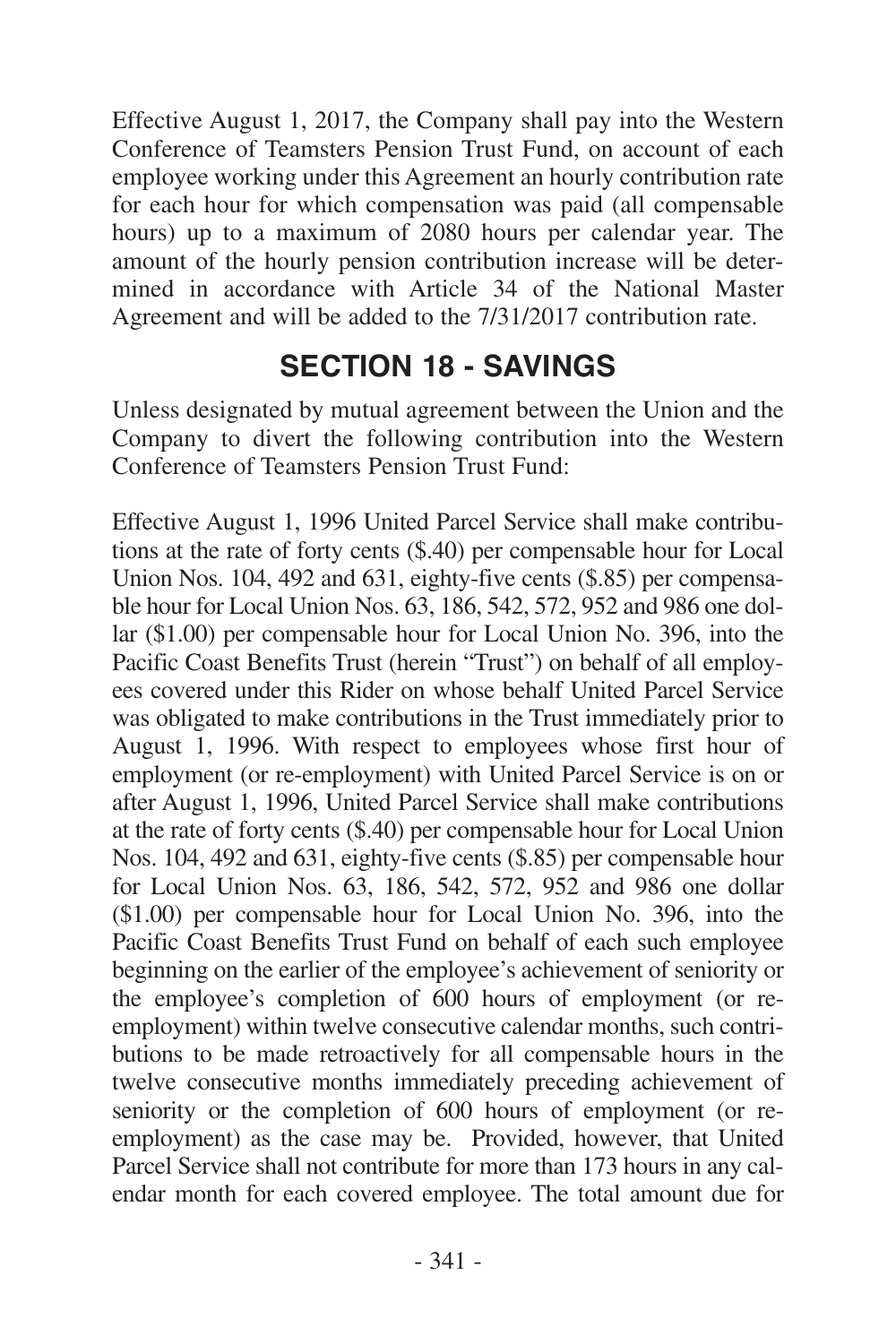<span id="page-29-0"></span>each calendar month shall be remitted in a lump sum not later than the tenth day of the following month. United Parcel Service acknowledges that it has received a true copy of the Trust and shall be considered a party thereto. It is understood and agreed that United Parcel Service accepts the terms and conditions of this Trust and agrees that the Employer Trustees named pursuant to the Trust are its representatives and consents to be bound by the actions and determinations of the Trustees. United Parcel Service further agrees to abide by such rules as may be established by the Trustees of said Trust to facilitate the audit of hours for which contributions are due, the prompt and orderly collection of contributions, and the accurate recording of such hours.

## **SECTION 19 - TRUST FUND ACCEPTANCE**

Overtime hours, production/incentive bonus hours, holidays, floating holidays, personal days, jury duty, funeral leave, sick pay and vacation time paid for but not worked shall be considered as time worked for the purpose of Section 17, but no payments shall be made for unused sick pay benefits or pro-rated payments made in cases of separation from the Company.

Holidays, floating holidays, personal days, jury duty, funeral leave, sick pay and vacation time paid for but not worked shall be considered as time worked for the purpose of Section 18, but no payments shall be made for overtime in cases of separation from the Company.

The Employer shall not be obligated to make payments into the Trust Funds of amounts in excess of those which are deductible from gross income by the Employer under Section 404 of the Internal Revenue Code.

The total amount due for each calendar month shall be remitted in a lump sum not later than the  $20<sup>th</sup>$  day of the following month.

The Employer agrees to abide by such rules as may be established by the Trustees of the respective Trust Fund to facilitate the prompt and orderly collection of such amount and the accurate reporting of such amounts paid on account of the employees.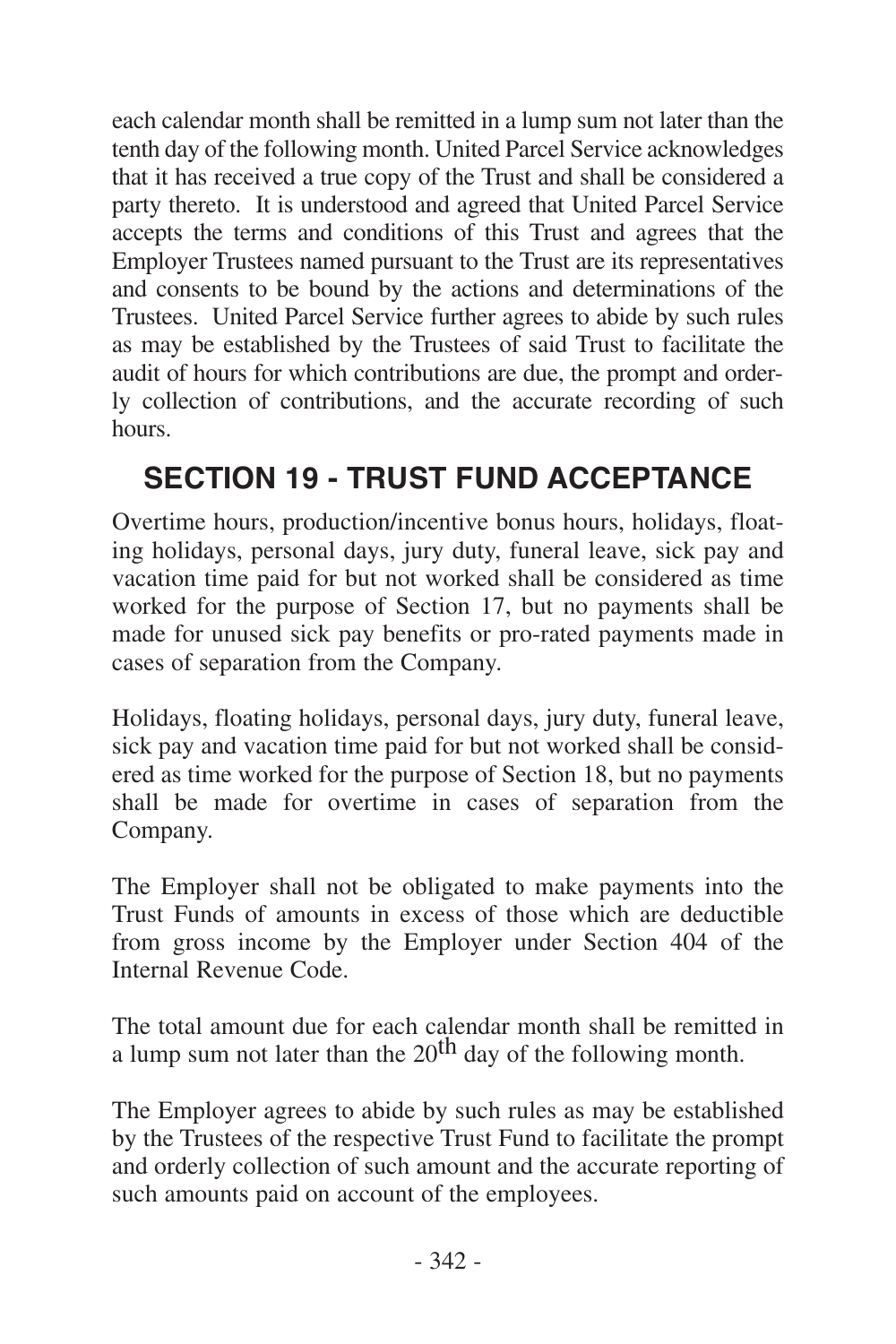<span id="page-30-0"></span>Failure to make the payments herein provided within the time specified shall be a breach of this Agreement.

During the calendar year, monthly and year to date pension contributory hours and monies shall be provided upon an employee's request.

## **SECTION 20 - LEGAL SERVICES TRUST**

The Employer shall contribute fifteen cents (\$0.15) per hour, up to a maximum of twenty-five dollars and ninety-five cents (\$25.95) per month, for each regular employee into the Western Conference of Teamsters Legal Services Trust Fund for the purpose of providing for employees and their eligible dependents, legal benefits as provided for in the Trust Agreement. (The increased hourly contribution of five cents (\$0.05) shall be re-allocated from the sixty-five cent (\$0.65) August 1, 2008, IBT/UPS National Master Agreement Pension contribution increase on behalf of the Local Unions that are participants in the Western Conference of Teamsters Legal Services Trust Fund.)

## **SECTION 21 - PROTECTION OF RIGHTS**

See National Master United Parcel Service Agreement Article 9 – Protection of Rights.

## **SECTION 22 - GARNISHMENTS**

See National Master United Parcel Service Agreement Article 31 – Garnishments.

## **SECTION 23 - JURY DUTY**

See National Master United Parcel Service Agreement Article 29, Section 1 – Jury Duty.

## **SECTION 24 - FUNERAL LEAVE**

In the event of a death of a member of the employee's family, a seniority employee shall be allowed a reasonable time off to attend the funeral or other bereavement rite.

Members of the employee's family means: spouse, child, or step-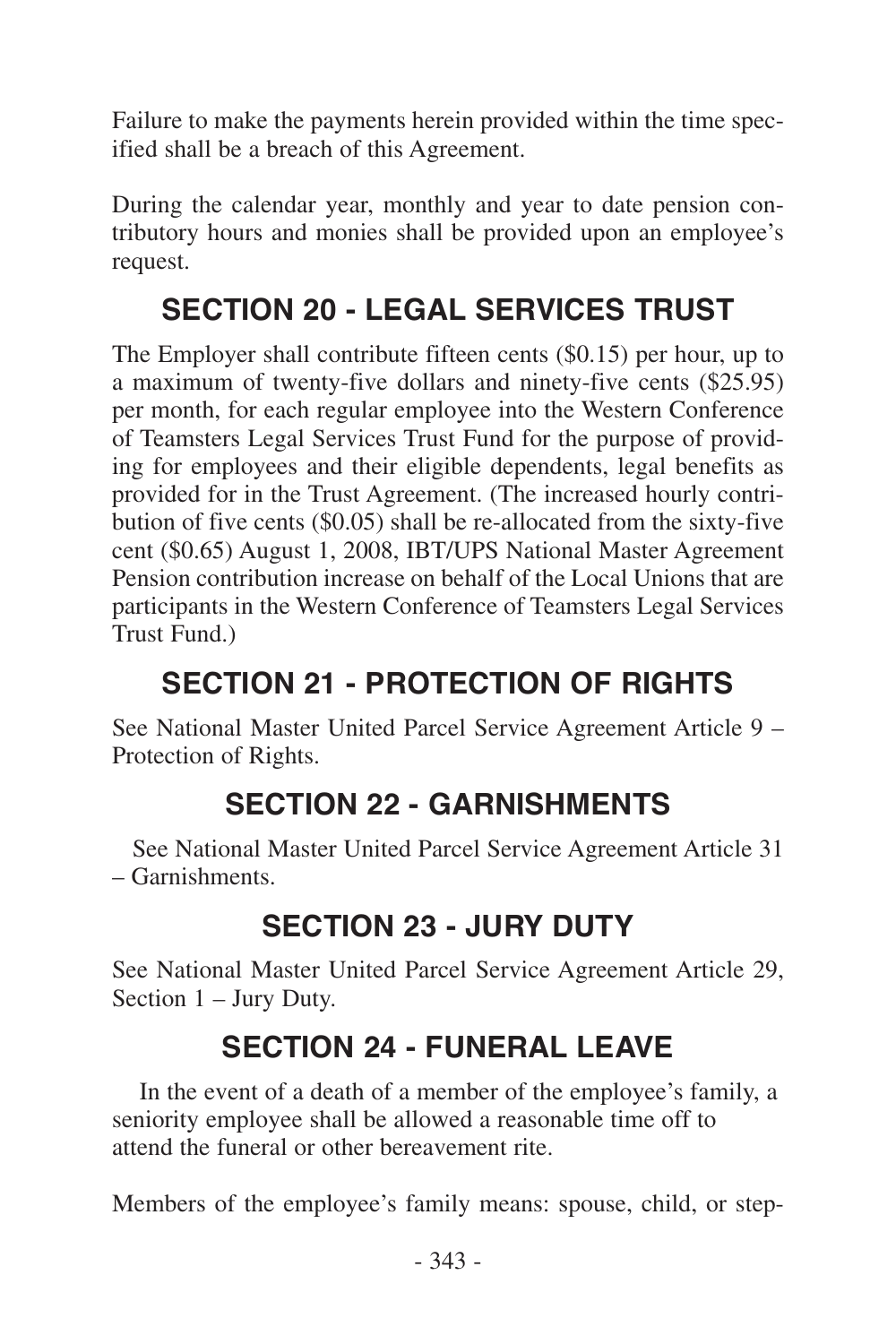<span id="page-31-0"></span>child, grandchild, father, mother, brother, sister, grandparents, mother-in-law and father-in-law and step-parents.

A regular full time employee shall be guaranteed two (2) days off to be taken between the day of death and two (2) working days following the funeral provided the employee attends the funeral or other bereavement rite. In cases involving the funeral of a relative listed in paragraph 2 above, an employee who attends the funeral or bereavement rite is guaranteed a minimum of two days off.

An employee shall be allowed one (1) day off to attend the funeral or other bereavement rite of a sister-in-law or brother-in-law. The definition of a sister-in-law or brother-in-law is your spouse's sister or brother and your brother's or sister's spouse. Reimbursement for this day shall be the same as provided below.

Time off shall not extend beyond the day of the funeral unless an additional day is required for travel, except as provided above. In no event will total compensated time off exceed four (4) scheduled work days. The employee will be reimbursed at eight (8) times the employee's straight time hourly rate for each day lost from work for those employees whose regular scheduled workweek is five (5) days, and ten (10) times the straight time hourly rate for those employees whose regular scheduled workweek is four (4) days. Part-time employees will receive the same benefits as above, paid at four (4) times the employee's hourly rate.

Better conditions contained in Supplements, Riders or Addenda will be maintained by present employees. All employees hired after July 2, 1982 will be covered by the above language.

## **SECTION 25 -TRANSFERS**

Part-time employees with at least six (6) months seniority may request shift transfers within the hub employed. Such transfer requests shall be in writing and consistent with the efficient operations of the hub.

Part-time employees may request, in writing, to be placed on the full-time employment list. Forms shall be provided for the employ-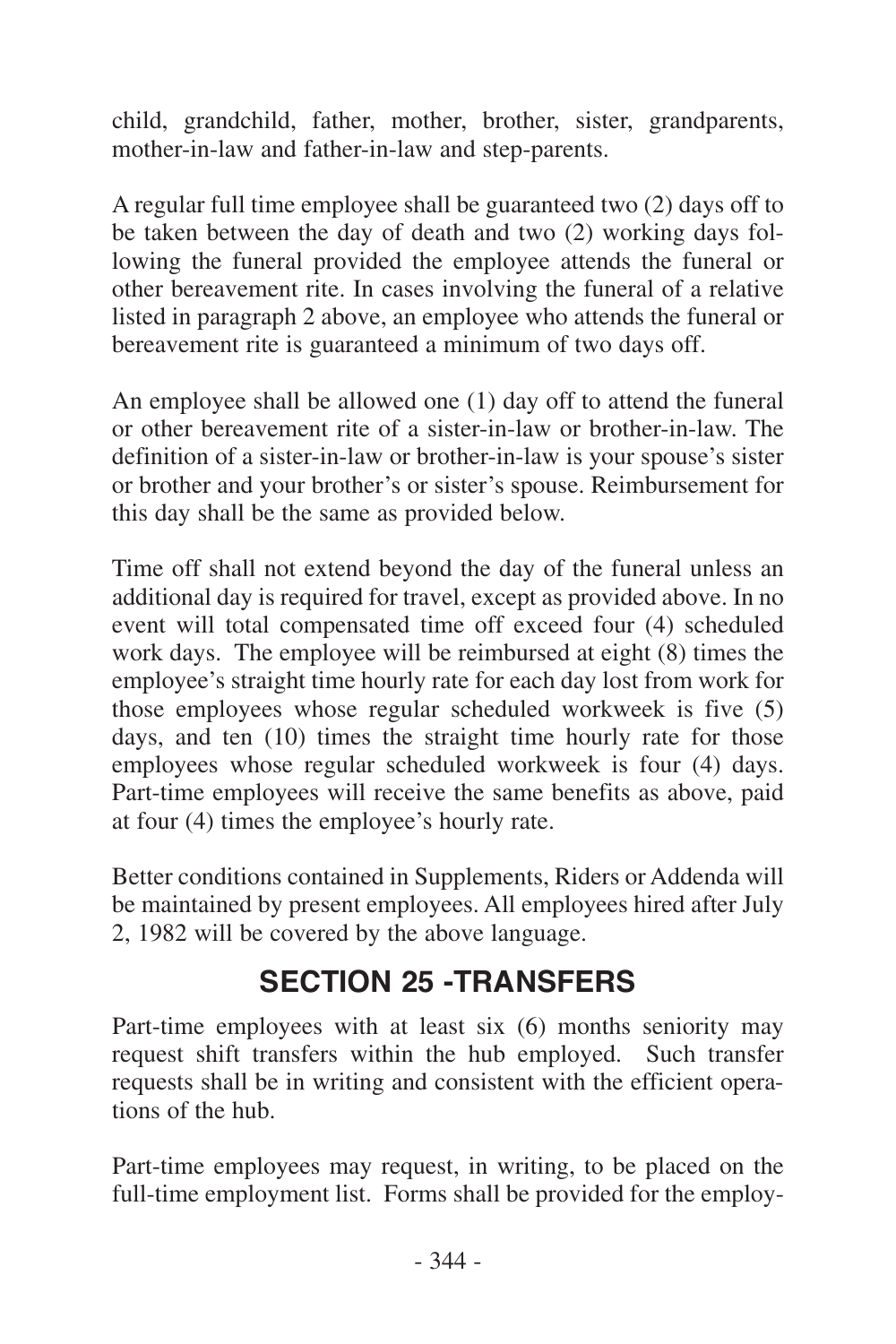ee to indicate the full-time classifications of work requested. A copy of the completed request form shall be returned to the employees' immediate supervisor or manager for approval before being forwarded to the personnel office for final approval and held in their file for ready reference when openings occur. Requests for fulltime employment will not be considered during the period when seasonal help is being trained.

Part-time employees who wish to transfer to another location for educational purposes may submit a written request to the Employer. If approved, the transfer shall be allowed subject to the following conditions:

A. A part-time opening exists at the desired location.

B. Employees must have attained seniority and been employed by the Employer for at least one (1) year.

C. Job Classification Seniority shall be end tailed.

D. Company seniority shall be retained for the purpose of number of weeks of vacation, and number of holidays in accordance with the applicable Supplement, Rider or Addenda at the new location.

E. Any expenses, including moving expenses associated with an approved transfer, shall be the responsibility of the employee.

F. Employees transferring outside their current local's jurisdiction shall be placed at the bottom of the seniority list for the purpose of promotion.

A notation will be made on the Employee Record U6151 when transfers and requests for full-time employment are approved and/or disapproved. All such notations shall be signed by the immediate supervisor and the employee involved. A list of such requests shall be maintained in the Company's personnel departments.

An employee under this Agreement obtaining a position under the Package Agreement in accordance with this Section, who fails to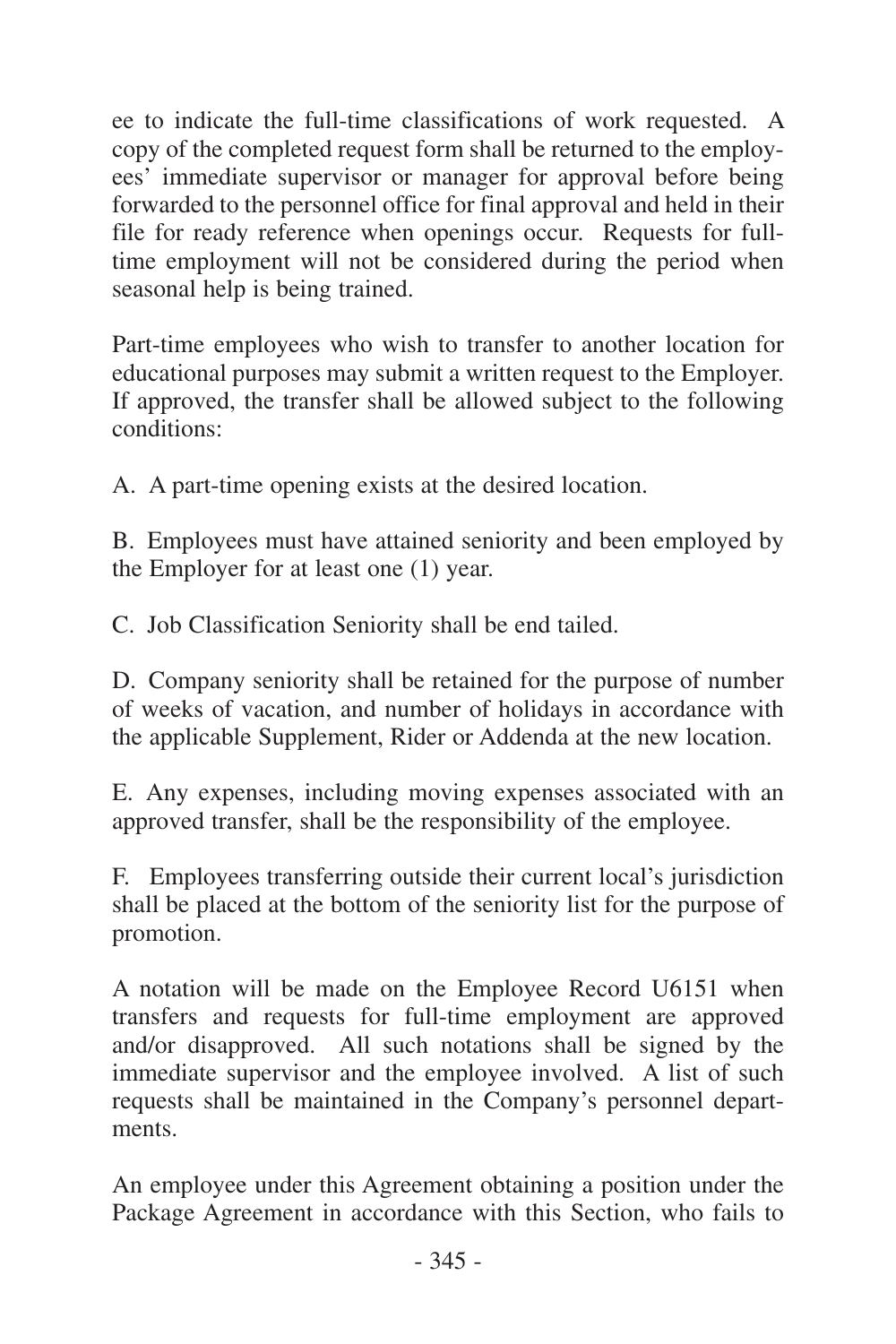<span id="page-33-0"></span>successfully complete the probationary period in the position under the Package Agreement, shall be entitled to return to his former classification under this Agreement with no loss of seniority.

An employee covered under the sort Agreement with six (6) months or more of seniority who is hired into a job under the Package Agreement shall carry over one-half (1/2) of his Company seniority for the purpose of qualifying for fringe benefits only.

## **SECTION 26 - AIR OPERATION**

See National Master United Parcel Service Agreement Article 40 – Air Operation.

## **SECTION 27 - LAYOFFS**

The last employee hired within each classification in each center, will be the first employee laid off when reduction of force is necessary. The last employee laid off will be the first employee recalled.

In a multi-shift operation, a part-time employee permanently laid off will be allowed to replace the least senior part-time employee within the building, providing he/she is capable of performing the available work. Permanent layoff shall be considered to be at least one week in duration. On the first Monday following the week layoff, the replacement shall take effect.

The least senior part-time employee(s) may be subject to a layoff as a result of full-time employee(s) being laid off pursuant to the language and procedures set forth in Section 26 - Layoffs of the Southwest Package Rider.

Upon request, the Company will provide the Local Union with relevant layoff information.

## **SECTION 28 - COVER DRIVERS**

Cover driver jobs will be filled by qualified seniority part-time employees, who have expressed their desire in writing to be on the list, in seniority order and who have been certified by the Employer.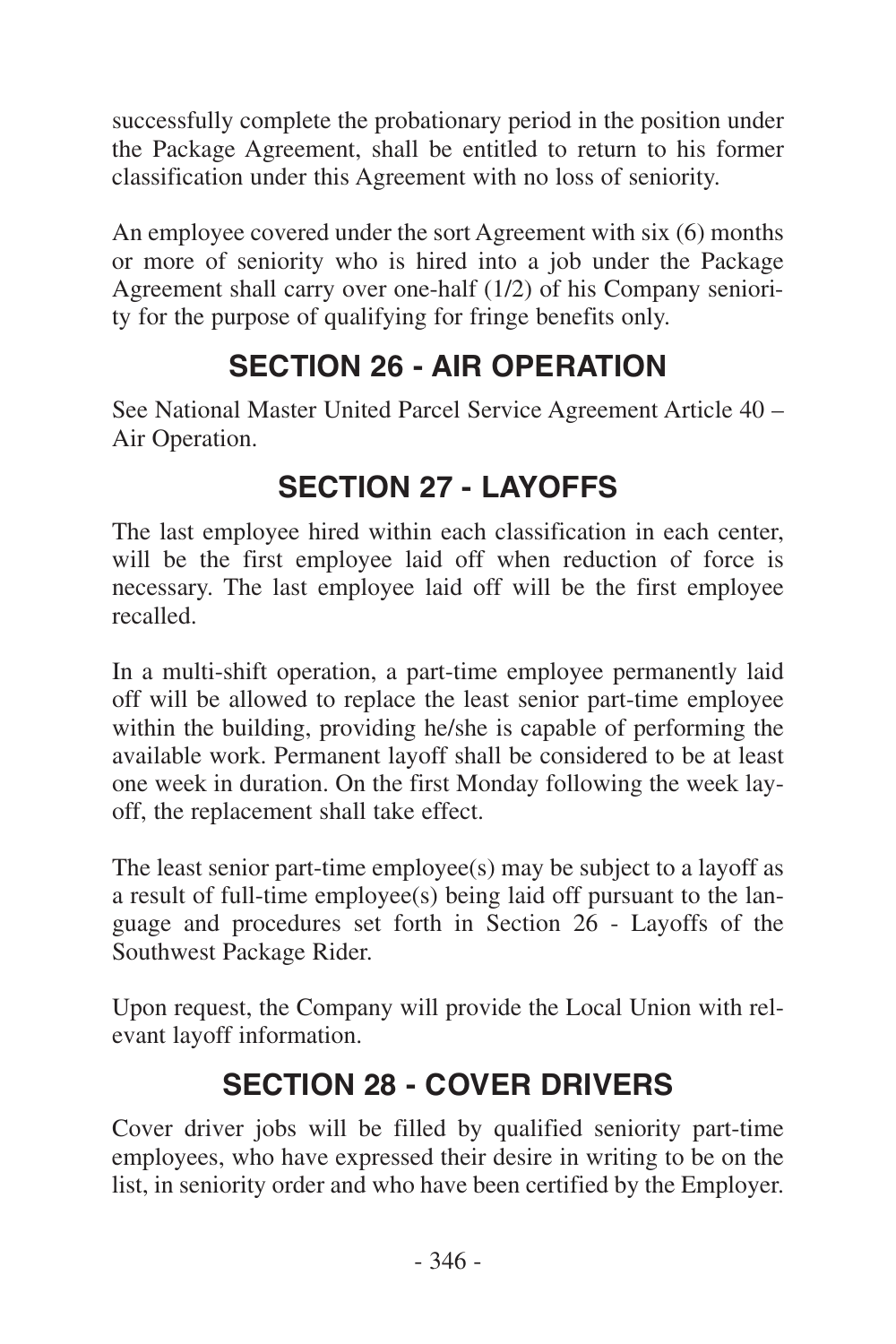Cover drivers will not accrue full time seniority when driving under this section. When no cover work is available, cover drivers shall continue to accrue part-time seniority with their appropriate parttime benefits.

The starting rate for cover drivers will commence on the first day of orientation. Part-time employees by seniority who elect to become cover drivers will be allowed to select a specific center, in the building in which they are employed. The employee will be placed at the bottom of that center's cover driver seniority list along with the existing cover drivers upon successful completion of the qualifying period.

Employees who disqualify from cover driver positions for whatever reason will not be permitted the opportunity to re-qualify as a cover driver for a period of not less than one year from the date of disqualification. Additionally, after the one year time period has elapsed, a vacancy or new opening must exist and the position will be awarded to the qualified employee with the most seniority. No disqualified cover driver will be denied part-time to full-time job opportunities.

Cover drivers will work as replacements for full time package drivers only for the purpose of covering vacations, holidays, jury duty, personal holidays, funeral leave, sick days and leaves of absence. The number of cover drivers will be determined by each center but may not exceed the number of persons off for reasons as described in this paragraph. In addition, cover drivers who are qualified or in the process of being qualified, shall be afforded the opportunity to work as peak season drivers, without gaining full time seniority, during October, November and December prior to hiring peak season drivers.

Cover drivers shall not be used to circumvent the terms of this agreement nor to avoid the hiring of full time package car drivers in a center. Cover drivers may be used as temporary replacements only and not to supplement the work force. If a cover driver continually works less than the cover driver guarantee, or is used for any reason other than as a replacement for full-time package drivers for the rea-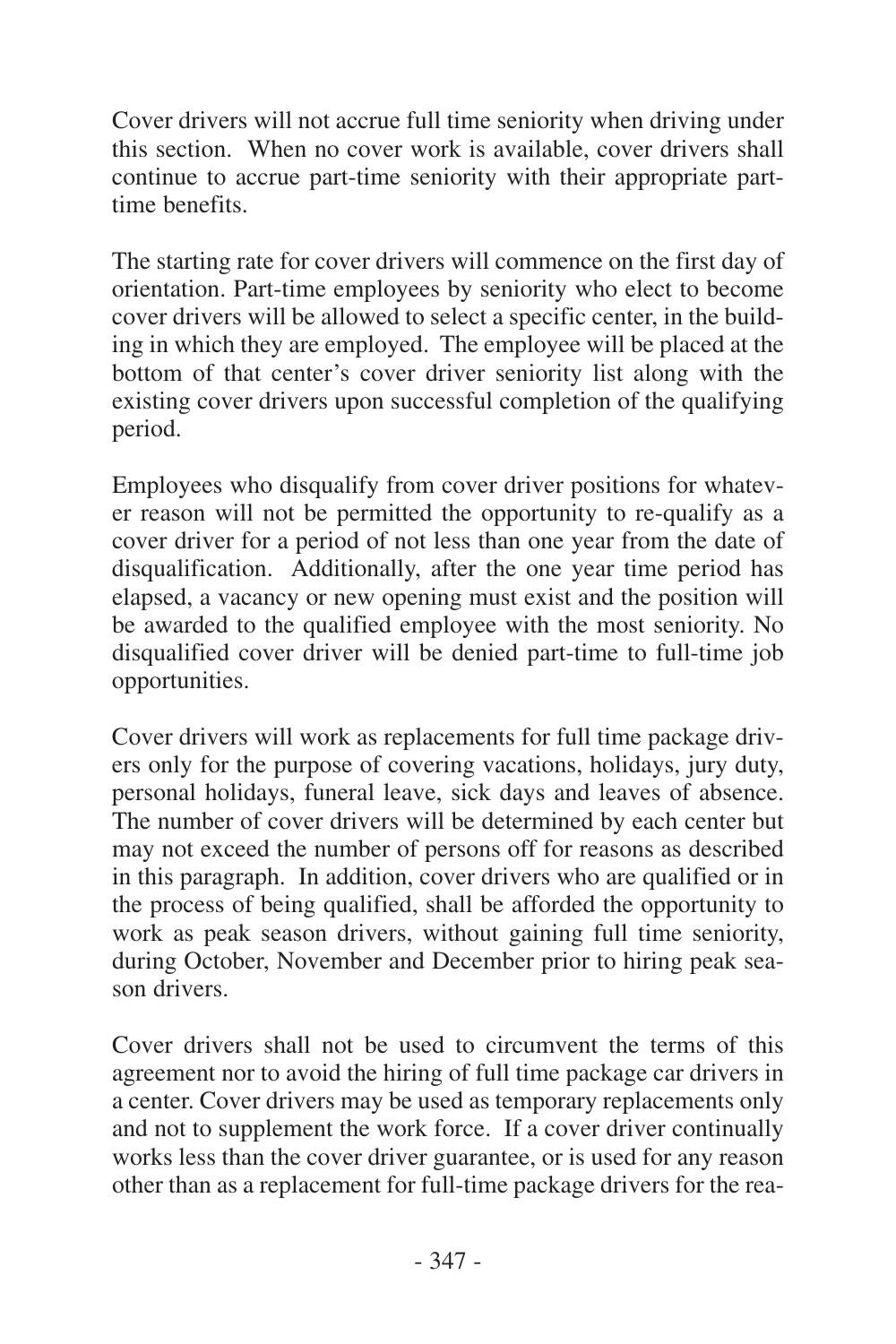sons listed in paragraph four (excluding October, November and December) and a total of thirty (30) days are worked out of a ninety (90) day period, the Company shall add a permanent regular fulltime package car job. Cover drivers working in excess of one (1) year, either singularly or in combination, covering for a specific person out for either compensation or disability, will in itself create another full-time opening in that classification. Any alleged violation of this section will be subject to the grievance procedure. Cover drivers will not work if there are any full time package car drivers on layoff within that Local Union's jurisdiction.

Cover drivers that are used outside the parameters of the above-stated language shall be guaranteed eight (8) hours pay at the package driver's top rate of pay. Cover drivers who work an unscheduled single  $day(s)$  shall be considered outside the parameters of this agreement and shall be guaranteed eight (8) hours pay at the package driver's top rate of pay.

Upon request, the Company will provide the Local Union with accurate daily dispatch logs in order to monitor compliance with this Section.

The Local Union will be notified, in writing, as to the number of cover drivers utilized in each center. Beginning with the effective date of the Southwest Rider, and continuing thereafter, the ratio of utility drivers to regular bid drivers shall be no less than the average ratio that was in effect during the months of March 1, 1997 through May 1, 1997. For areas without an established ratio, the parties shall meet to establish an agreed to ratio. Any areas that are not agreed to, shall be referred to the Southwest Package Rider Cover Driver Committee for resolution. Seniority shall be observed when loaning out cover drivers to another center.

Cover drivers will be offered the opportunity to work as cover drivers in seniority order. After the process is completed and additional coverage is necessary the work will be assigned in inverse seniority order.

A cover driver that is scheduled to work a week in which a named holiday falls or has jury duty or funeral leave, he/she will receive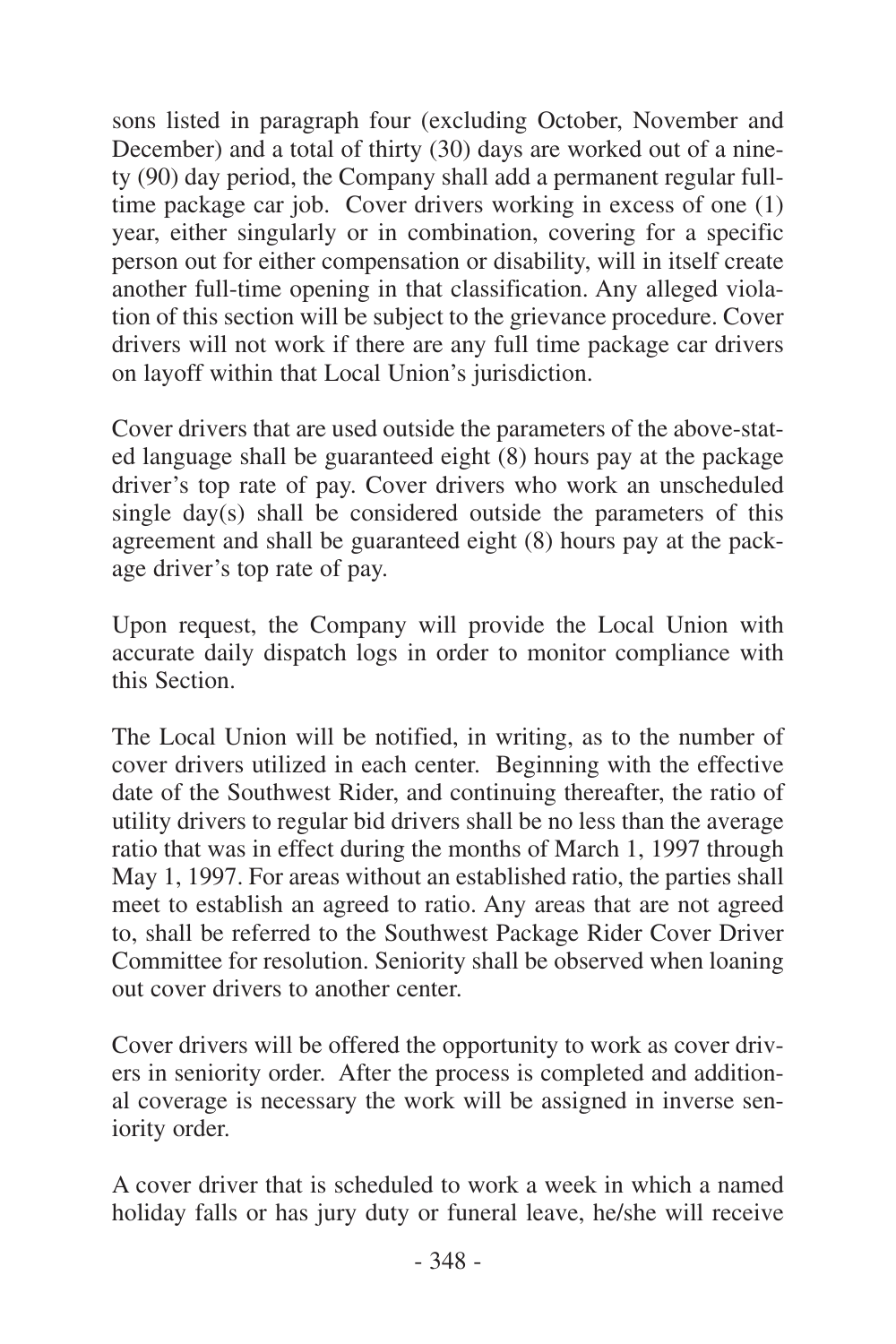eight (8) hours pay per day at their cover driver rate. A cover driver that is scheduled to work a week and has monies earned under that classification during the week, shall be paid eight (8) hours pay for eligible sick leave at the cover drivers rate of pay.

Cover drivers who perform planned weekly coverage work shall be guaranteed five consecutive eight (8) hour days, forty (40) hours per week. If a cover driver is covering for a regular driver who is unable to complete his/her scheduled day, the cover driver will receive actual hours worked at their cover rate of pay.

No cover driver shall work less than eight (8) hours within the classification of cover driver. A cover driver shall receive eight (8) hours work as a cover driver or pay in lieu thereof, unless excused at the employee's request.

Cover Drivers working a five (5) day, forty (40) hour week as a package car driver will be considered package car drivers as it applies to Saturday air work.

The rate of pay for cover drivers shall be as follows:

| <b>Start Rate</b>                              | 70% of prevailing package car driver top<br>rate of pay as of the date(s) negotiated for<br>each general wage increase in the<br>National Master Agreement of each suc-<br>ceeding year. |
|------------------------------------------------|------------------------------------------------------------------------------------------------------------------------------------------------------------------------------------------|
| Cover Driver seniority<br>plus $six(6)$ months | 75% of prevailing package car driver top<br>rate of pay as of the date(s) negotiated for<br>each general wage increase in the<br>National Master Agreement of each suc-<br>ceeding year. |

Cover drivers shall continue to receive all part time benefits, including any contractual increases in their primary job classification only*,* as described in the Southwest Sort Rider. Any employee who has performed the cover driver job prior to August 1, 1997, will be red-circled at their appropriate pay rate.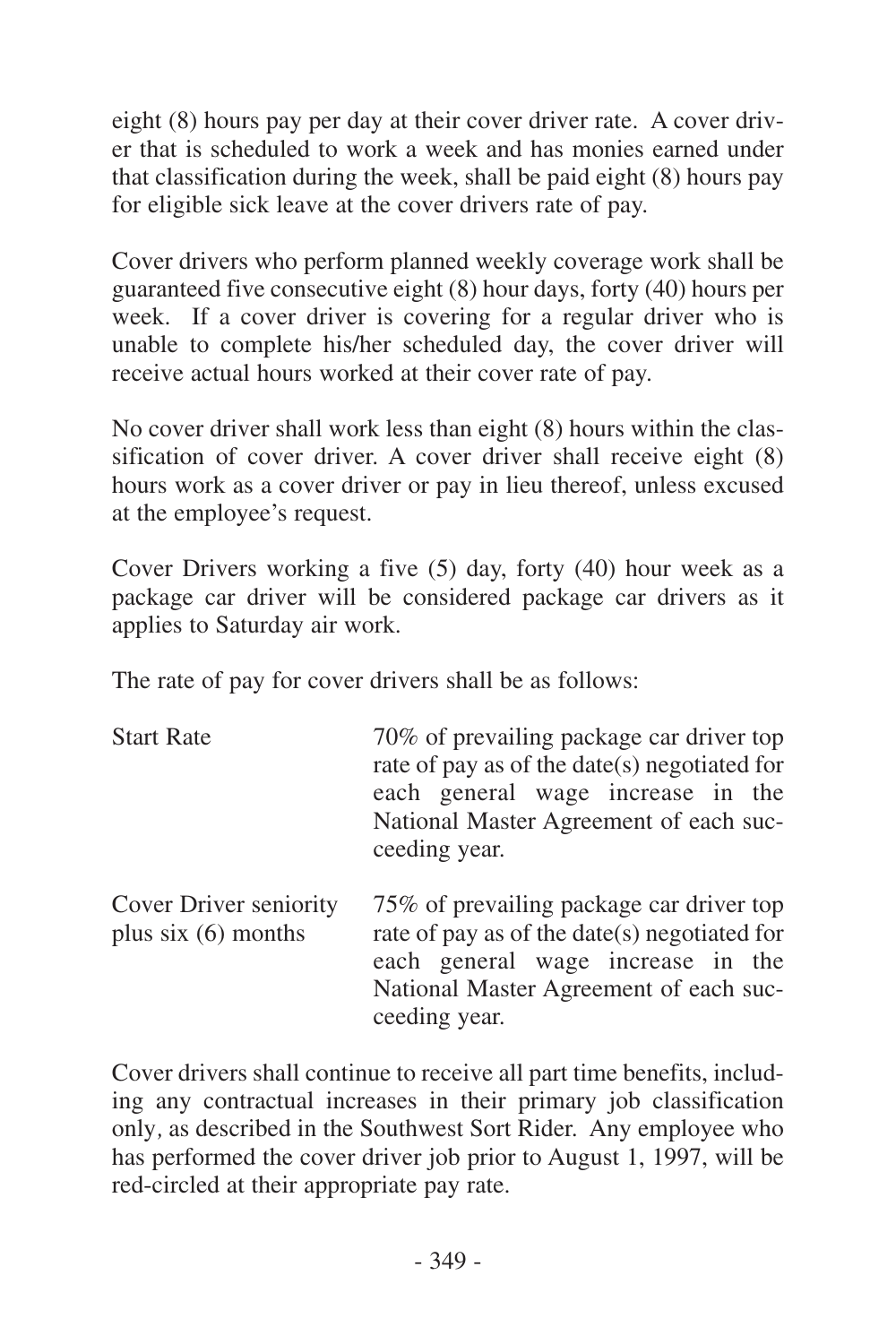<span id="page-37-0"></span>Cover drivers who are subsequently promoted to full time employment will be paid either their cover driver or their primary job classification wage rate, whichever is greater, until such time as the calculated progression rate exceeds that rate. The transfer date will become his/her full-time start date for the purpose of applying the above progression.

All time as a cover driver shall be applied to his/her full-time package car progression period, for the life of this agreement only. Employees who self disqualify from the cover driver position shall not have their previous cover driver time applied to their full-time package car progression period.

Cover drivers will select vacations with the regular full-time package delivery drivers. Cover drivers will be offered all available weeks by seniority after all of the regular full-time drivers have selected.

Permanent full time job openings will be filled in accordance with Article 7 of the Western Region of Teamsters United Parcel Service Supplemental Agreement. Full time benefits shall commence as described in the Southwest Package Rider when employees are promoted to full time.

## **SECTION 29 - PEAK SEASON DRIVER HELPERS**

Prior to each Peak Season, the Company shall meet with each Local Union and discuss their plans for the utilization of Peak Season Driver Helpers.

1. Peak Season Driver Helper positions shall only be utilized by the Company between the dates of October 15<sup>th</sup> and January 15<sup>th</sup> and shall be subject to the following guidelines and restrictions:

2. Part-time employees shall be afforded the opportunity to sign a bid for Peak Season Driver Helper work which will be posted from September 1-30 of each year. Qualified part-time employees shall be afforded the first opportunity to perform Peak Season Driver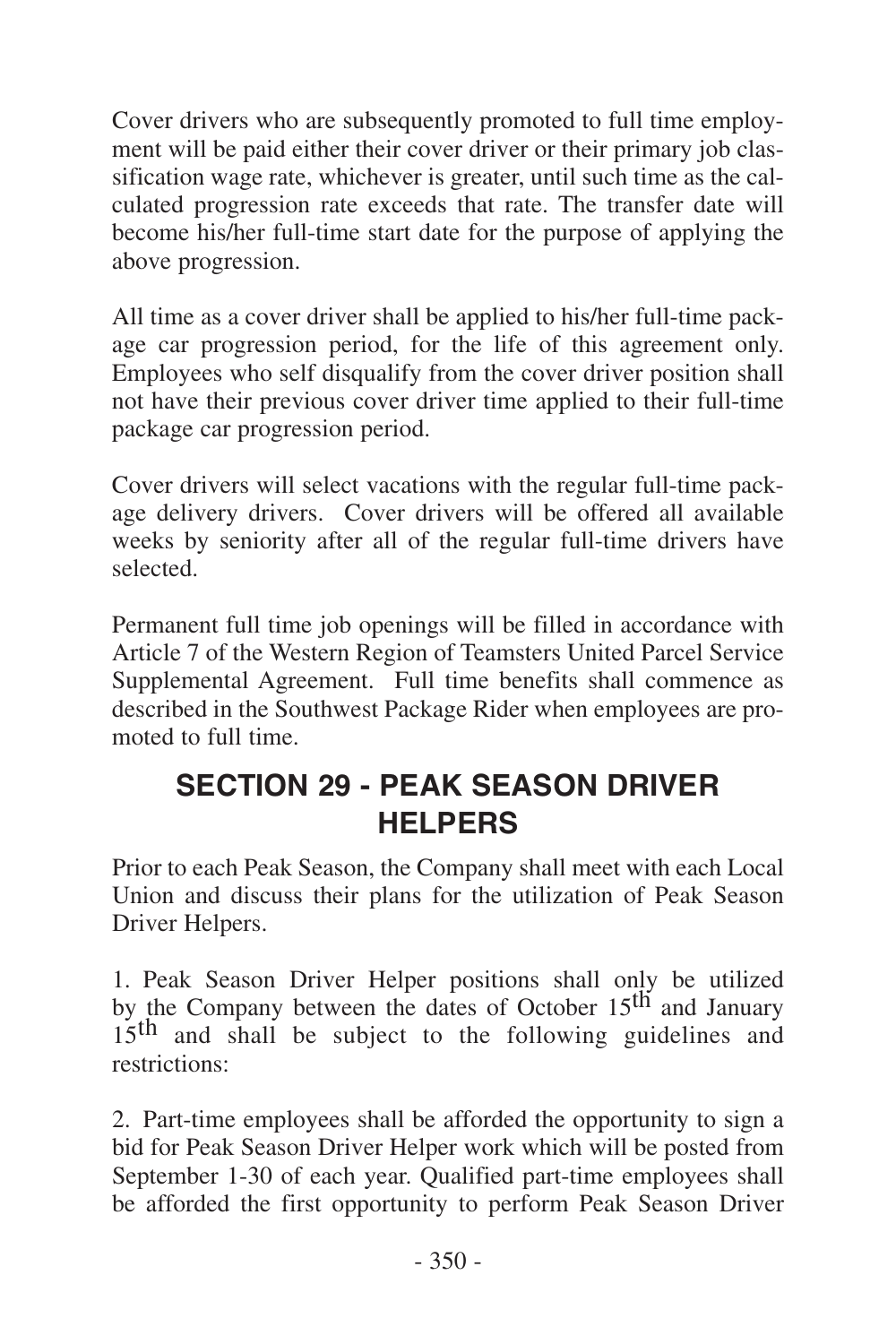Helper work, provided they can report to and complete their primary job, prior to the Company hiring from the street.

3. Part-time employees, including part-time air drivers, available for Peak Season Driver Helper work Monday through Friday shall be assigned the Peak Season Driver Helper work first, in seniority order, prior to hiring off the street. Those part-time employees, including part-time air drivers, available less than the Monday through Friday work week shall be assigned the Peak Season Driver Helper work, in seniority order, as work is available. Part-time air drivers may only work as Peak Season Driver Helpers if they are not needed for air work. There is no obligation to the Company to work anyone on overtime.

4. Peak Season Driver Helper positions shall first be filled in seniority order by part-time employees who sign up to perform this work prior to hiring off the street. Only after exhausting all parttime employees who have signed up to be Peak Season Driver Helpers shall the Company be allowed to hire off the street to fill the remaining open positions (if any). All off-the-street Peak Season Driver Helpers shall be paid the "All Other" starting rate for newly hired part-time employees for all hours worked as helpers.

5. All existing part-time employees working as Peak Season Driver Helpers with a package driver for the period of October 15<sup>th</sup> through December  $31<sup>sf</sup>$  shall be paid \$1.00 per hour more than the "All Other" starting rate for newly hired employees for all hours worked as helpers.

6. All Peak Season Driver Helpers who use a bike, golf cart, or any future, similar motorized or mechanized mode of transportation to make deliveries independent of a Package Car Driver shall only do so for the period of October 15<sup>th</sup> to December 31<sup>st</sup>. Existing parttime employees who do this work shall be paid their current parttime inside rate of pay for all hours worked as a helper in this capacity. If the part-time employee has no inside rate and is instead a part-time bid air driver, then that rate shall apply.

7. Peak Season Driver Helpers may not be utilized if full-time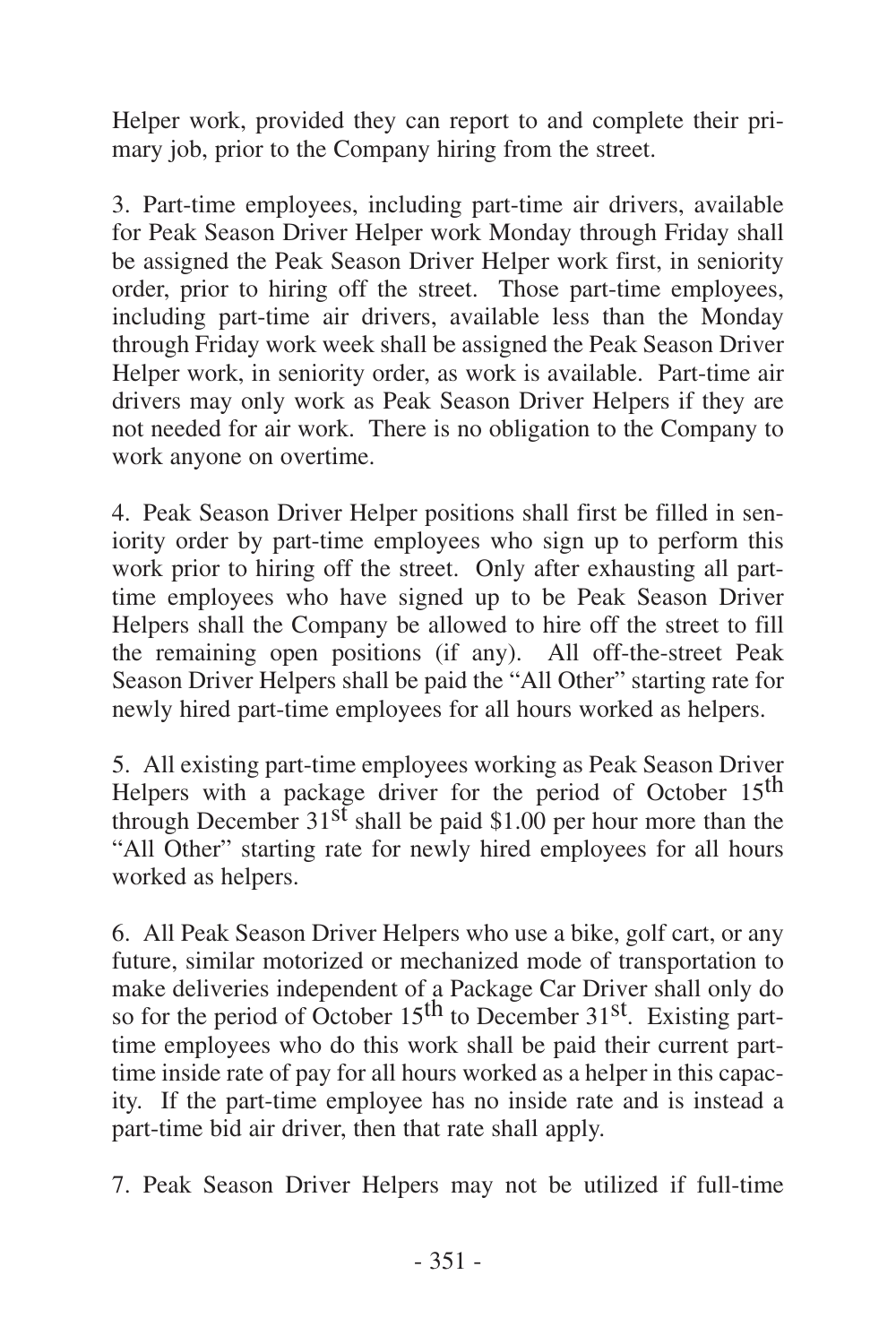<span id="page-39-0"></span>package drivers are laid off in the Local Union's jurisdiction. If the laid off drivers accept work as a driver or as a helper (paid the driver rate), then the Company may then use helpers.

8. For the period of January  $1<sup>st</sup>$  to January  $15<sup>th</sup>$ , helpers referred to in paragraph 6 above may not work. Only Peak Season Driver Helpers working with package car drivers shall be utilized during this period. These positions shall be filled in seniority order by existing part-time employees, and they shall be paid \$3.00 per hour more than the "All Other" rate of pay for all hours worked as a helper during this period. Only after exhausting all part-time employees who have signed up to be Peak Season Driver Helpers during this period may the Company hire off the street.

9. Package Drivers holding a bid route shall deliver their bid route between October 15<sup>th</sup> and January 15<sup>th</sup> consistent with Section 12.1 of the SWPR and shall not be forced from their bid route for the purpose of using only helpers to deliver the driver's bid route.

## **SECTION 30 - PENALTY PAY**

See National Master United Parcel Service Agreement Article 17 – Paid For Time.

## **SECTION 31 - TERM OF AGREEMENT**

This Agreement shall be effective on August 1, 2013 and remain in effect through July 31, 2018.

**For the Union: For the Company:**

**\_\_\_\_\_\_\_\_\_\_\_\_\_\_\_\_\_\_\_\_\_\_\_ \_\_\_\_\_\_\_\_\_\_\_\_\_\_\_\_\_\_\_\_\_\_\_\_\_ Andrew A. Marshall Lindsay Marshall Union Chair Company Chair IBT Package Division**

 $West$  **Region Labor Manager** 

**Date:\_\_\_\_\_\_\_\_\_\_\_\_\_\_\_\_\_\_\_\_ Date:\_\_\_\_\_\_\_\_\_\_\_\_\_\_\_\_\_\_\_\_\_**

| Date: |  |  |  |  |  |
|-------|--|--|--|--|--|
|       |  |  |  |  |  |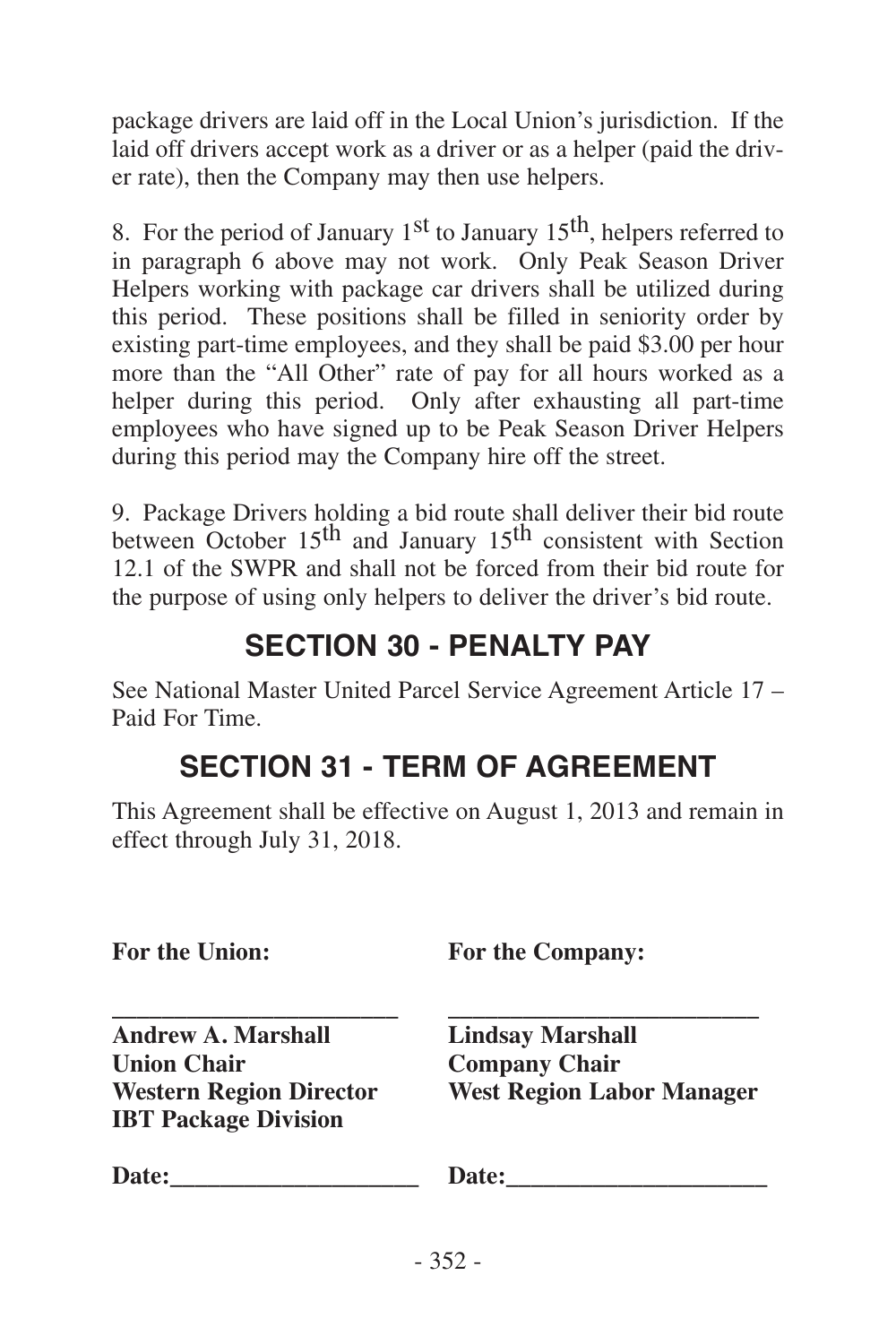**FOR THE UNION: FOR THE COMPANY: Andrew A. Marshall - Lindsay Marshall - Chair - Local 104 Chair Sam Stewart - Dan Guerrero Co-Chair - Local 63 Mike Carnifix Ron Herrera - Chuck Schmidbauer Co-Chair - Local 396 Tim Thompson Randy Cammack - Local 63 Rob Acorn Rick Middleton - Local 572 Kim Ades Ken Haarala - Local 63 Dave Clifford Karla Schumann - Local 104 Ed Feaser Doug Saint - Local 186 Ron Lemke Jay Phillips - Local 396 Mary Misloski David Castro - Local 396 Dan Powell Richard Pacheco - Local 396 Mike Butler - Local 492 Phil Farias - Local 542 Dennis Watson - Local 572 Tommy Blitsch - Local 631 Grant Maertz - Local 952 Lynn Swenson - Local 986 Ralph Dominguez - Local 63 Marcus Roberson - Local 63 Guillermo Rodriguez - Local 63 Adrian Herrera - Local 63 Carlos Toledo - Local 104 Mike Cardarelli - Local 104 Arnold Coronado - Local 104 David Lopez - Local 396 Enrique Cisneros - Local 396 Barbara Liddy - Local 396 Sam Cornejo - Local 396 Kenny Duran - Local 492 Dwayne Garrett - Local 542 Paul Sampson - Local 542 Ashley Smith - Local 631 Eddie Fischmann - Local 631 Dave McCaffrey - Local 952**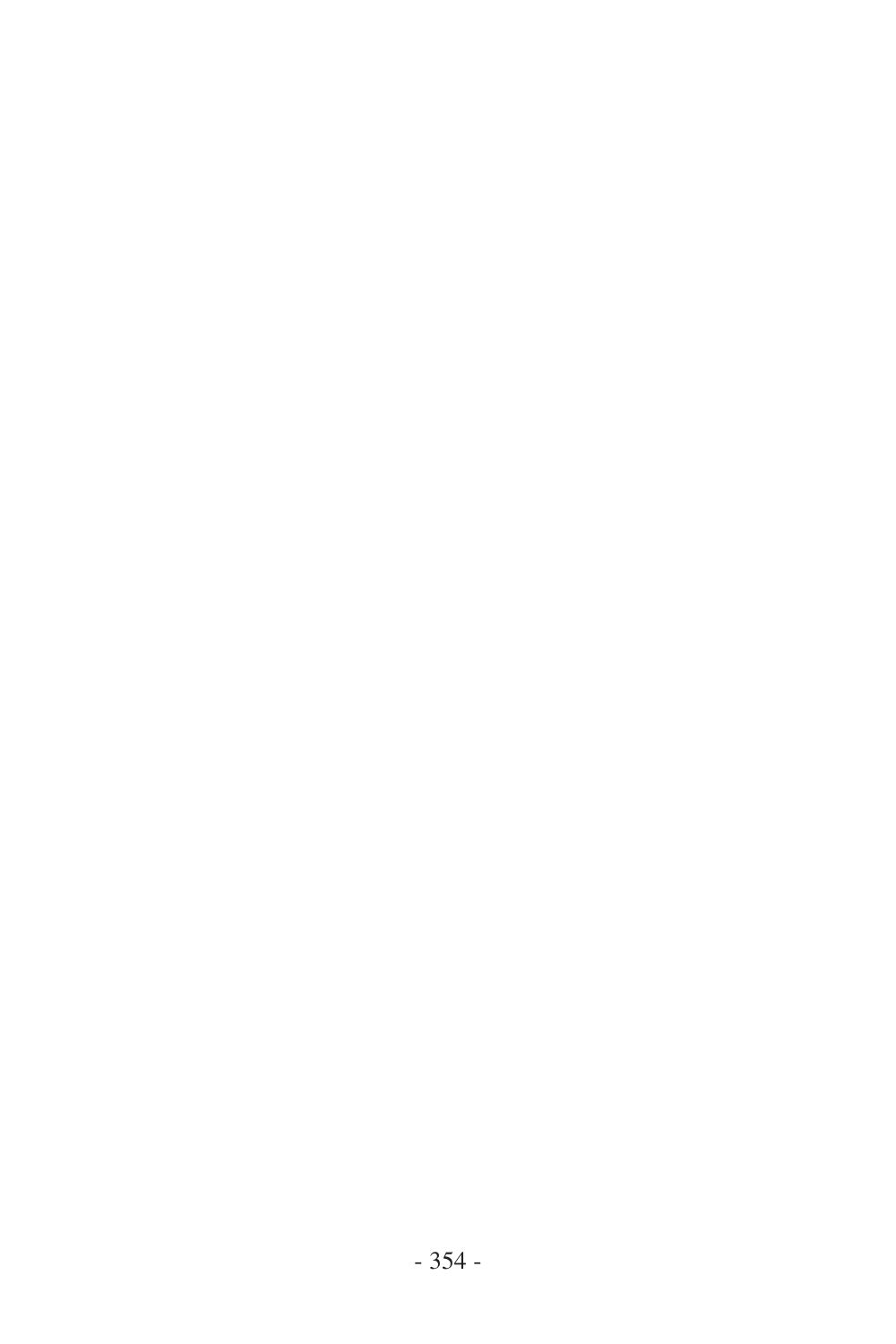# **INTERNATIONAL BROTHERHOOD OF TEAMSTERS UNITED PARCEL SERVICE SOUTHWEST SORT RIDER ADDENDA**



**For the Period: August 1, 2013 through July 31, 2018**

**INTERNATIONAL BROTHERHOOD OF TEAMSTERS LOCAL UNION NOS. 63, 104, 186, 396, 492, 542, 572, 631, 952 AND 986**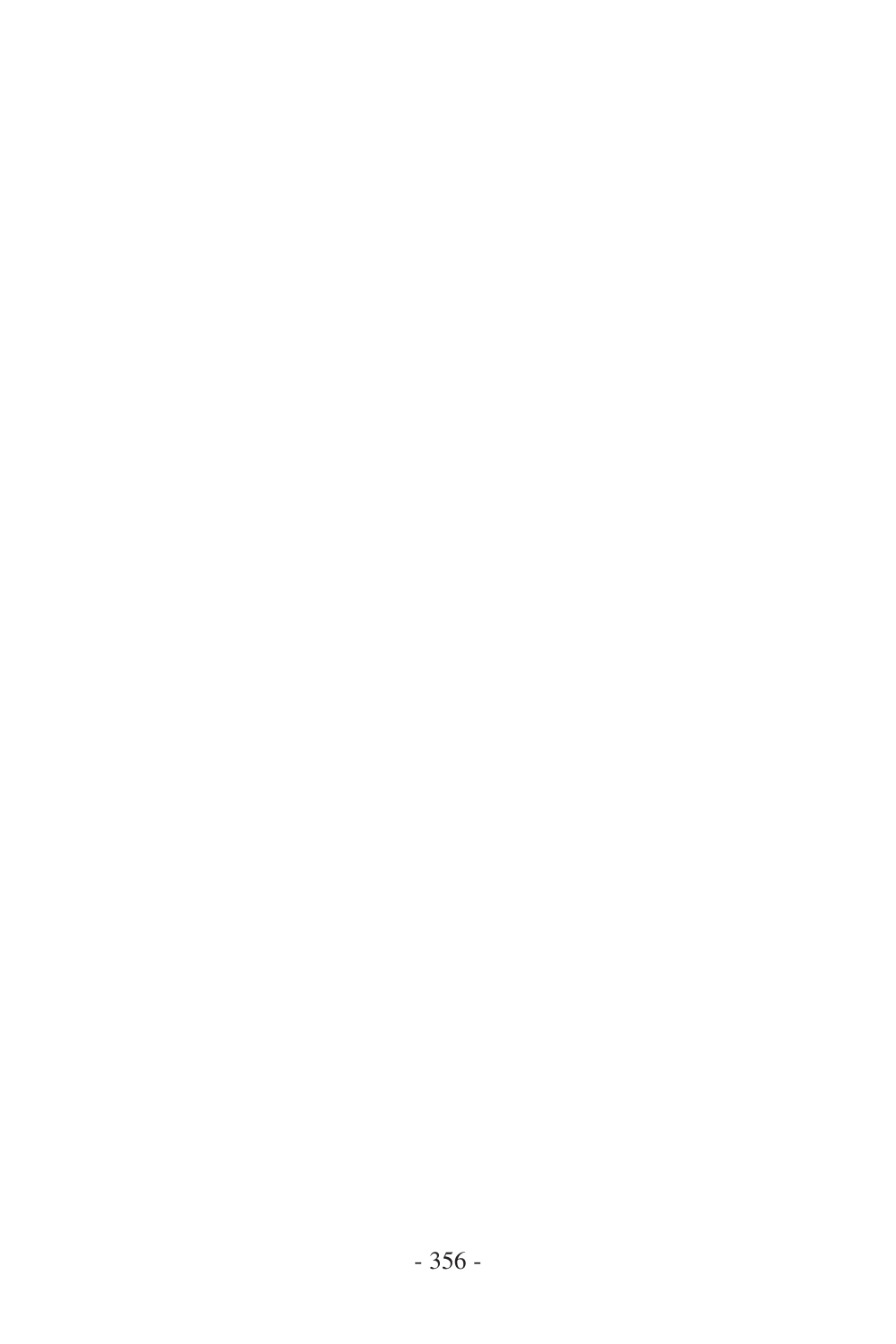## **ADDENDUM NO. 1**

## <span id="page-44-0"></span>**TO THE TEAMSTERS/UNITED PARCEL SERVICE**

## **SOUTHWEST SORT RIDER**

## **APPLICABLE TO TEAMSTER LOCAL UNION NO. 104**

## **Memorandums of Agreement between Teamster Local Union No. 104 and United Parcel Service**

#### **Section 1 - Recognition:**

The Company recognizes the Union as the sole bargaining agent for all sort employees, package return clerks, bad address clerks, post card room clerks, damage clerks, re-wrap clerks and hub and air hub return clerks.

#### **Holidays (Section 11 - Holidays and Personal Days):**

A paid holiday, which is not worked, may be applied against the employee's guaranteed work week if the holiday occurs on an employee's scheduled work day.

#### **Death in the Immediate Family (Section 23 - Funeral Leave):**

Inasmuch as the past Labor Agreements between the Employer and the Union have recognized foster parents as members of the employee's immediate family they will continue to be considered as such.

## **Part-Time Transfers from Airport/Gateway Hub (Section 24 - Transfers):**

Part-time employees with one (1) year seniority who are employed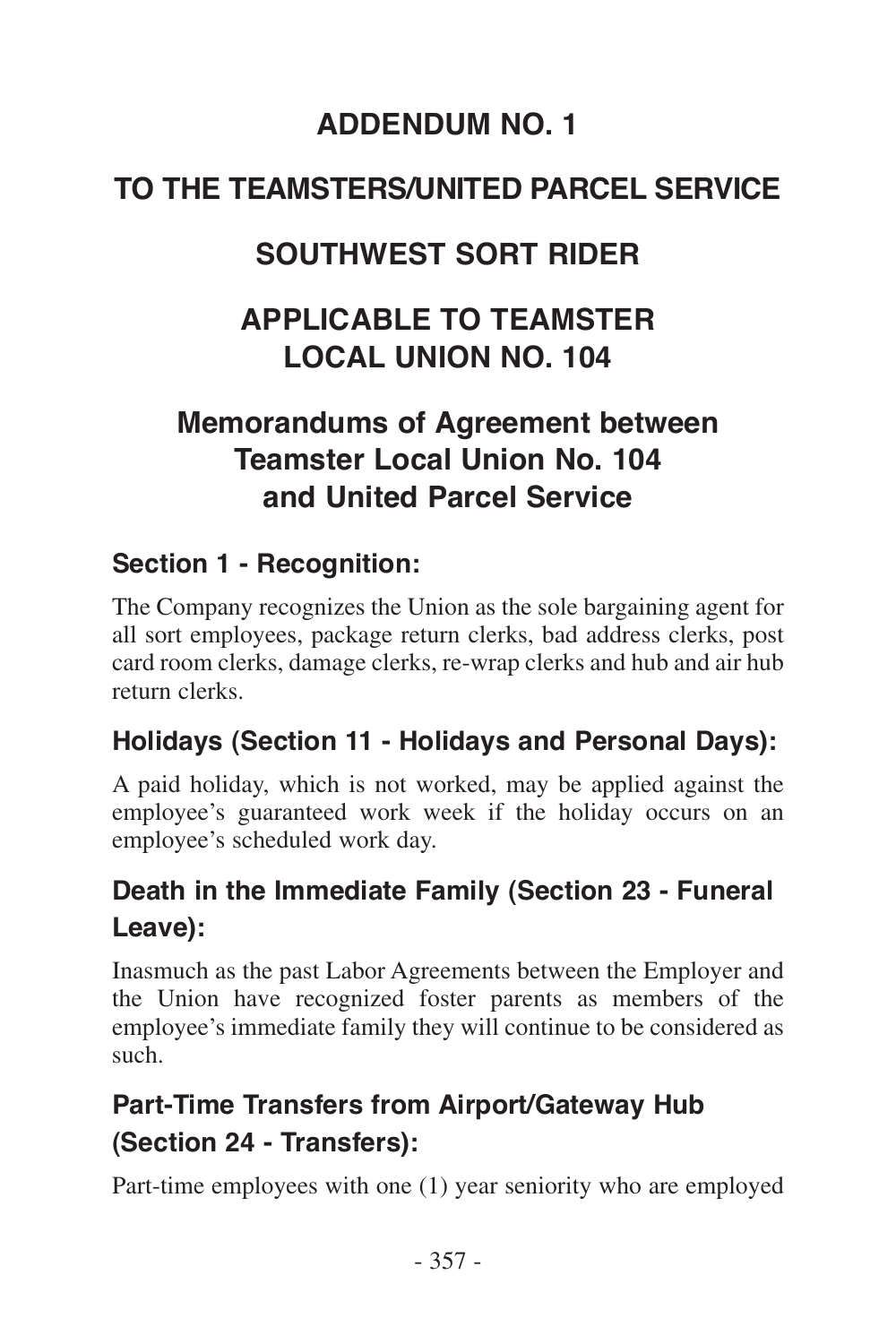at the United Parcel Service facility located at Sky Harbor Airport in Phoenix, shall have the right, in seniority order, to request a transfer to either the Tempe facility, the Mesa facility, the Estrella facility, or the Phoenix facility in order to fill vacancies and/or openings in those buildings prior to the Company hiring from the outside.

A maximum of one (1) employee per week shall be able to exercise this transfer privilege. However, no more than twenty-five percent (25%) of the total workforce per shift in any one (1) year shall be allowed the opportunity to transfer under this provision.

A part-time employee who transfers under this provision shall retain their Company seniority for the purpose of wages and fringe benefits, but shall be placed at the bottom of the center seniority list for all other purposes (bidding, layoff and recall, vacation selection, etc.)

Part-time employees choosing to utilize this ability to transfer under this provision shall submit their request in writing to the Human Resources Department. Transfers are not to be considered during peak season.

## **Layoffs (Section 27 - Layoffs):**

The last employee hired within each classification in each center, will be the first employee laid off when reduction of force is necessary. The last employee laid off to be the first employee rehired under the following provisions:

A laid off employee shall be given seven (7) days notice of recall. The employee must notify the Employer within three (3) days after receipt thereof as to whether or not he/she intends to report for work at the designated time within seven (7) days after receipt of notice.

## **Seniority:**

Part-time employees shall work off separate center seniority lists. Each shift shall constitute a separate seniority list within a center. In an event of layoff, the last employee hired shall be the first employee laid off. In rehiring, the last employee laid off shall be the first rehired.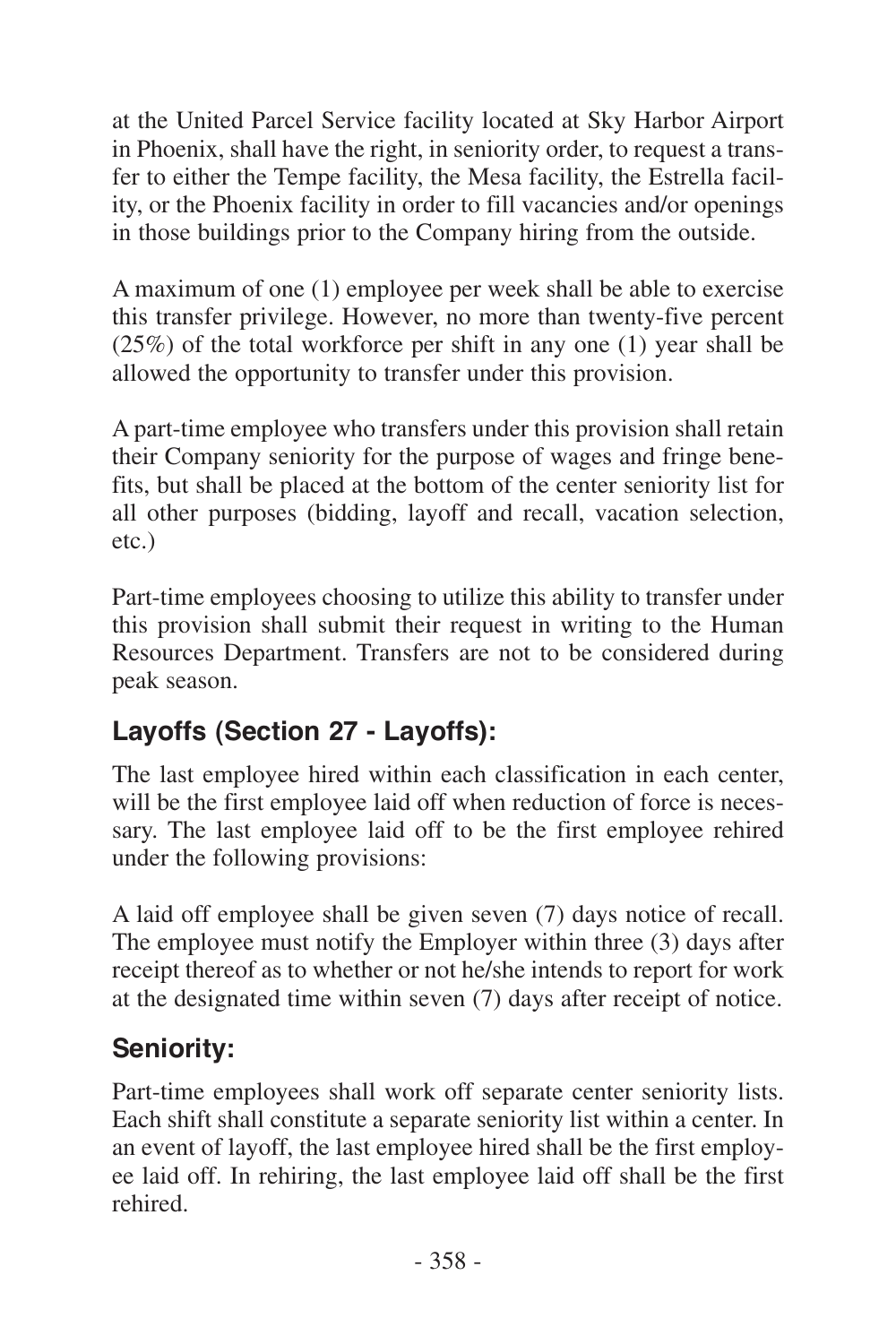Whenever a center or hub is closed or partially closed, the employees affected will be entitled to follow the work and their seniority will be dovetailed in the new location. For the purpose of this paragraph, a closing is described as a transfer of work sufficient to cause a layoff in the center from which the work is taken.

In a multi-shift operation, a part-time employee laid off will be allowed on the second working day to replace the least senior parttime employee within the building, providing he/she is capable of performing the available work.

## **Pay Provisions:**

Employee's pay shall begin immediately when reporting for work at a prearranged time. Employee's shall not be required, or permitted, to loiter on the premises when not on duty.

#### **Miscellaneous:**

Automotive equipment being transferred from one operation center to another within the state of Arizona are to be driven by employees of the bargaining unit provided such employees are available from their regular assignment. It is understood that the Employer may use alternative means for the transferring of vehicles interstate. It is further understood that the movement of vehicles between Phoenix, Mesa, Estrella and Tempe for the purpose of repair, painting, or maintenance work may be performed by mechanics.

In the case of a disabled vehicle on the road, the mechanic may drive a substitute vehicle to the scene. The mechanic will be obligated to repair the disabled vehicle, and if unable to do so, may turn over the substitute vehicle to the driver.

For the purpose of exchanging a vehicle on the road (no repair work involved) then this exchange shall be performed by available bargaining unit employees.

Trucks are not to be loaded in such a manner that parcels might fall on or interfere with the driver.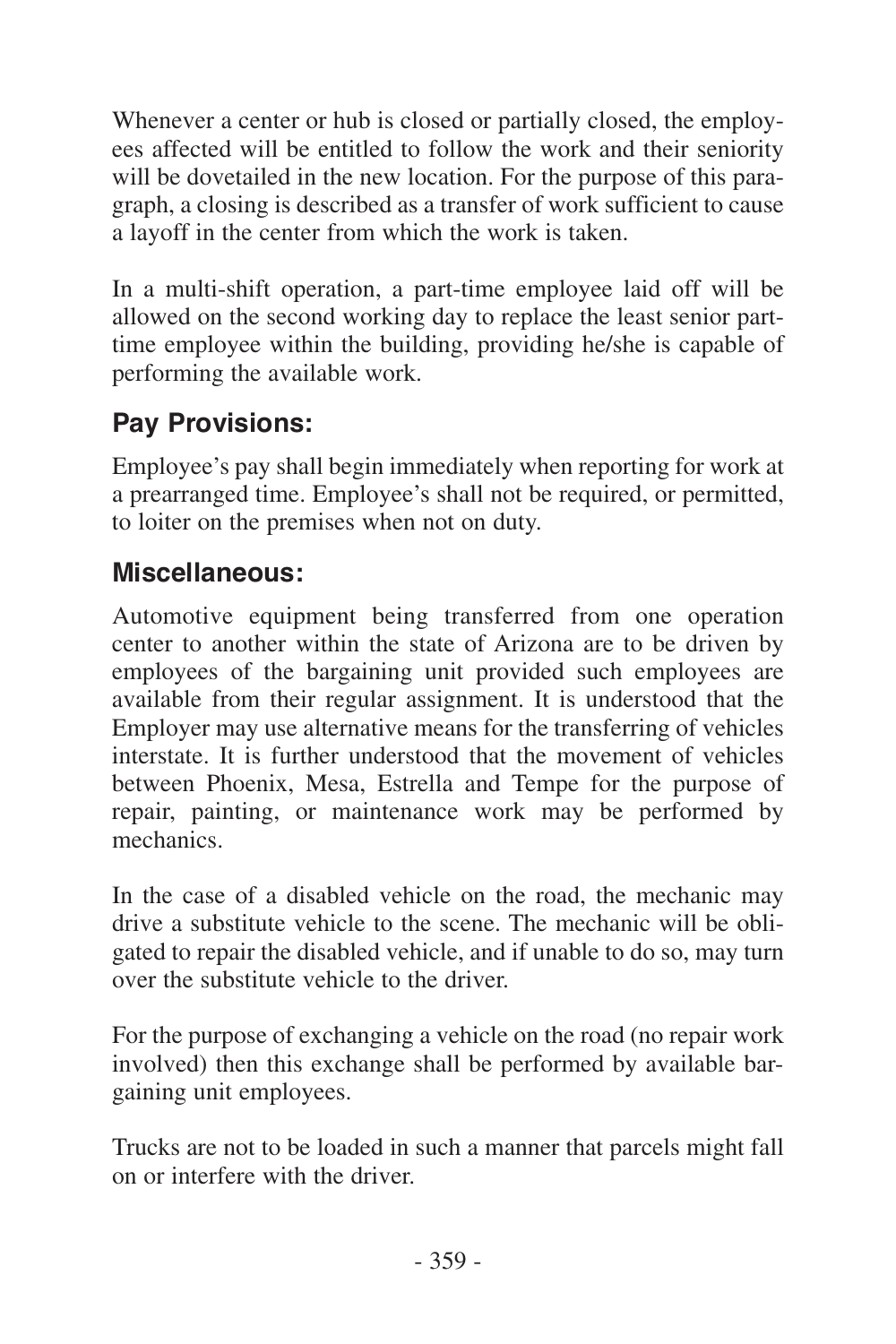If the Employer requires and requests that a driver move to another area the Employer will pay moving costs for such driver.

Bargaining unit employees are not required to clean rest rooms.

The Employer will not require polygraph test of employees or new applicants.

Part-time employees will not be disciplined for an accident or damage to a vehicle unless the part-time employee has been qualified to drive that vehicle.

## **MEMORANDUM OF AGREEMENT**

The UPS Desert Mountain District and Teamsters Local Union No. 104 agree that the rate of pay for part-time car wash employees who must drive on public streets in performance of their car wash duties shall be paid an hourly rate of pay of \$16.10 per hour as the top rate of pay and will receive the general wage increases for each contract year.

## **MEMORANDUM AGREEMENT**

This memorandum is an agreement to the Southwest Package/Sort Rider between United Parcel Service, hereinafter referred to as the "Company" and Teamster Local Union No. 104, affiliated with the International Brotherhood of Teamsters, Chauffeurs, Warehousemen and Helpers of America, hereinafter referred to as the "Union".

The Company hereby recognizes the Union as the collective bargaining agent for auto and maintenance mechanics employed by it, in conjunction with its package delivery operations in Phoenix, Tempe, Mesa, Estrella and Tucson facilities only.

Except as provided herein, the other terms and conditions of this Rider will apply to these employees.

## **JOB BIDDING:**

Automotive and maintenance mechanics covered by this Addendum shall be given the first opportunity, by seniority, to fill Permanent full-time openings in their respective job classifications.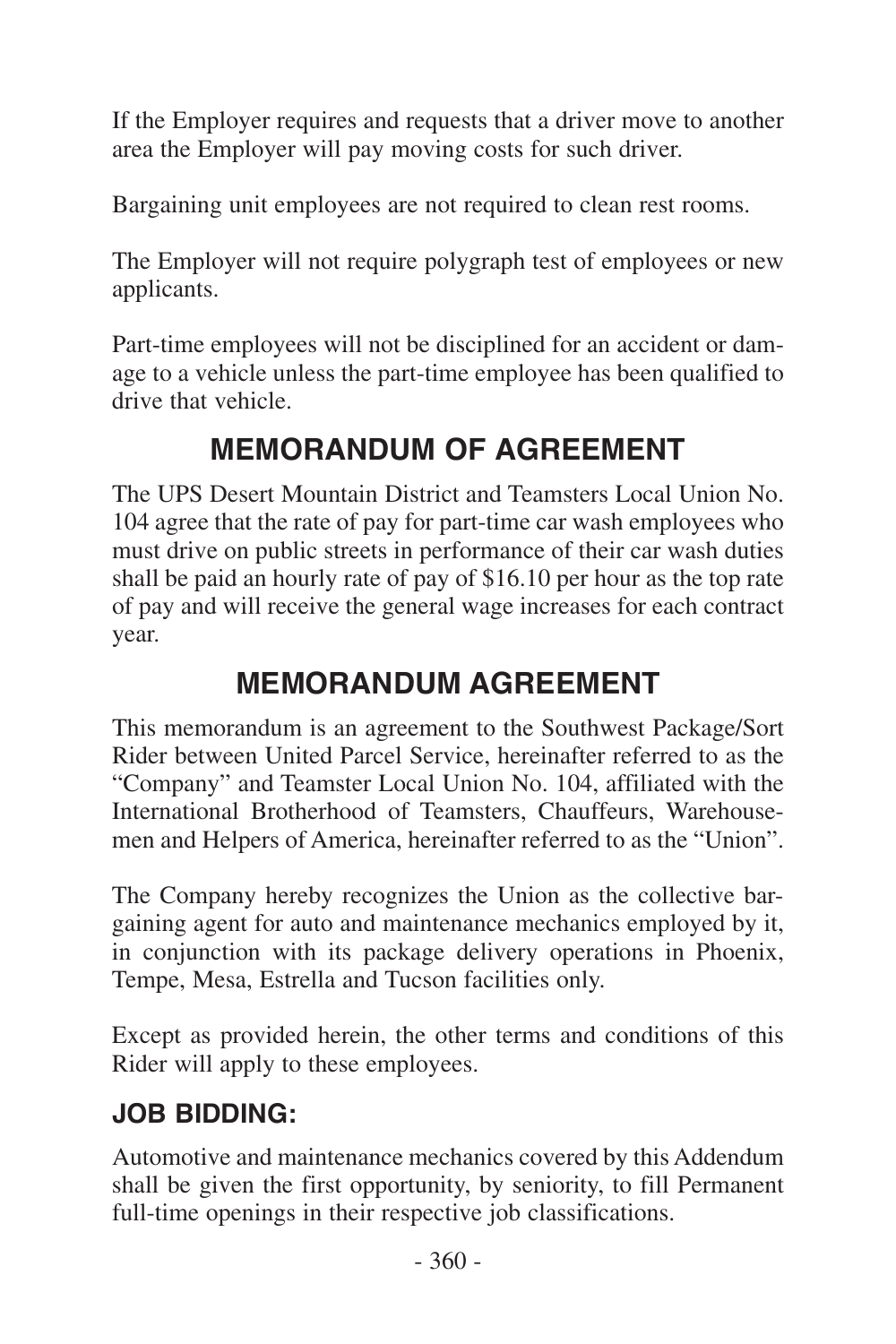## **TRIAL PERIOD:**

Automotive and Maintenance Mechanics moving into a different job/shop in the same building shall be given up to a thirty (30) working day training and trial period in which to demonstrate his/her ability to perform the work involved. All testing and job measurement skills shall be reasonable and shall be administered in a reasonable and non-discriminatory manner. Failing to qualify in this period, the employee shall return to his/her former job/shop without loss of seniority.

## **TOOL INSURANCE:**

The Employer shall be responsible for the reasonable value of an employee's tools stolen from the premises of the employer while such premises are closed for business or when the mechanical department is closed for business, or when the tools are secured by being locked up either during normal working hours or when the building is closed, or by reason of fire on the employer's premises at any time, or for damage to the employee's tools or tool box caused by an unforseen accident. The employee will pay the first twenty-five dollars (\$25.00) on each such loss. The Union agrees that the employer has the right to implement reasonable rules for the purpose of providing protection against unwarranted claims under this provision. These rules shall include, but not be limited to: requirements for tool inventories, audits of tool inventories, restrictions of removal of tools from the employer's premises and proper safeguarding of tools by employees. The employee must keep his/her tools locked up when he is absent from the mechanical department. The employee must notify the employer whenever he removes his tools from the employer's premises.

It has been agreed by both parties that all special tools shall be listed as part of the employee's tool inventory. Such list shall be updated as necessary to cover instances where additional special tools may be required. It is also agreed by both parties that the Company will replace and/or repair any special tools furnished by either party.

## **TOOL ALLOWANCE:**

All Automotive and Maintenance Mechanics shall receive an annu-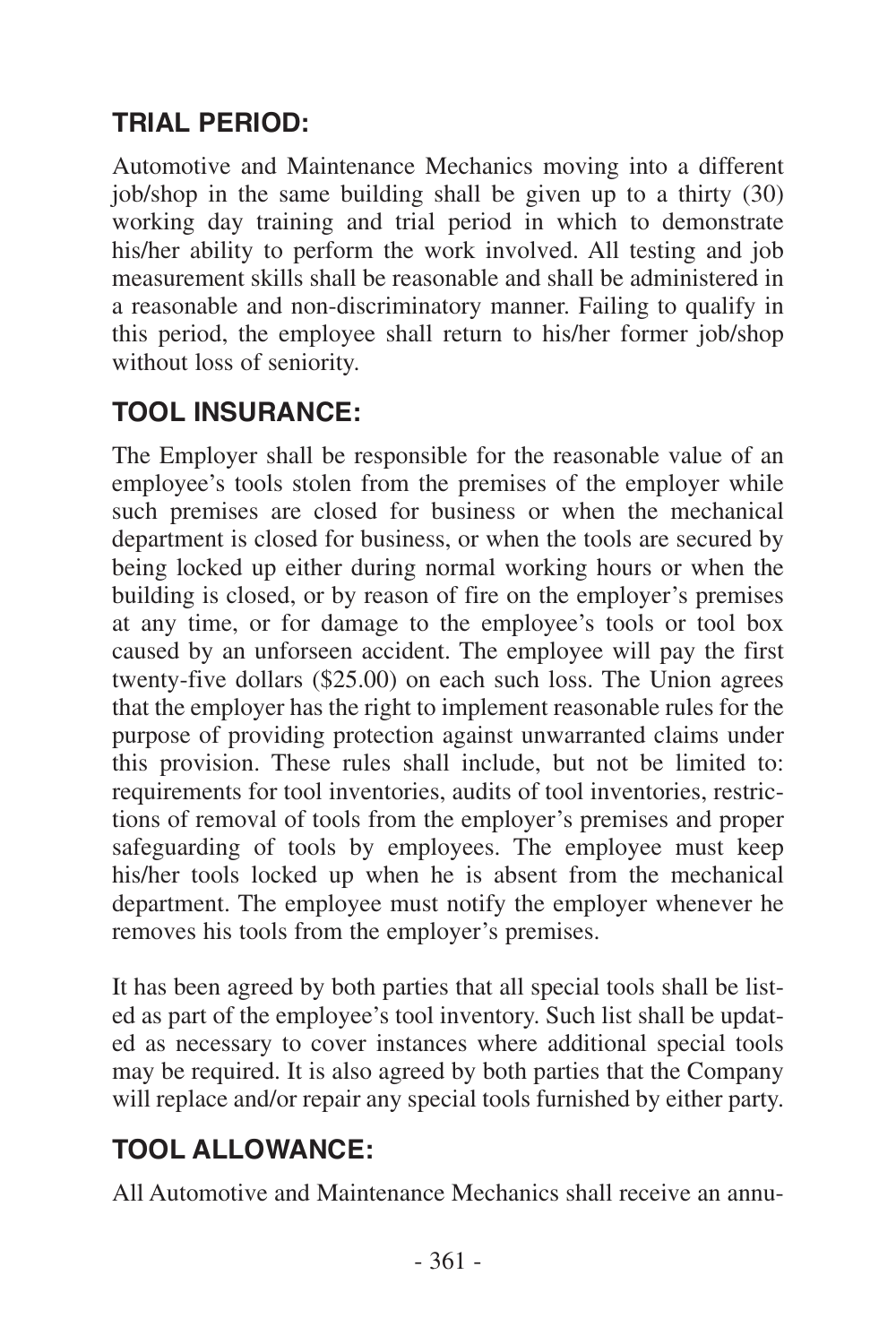al "Tool Allowance" of two hundred dollars (\$200.00) payable each year on December 1<sup>st</sup>, provided the employee has sixteen hundred (1600) paid hours within the past twelve (12) months.

## **SHIFT PAY:**

For automotive and maintenance mechanics only, shifts commencing between 4:00 p.m. and midnight shall be paid twenty cents (\$.20) per hour in addition to the employee's regular hourly rate of pay. Shifts commencing between midnight and 5:30 a.m. shall be paid twentyfive cents (\$.25) per hour in addition to the employee's regular hourly rate of pay. Employees working on a shift commencing at or after 12:00 noon shall be paid the regular rate up to 4:00 p.m., and the bonus rate of twenty cents (\$.20) additional per hour for all hours worked after 4:00 p.m. Shifts beginning before 12:00 noon will not be paid a premium rate for time worked after 4:00 p.m.

## **RATES OF PAY:**

Effective July 31, 2013

Classification:

| Journeymen Auto Mechanics        | \$32.77 |
|----------------------------------|---------|
| Journeymen Maintenance Mechanics | \$32.77 |

The top rates of pay for the Classifications listed below shall be as follows:

|                         | <b>Top Rate</b><br><b>Effective</b> | <b>Top Rate</b><br><b>Effective</b> | <b>Top Rate</b><br><b>Effective</b> | <b>Top Rate</b><br><b>Effective</b> | <b>Top Rate</b><br><b>Effective</b> |
|-------------------------|-------------------------------------|-------------------------------------|-------------------------------------|-------------------------------------|-------------------------------------|
| <b>Classifications:</b> | 8/1/2013                            | 8/1/2014                            | 8/1/2015                            | 8/1/2016                            | 2/1/2017                            |
| Auto Mechanic           | \$33.47                             | \$34.17                             | \$34.87                             | \$35.27                             | \$35.67                             |
| Maintenance Mechanic    | \$33.47                             | \$34.17                             | \$34.87                             | \$35.27                             | \$35.67                             |
|                         | <b>Top Rate</b><br><b>Effective</b> | <b>Top Rate</b><br><b>Effective</b> |                                     |                                     |                                     |
| <b>Classifications:</b> | 8/1/2017                            | 2/1/2018                            |                                     |                                     |                                     |
| Auto Mechanic           | \$36.17                             | \$36.67                             |                                     |                                     |                                     |
| Maintenance Mechanic    | \$36.17                             | \$36.67                             |                                     |                                     |                                     |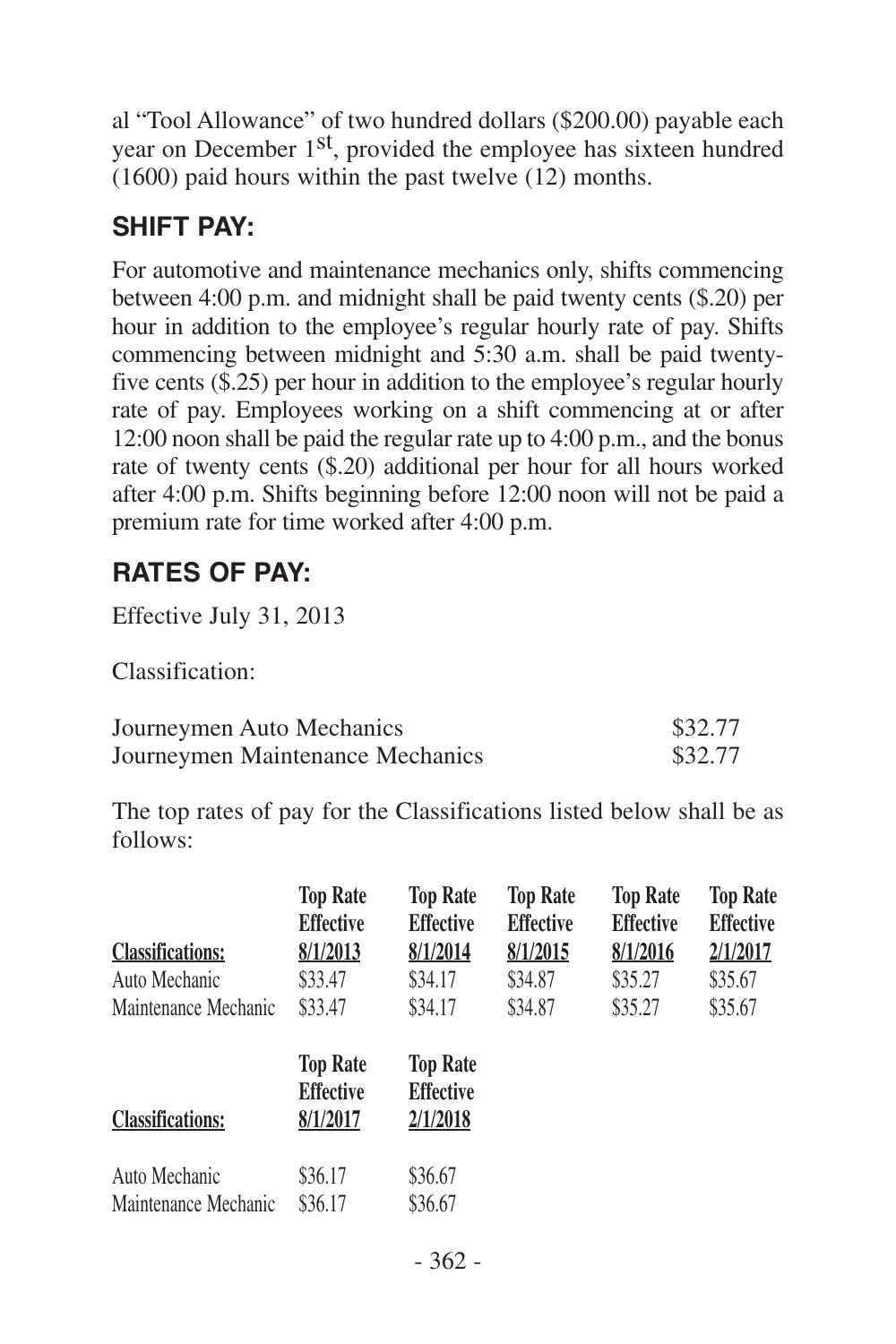The progression for employees entering a package car driving, feeder, or other full-time job after August 1, 2013 shall be as follows:

| <b>Start</b>             | \$18.75         |
|--------------------------|-----------------|
| Seniority                | \$18.75         |
| Twelve (12) months       | \$19.50         |
| Twenty-four months       | \$21.00         |
| Thirty-six $(36)$ months | \$25.00         |
| Forty-eight (48) months  | <b>Top Rate</b> |

Employees who were hired into the journeymen classifications described in this addendum, prior to August 1, 2013, shall be paid in accordance with the following wage progression schedule:

| <b>Start</b>             | \$16.10         |
|--------------------------|-----------------|
| Seniority                | \$17.25         |
| Twelve (12) months       | \$18.45         |
| Twenty-four months       | \$20.75         |
| Thirty-six $(36)$ months | <b>Top Rate</b> |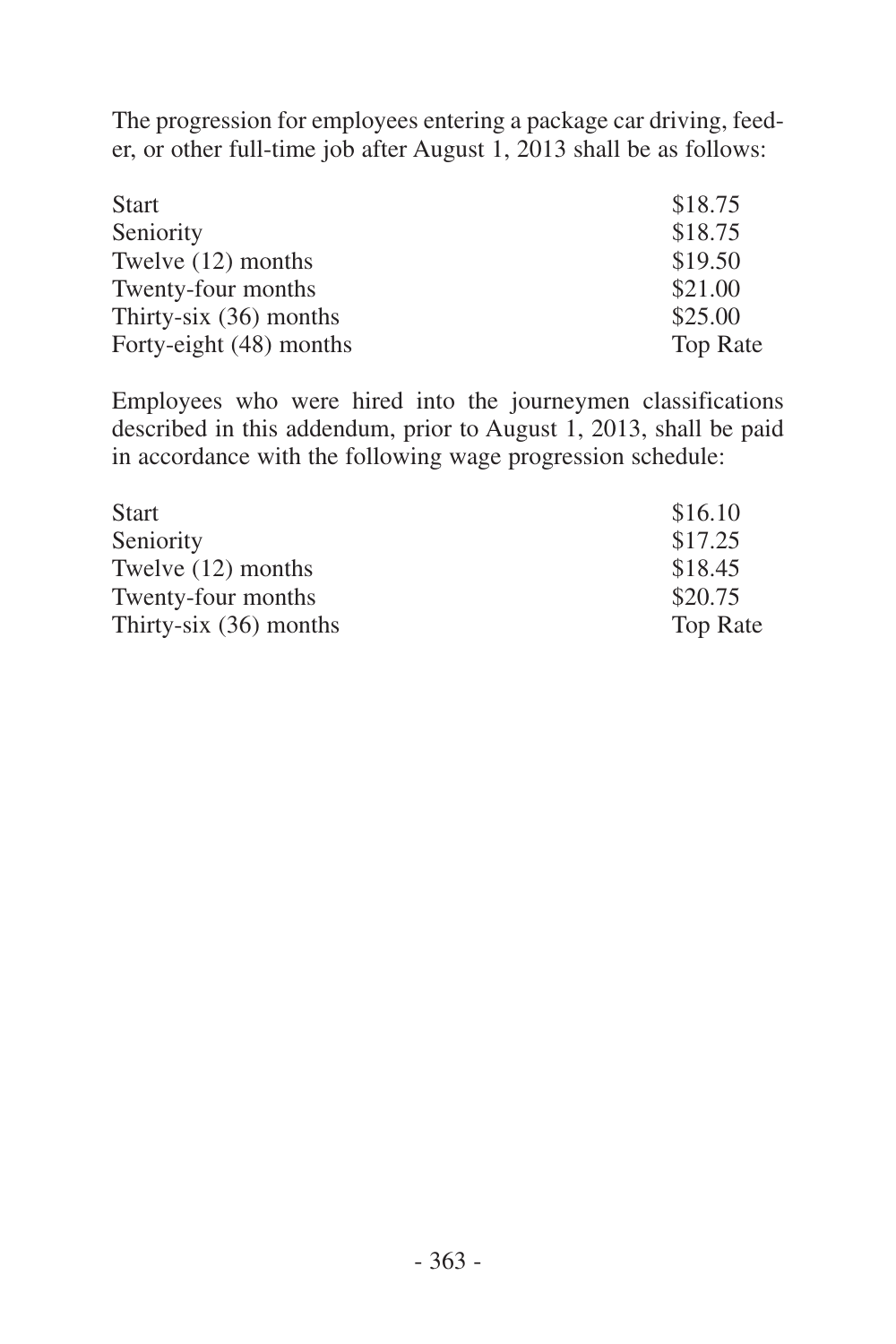## **ADDENDUM NO. 2**

## <span id="page-51-0"></span>**TO THE TEAMSTERS/UNITED PARCEL SERVICE**

## **SOUTHWEST SORT RIDER**

## **APPLICABLE TO TEAMSTER LOCAL UNION NO. 396**

## **Memorandums of Agreement between Teamsters Local Union No. 396 and United Parcel Service**

## **Settlement of Controversies (Section 3 - Settlement of Controversies):**

Both parties further recognize and agree that industrial peace is to be desired at all times in the area covered by this Rider, and to that end it is agreed. Should a controversy, dispute or disagreement arise during the period of this Rider, there shall be no cessation or stoppage of work authorized by the Union, and the Union will do its utmost to see that work is continued in a normal and orderly way and said controversy, dispute, or disagreement shall be adjusted in the following manner.

The grievance shall be discussed with the employer's immediate supervisor and/or manager within five (5) days of the known occurrence giving rise to the grievance.

If the grievance is not resolved at this meeting the grievant must submit a signed grievance through the Local Union to the Employer within fifteen (15) working days from the date of the occurrence.

Verbal warnings, warning notices and suspensions shall become inoperative after a nine (9) month period of time. After this time period, the employee shall not be discharged without following the steps of progressive disciplinary action.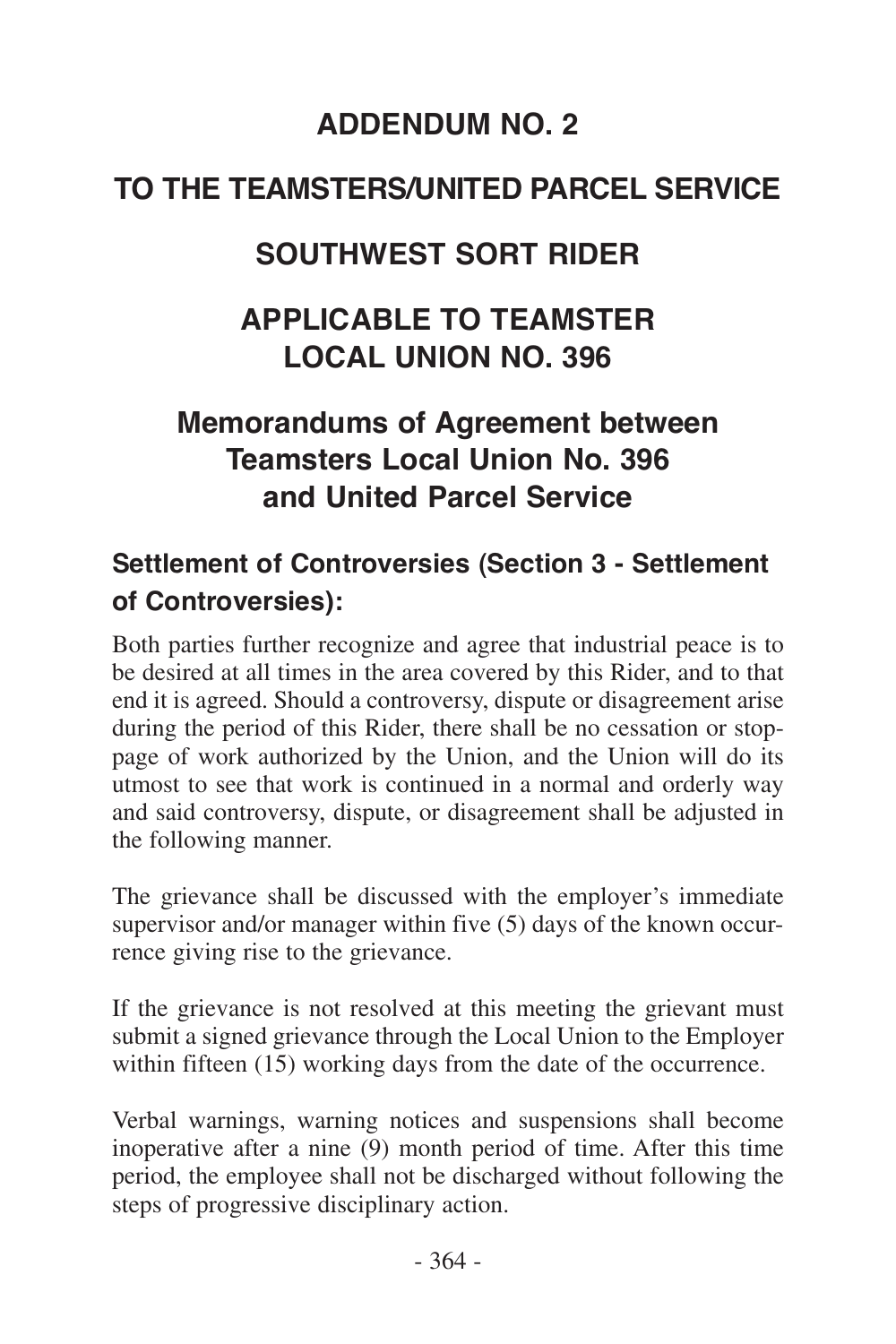Each of the parties shall make an earnest attempt to settle all differences, but in the event they fail, an Arbitrator shall be mutually selected for Arbitrations and his decision shall be final, binding and conclusive on both parties.

It is the intention of both the Local Union and the Employer that the grievant receive a hearing as soon as possible but not longer than 30 days from the time of the filing of the written grievance unless otherwise mutually agreed to.

The Arbitrator shall render a short formed decision within three (3) working days of such hearing.

#### **Parking Charge:**

The monthly parking charge, where applicable, for one parking space allocated by the Company to employees shall be one dollar and fifty cents (\$1.50).

## **Part-Time Employees Requesting Full-Time Package Car Positions:**

Part-time employees, with 6 months or more seniority, requesting a full-time package driver position shall have the opportunity to place their names on the approved jurisdictional list. Part-time employees requesting to place their names on the request list must submit their requests in writing.

## **Rates of Pay and Methods of Payment (Section 28 - Rates of Pay and Methods of Payment):**

PAID FOR TIME - It is agreed by both parties, that all employees covered by this agreement, promoted from, Part-time to Full-time will be paid all monies earned to include; unused sick days, personal days, floating holidays and pro-rated vacation days where applicable. All employees covered by this Agreement shall be paid for all time spent in the service of the Employer. Rates of pay provided for by this Agreement shall be minimums. Time shall be computed from the time that the employee is ordered to report for work and registers in and until the employee is effectively released from duty. All time lost due to delays as a result of overloads or certificate vio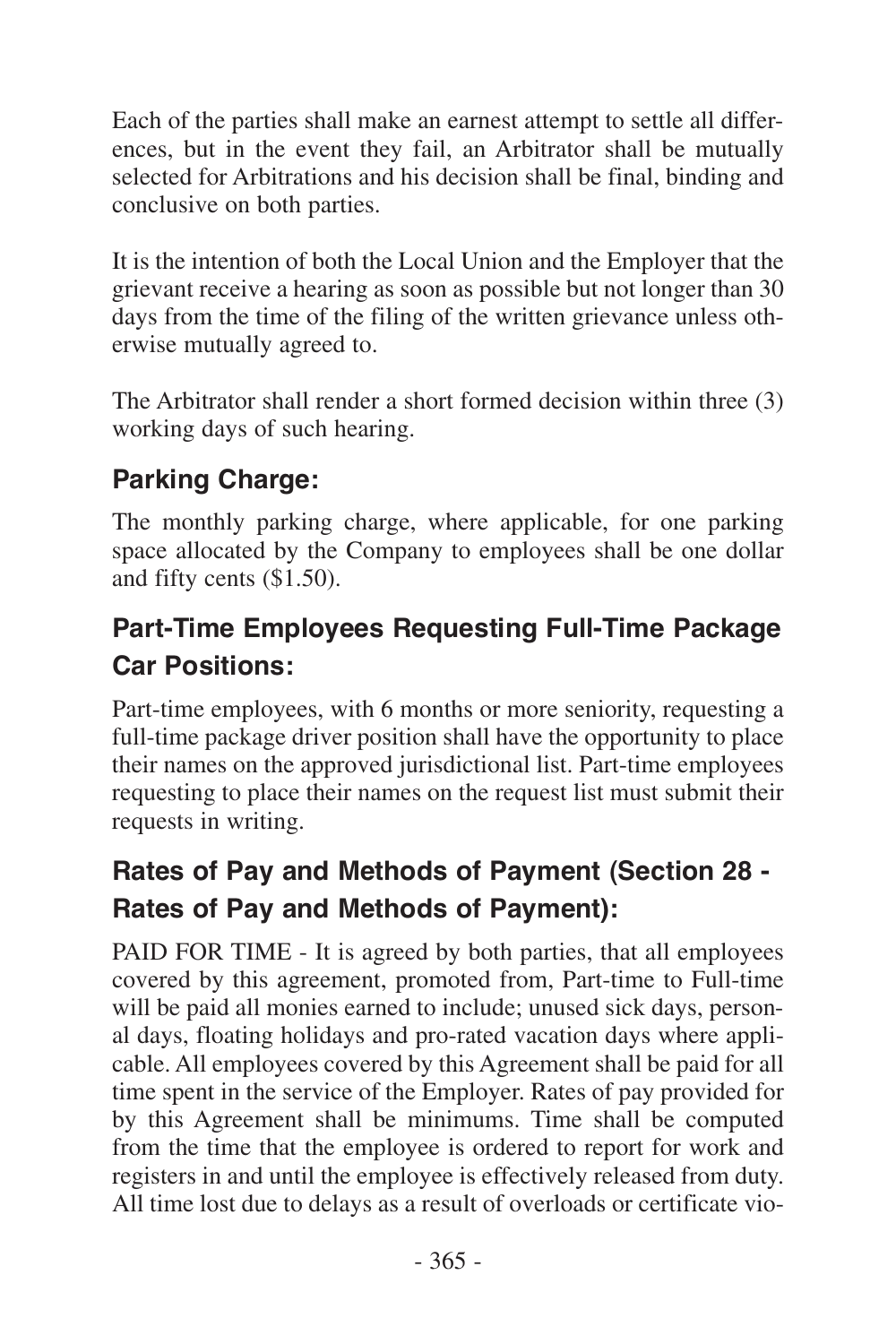lations involving federal, state or city regulations, which occur through no fault of the driver, shall be paid for by the Employer.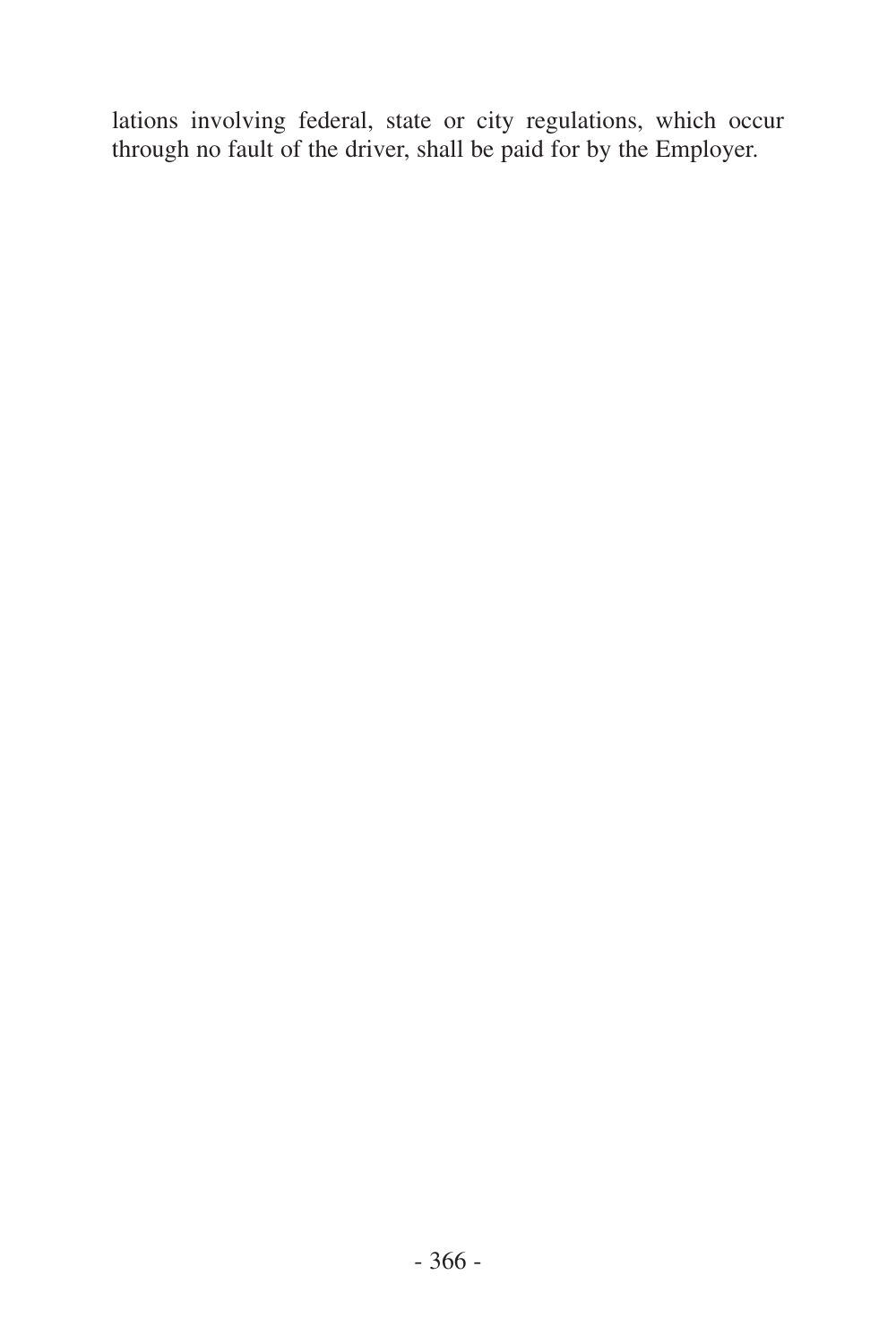## **ADDENDUM NO. 3**

## <span id="page-54-0"></span>**TO THE TEAMSTERS/UNITED PARCEL SERVICE**

## **SOUTHWEST SORT RIDER**

## **APPLICABLE TO TEAMSTER LOCAL UNION NO. 492**

## **Memorandums of Agreement between Teamster Local Union No. 492 and United Parcel Service**

## **Premium Rates of Pay (Section 8 - Overtime Rates of Pay):**

An employee that is required to work on Sunday shall be paid for such work at the rate of double time (2X), except where the regular schedule extends into Sunday, with a minimum guarantee of four (4) hours. This shall not apply to the employees on regularly assigned shifts starting Sunday.

#### **Hourly Guarantees (Section 8 - Overtime Rates of Pay):**

Part-time employees are defined as employees not otherwise regularly employed who when reporting to work as scheduled shall be guaranteed a minimum of three and one-half (3 ½) hours; however, should any part-time employee in case of emergency work beyond the fifth  $(5<sup>th</sup>)$  hour, the employee shall be paid time and one-half  $(1)$  $\frac{1}{2}$  for all hours worked past the fifth (5<sup>th</sup>) hour per shift.

## **Premium Rates of Pay**

Part-time Employees

An employee who works on the sixth  $(6<sup>th</sup>)$  report day shall be paid one and one-half (1 ½) times the straight time hourly rate for all worked performed on that day.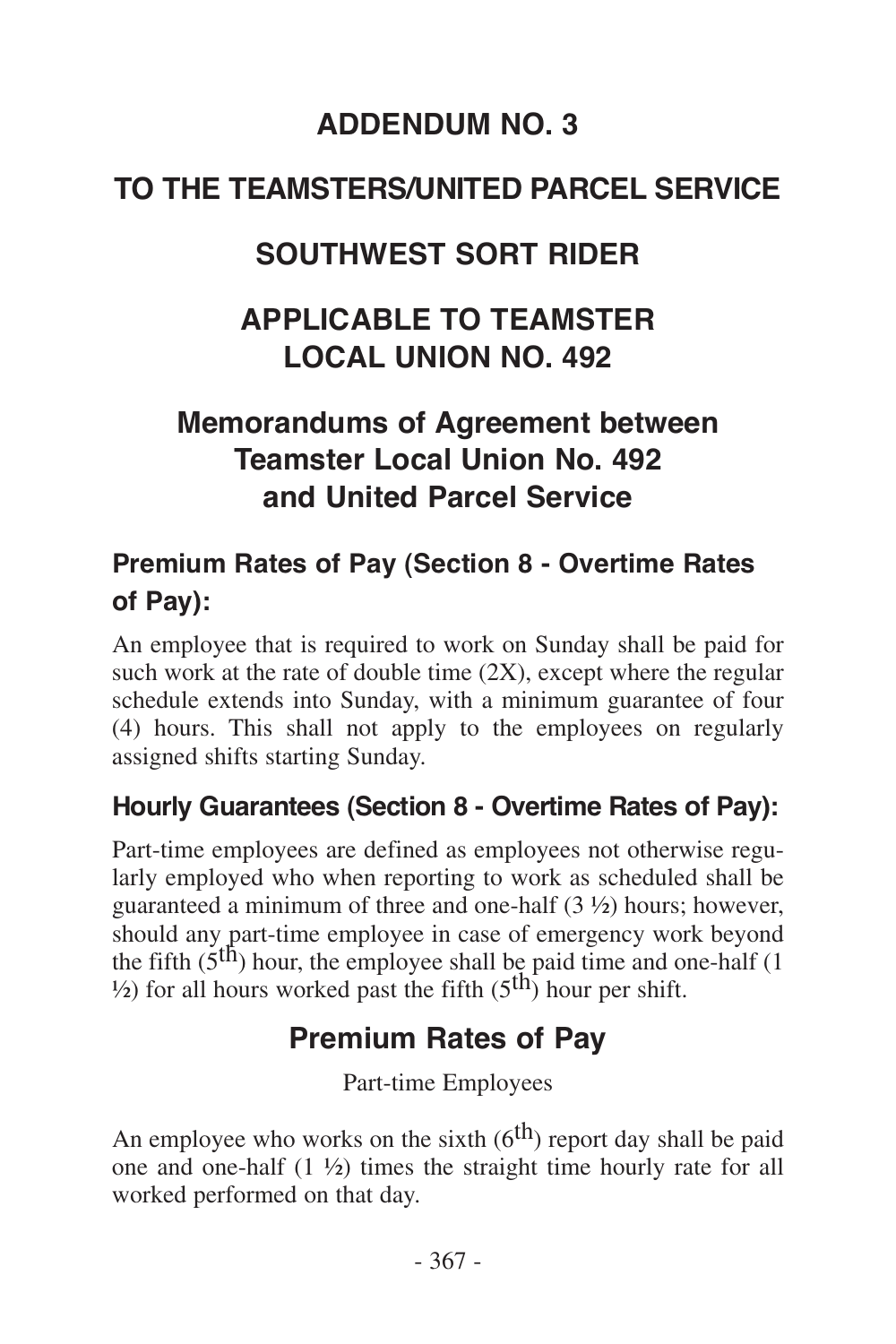This is an agreement between Teamster Local Union No. 492 and United Parcel Service in New Mexico detailing the use of a Parttime Mechanic in the Santa Fe and Taos Center only.

A Part-time mechanic assigned to the Santa Fe, or Taos Centers will maintain the position of Part-time mechanic as their primary job classification in Santa Fe.

Guaranteed hours and layoff provisions will be the same as those listed in the Sort Addendum for a part-time employee. The Part time mechanic will receive overtime after five (5) hours, but in the event of covering a regular full-time mechanic, overtime will be paid after eight (8) hours.

The Part-time mechanics rate of pay and progression shall be as follows.

New Hire part-time Mechanics hired prior to 08-01-13:

| Start:    | 70%  | \$22.94         |
|-----------|------|-----------------|
| Seniority | 75%  | \$24.58         |
| 12 Months | 80%  | \$26.22         |
| 18 Months | 90%  | \$29.49         |
| 24 Months | 100% | Current Top Pay |

Progression will be based on mechanics top pay as of 7-31-13 (\$32.77).

The progression for employees entering a package car driving, feeder, or other full-time job after August 1, 2013 shall be as follows:

| <b>Start</b>             | \$18.75         |
|--------------------------|-----------------|
| Seniority                | \$18.75         |
| Twelve (12) months       | \$19.50         |
| Twenty-four months       | \$21.00         |
| Thirty-six $(36)$ months | \$25.00         |
| Forty-eight (48) months  | <b>Top Rate</b> |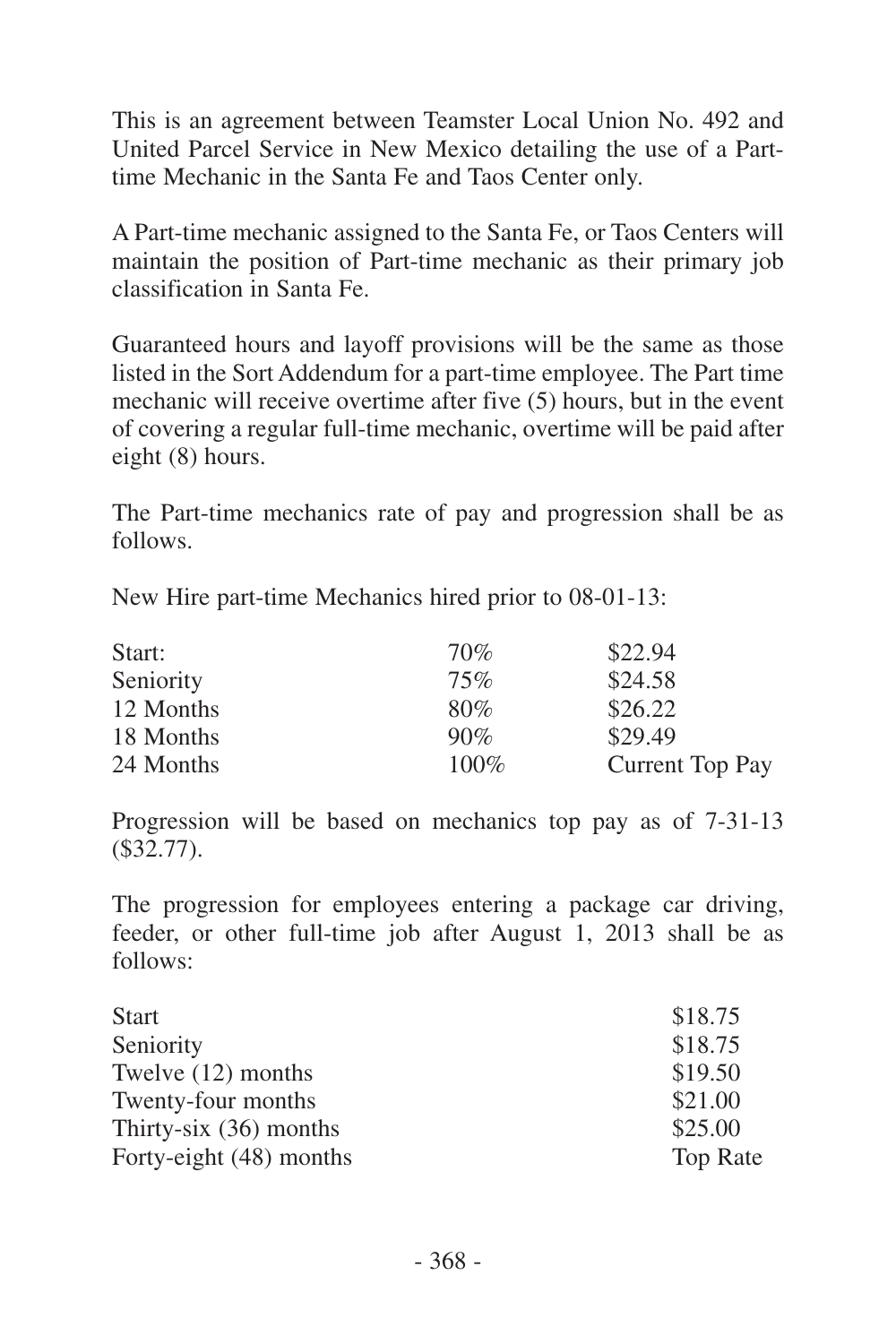If in the event that this position works more that eight (8) hours in a day while covering for full-time mechanic, that day will not be counted towards attaining Full-time seniority status.

The Company will maintain the right to cover vacation and other absentees in the remaining outlying centers as established by past practice.

## **Part-Time Transfers from Airport/Gateway Hub (Section 25 – Transfers)**

Part-time employees with one (1) year seniority who are employed at the United Parcel Service facility located at Albuquerque Airport in Albuquerque, New Mexico shall have the right, in seniority order, to request a transfer to either the Aspen facility or the Comanche facility in order to fill vacancies and/or openings in those buildings prior to the Company hiring from the outside.

A maximum of one (1) employee per week shall be able to exercise this transfer privilege. However, no more than twenty-five percent (25%) of the total workforce per shift in any one (1) year shall be allowed the opportunity to transfer under this provision.

A part-time employee who transfers under this provision shall retain their Company seniority for the purpose of wages and fringe benefits, but shall be placed at the bottom of the center seniority list for all other purposes (bidding, layoff and recall, vacation selection, etc.).

Part-time employees choosing to utilize this ability to transfer under this provision shall submit their request in writing to the Human Resources Department. Transfers are not to be considered during peak season.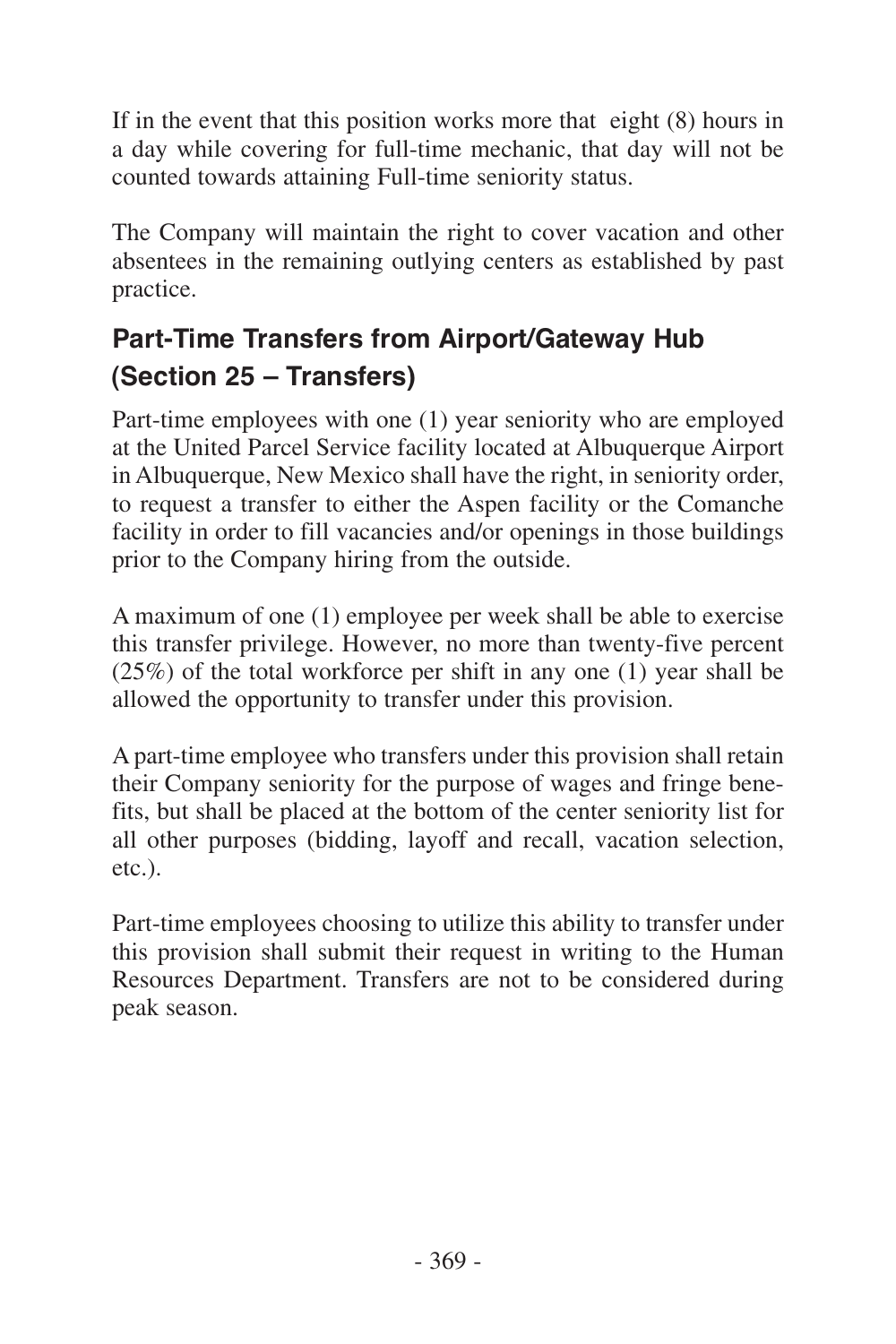## **ADDENDUM NO. 4**

## <span id="page-57-0"></span>**TO THE TEAMSTERS/UNITED PARCEL SERVICE**

## **SOUTHWEST SORT RIDER**

## **APPLICABLE TO TEAMSTER LOCAL UNION NO. 631**

## **Memorandums of Agreement Between Teamster Local Union No. 631 and United Parcel Service**

#### **Section 2 - Employment and Discharge:**

The parties hereto recognize that, under the laws of the United States, the Union, by virtue of its certification by the National Labor Relations Board as bargaining agent for all employees of the Employer within the bargaining unit, whether members of the Union or not, and further that, under the laws of the State of Nevada, it is unlawful for the Employer to pay an employee any wages, salary or compensation lower than that agreed upon through this Agreement, so that the benefits of the Agreement are extended by law to non-union as well as union employees, while the expense of negotiating this Agreement as well as the continuing expense of Administering its provisions and of processing grievances hereunder has been, and will continue to be, borne by the Union. For these reasons, the Employer agrees that all workers shall obtain a clearance from the Union before commencing work. For those individuals that sign an authorization slip to participate in dues checkoff, the procedure required to stop that arrangement will be clearly stated on the authorization slip.

The Employer also agrees to recommend to all employees that they become members of the Local Union and maintain such memberships during the life of this Agreement.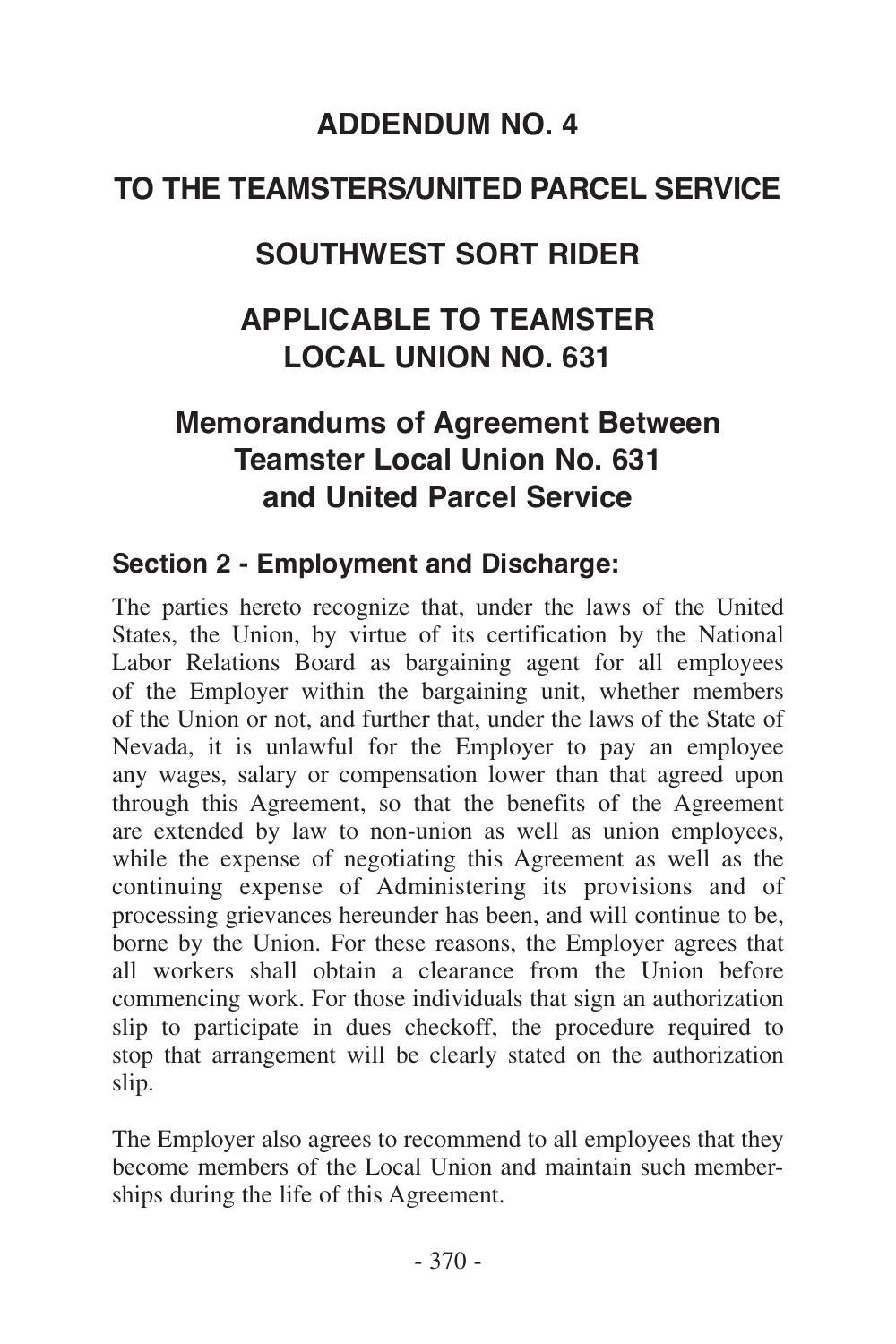## **Payment to Bargaining Agent for Contract Administration:**

A. Nothing in this Agreement shall be construed as requiring any person to become, or to remain, or not to remain, a member of the Union as a condition of employment.

B. The parties hereto recognize, however, that under the laws of the United States, the Union, by virtue of its certification by the National Labor Relations Board as bargaining agent, is the exclusive bargaining agent for all employees of the Employer within the bargaining unit, whether members of the Union or not and further that under the laws of the State of Nevada, it is unlawful for the Employer to pay an employee any wages, salary or compensation lower than that agreed upon through this Agreement, so that the benefits of the Agreement are extended by law to non-union as well as Union employees, while the expense of negotiating this Agreement as well as the continuing expense of administering its provisions and of processing grievances hereunder, has been, and will continue to be borne by the Union.

C. For these reasons, The Employer agrees that each of its employees who is not a member of the Union shall be required, as a condition of employment, to pay to the Union compensation for Union representation as bargaining agent an initial sum equal in amount to the initiation fee regularly paid by new members of the Union, payable in four equal weekly installments, and the further sum equal to the regular monthly union dues paid by members of the Union, such payment to be due and payable monthly in advance on the first payday of each and every month after the effective date of the Agreement.

D. Such payments may be made to the Union by each of the employees directly or by means of payroll deduction pursuant to wage authorization signed by such employee, one signed copy of which shall be deposited with the Employer and one signed copy of which shall be deposited with the Union, which wage authorization shall be valid for the period of one (1) year from the date of its delivery to the Employer, and from year to year thereafter, until ter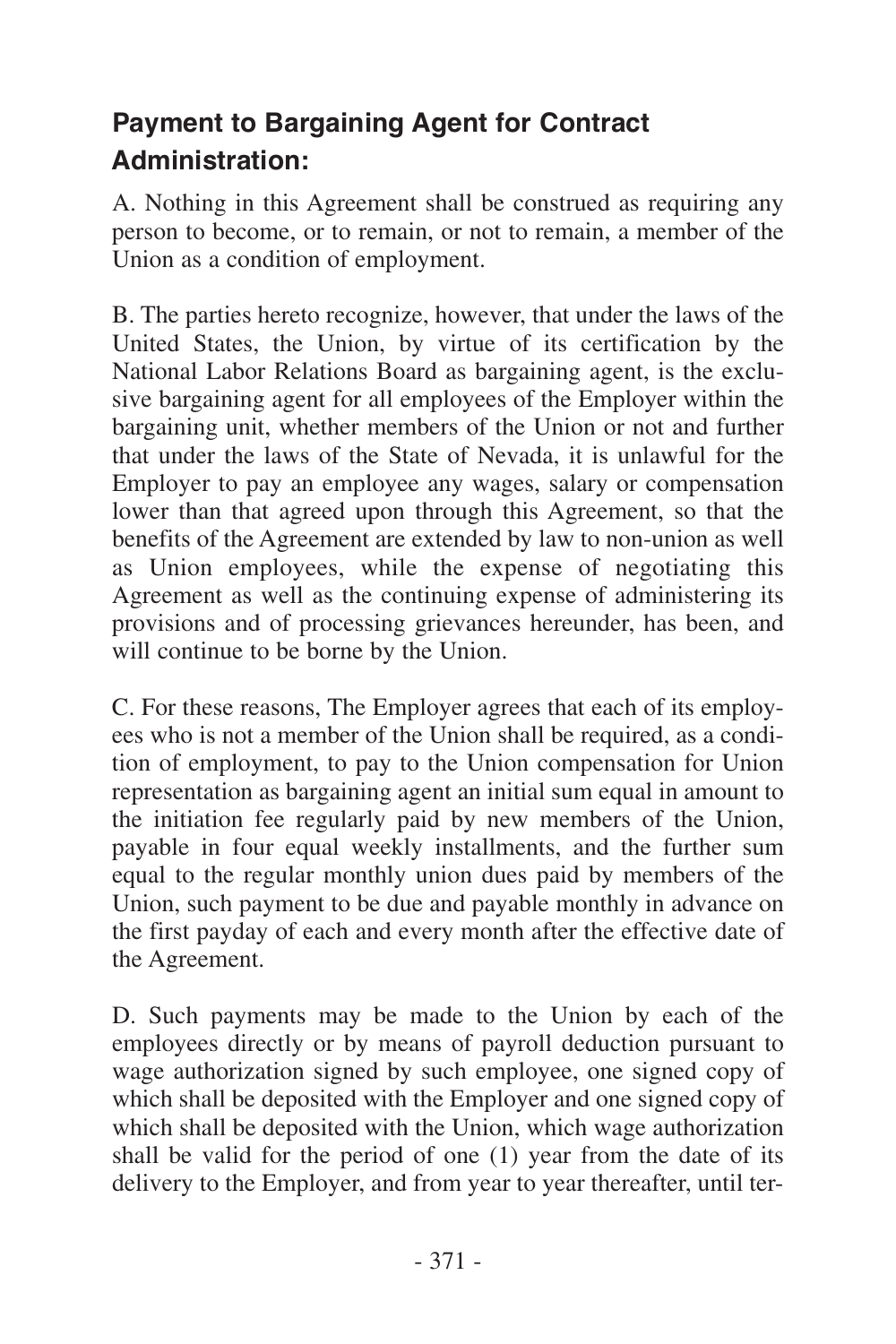minated in writing by the employee at least thirty (30) days prior to any annual anniversary date of such delivery of a written revocation signed by such employee to the Employer and one signed copy to the Union.

E. If the employee should fail to make such payments to the Union either directly or by wage authorization, the Employer agrees that upon request of the Union the Employer will terminate the employment of such employee in any job classification within the bargaining unit.

F. The Employer also agrees to at all times keep posted upon Employer bulletin boards where messages to its employees are customarily posted, a copy of this paragraph.

G. Should any provisions of the Article be determined to be in conflict with existing or hereafter enacted State or Federal legislation, the Union shall indemnify and save the Employer harmless from any and all claims, demands, suits, or other forms of liability that shall arise out of or by reason of its acting hereunder.

H. No cash deposit of any amount shall be furnished by any member of the Union to the Company as security. If the Company desires security from employees it may place them under proper bond at the Company's expense.

## **Warning Notices (Section 3 - Settlement of Controversies):**

Warning notices shall become inoperative at the end of three months. After this period of time, the employee shall not be discharged without another warning letter served upon him and the Union.

## **Hourly Guarantees (Section 8 - Overtime Rates of Pay):**

Part-time employees reporting to work as scheduled shall be guaranteed a minimum of three and one-half (3 ½) hours of work. Should a part-time employee work beyond the sixth  $(6<sup>th</sup>)$  hour, such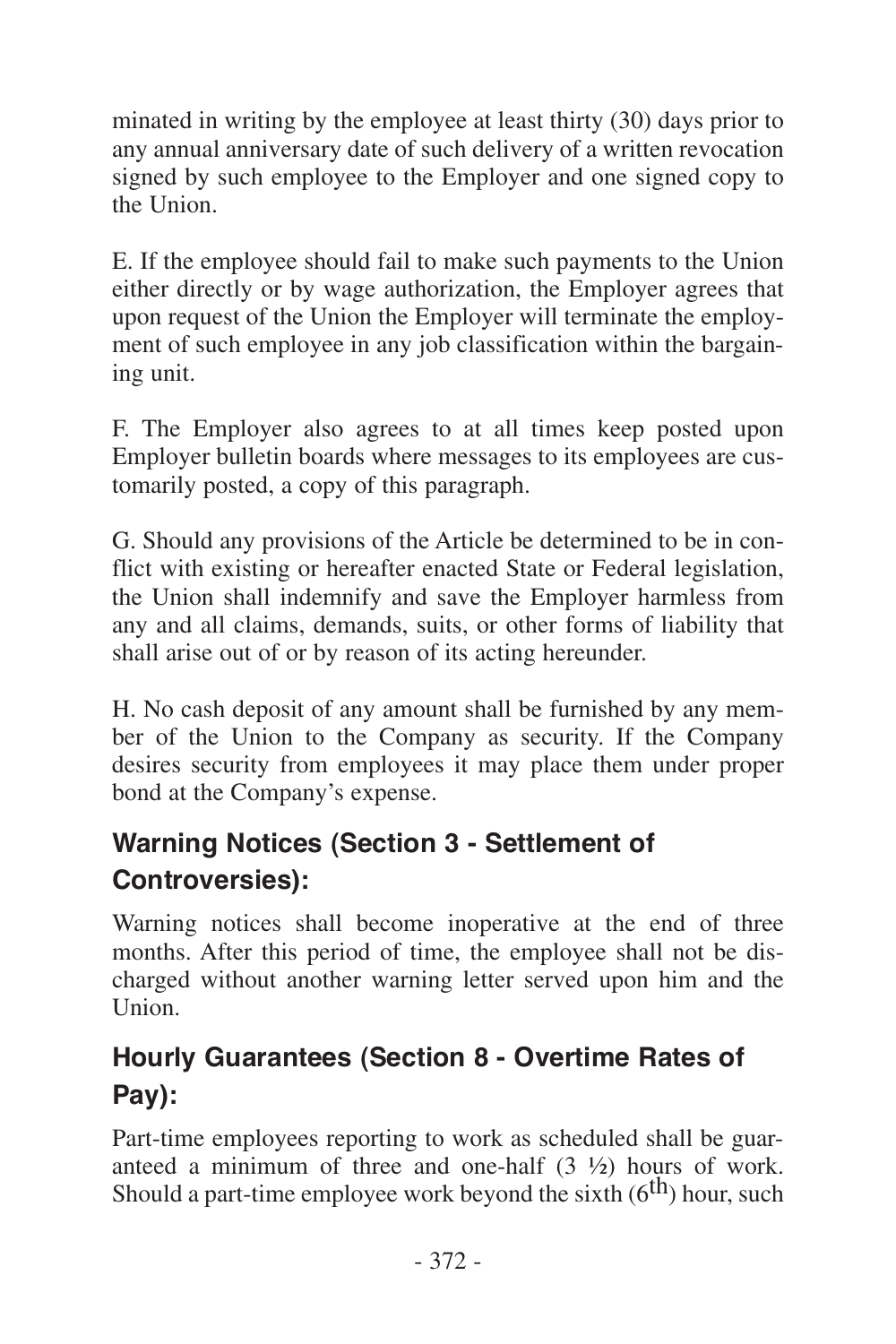employee shall receive time and one-half (1 ½) for all hours worked beyond the sixth  $(6<sup>th</sup>)$  hour.

### **Section 13 - Disability and Sick Leave:**

Eligible seniority employees are entitled to six (6) sick days instead of seven (7) sick days. One sick day was converted to a floating holiday.

## **Part-Time to Full-Time Employment:**

Part-time employees who are promoted to Full-time shall have all years served as a Part-time employee credited towards Full-time service for all purposes including bidding, earned vacation weeks, and all fringe benefits.

The years of Part-time served will not apply to the Full-time driver progression except as provided for in Section 38 of the Southwest Package Rider.